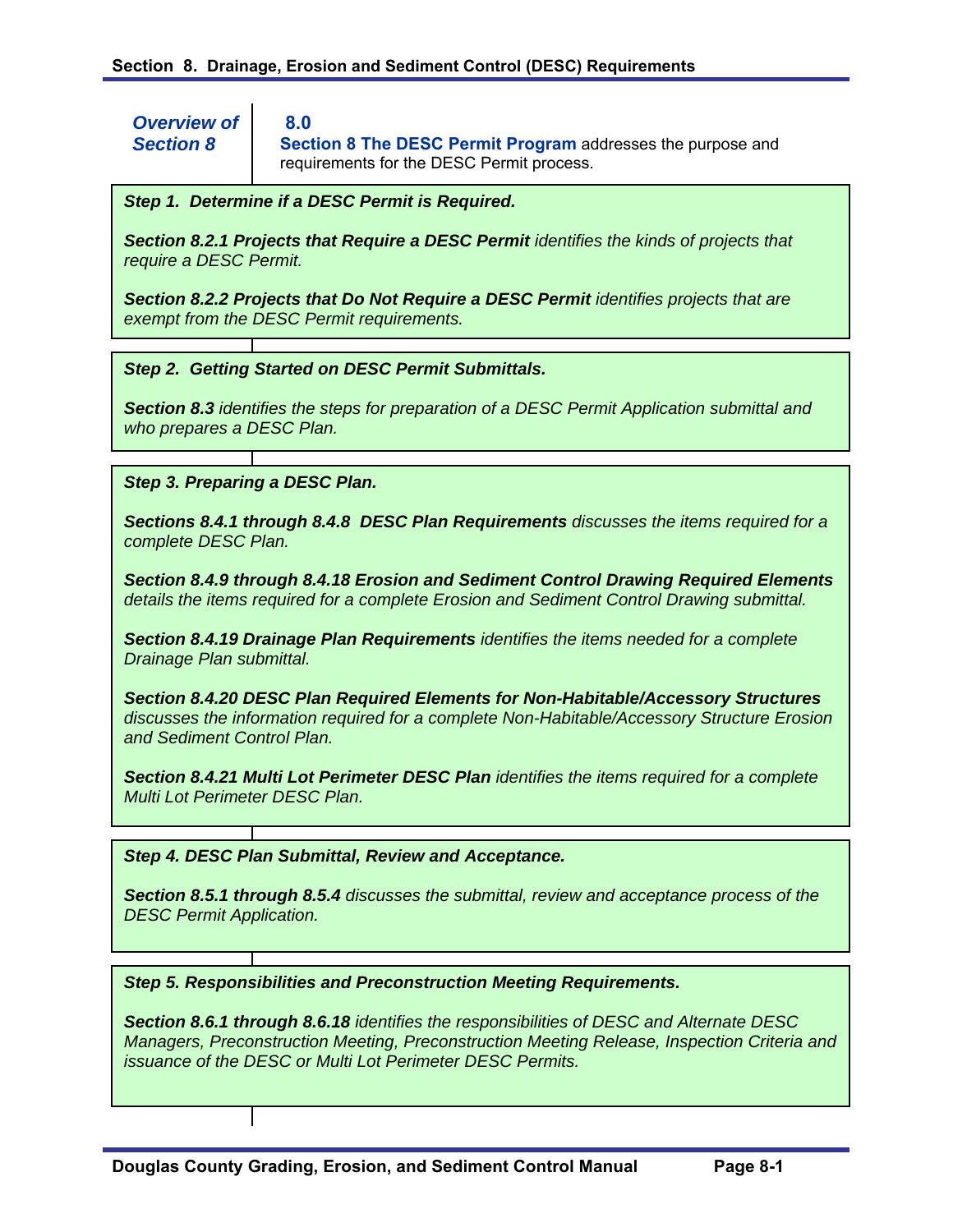*Step 6. Installation and Routine Maintenance of Erosion and Sediment Controls.* 

*Section 8.6.19 through 8.6.32 provides information and the various BMPs and their installation and maintenance.* 

#### *Step 7. General Construction Practices.*

*Section 8.6.33 provides information on limits of construction, chemical and waste control, dust control, portable sanitary facilities, stabilization of exposed soils, storage of construction and landscape materials, street cleaning, temporary stockpiles and trash and construction debris.* 

#### *Step 8. DESC Inspections and Violations.*

*Section 8.6.34 through 8.6.40 describes the mandatory DESC Inspections and Violation Levels and procedures.* 

*Step 9. Final Drainage.* 

*Section 8.7 Final Drainage Certificate discusses the criteria for the Final Drainage Certification needed for close out of the DESC Permit.* 

*Step 10. Project Acceptance and DESC Permit Closeout.* 

*Sections 8.8.1 through 8.8.2 discusses the process to obtain a Certificate of Occupancy and close out the DESC Permit.* 

*Sections 8.8.3 through 8.8.5 discusses the steps for posting Fiscal Security, if applicable, to receive a release of the Certificate of Occupancy.* 

#### *Step 11. Final Lot Stabilization.*

*Section 8.9 provides the requirements for Final Lot Stabilization and enforcement of these requirements.*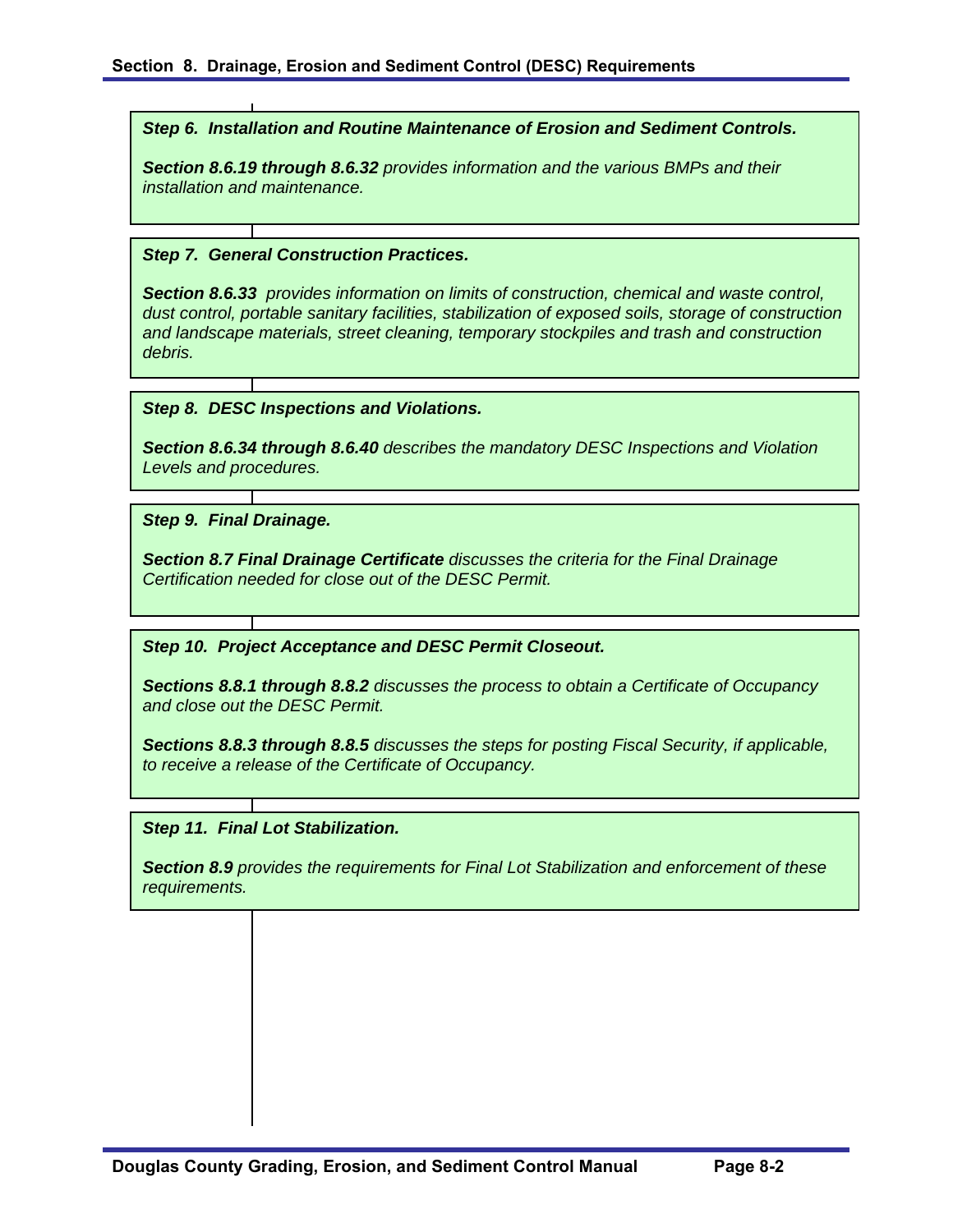| <b>The DESC</b><br><b>Permit</b><br><b>Program</b>                    |                                                                                                                                                                                                                                                                                                                                                                                                                                                                                                                                                                                                                                                                        | 8.1<br>Douglas County is required by the Colorado Department of Public Health and<br>Environment to have a permitting and inspection program to implement<br>erosion and sediment control for single-family residential projects located<br>within the unincorporated limits of Douglas County. This Section of the<br>GESC Manual details the DESC Permit requirements.                                                                                                                                                                                                                                              |  |  |  |  |  |
|-----------------------------------------------------------------------|------------------------------------------------------------------------------------------------------------------------------------------------------------------------------------------------------------------------------------------------------------------------------------------------------------------------------------------------------------------------------------------------------------------------------------------------------------------------------------------------------------------------------------------------------------------------------------------------------------------------------------------------------------------------|-----------------------------------------------------------------------------------------------------------------------------------------------------------------------------------------------------------------------------------------------------------------------------------------------------------------------------------------------------------------------------------------------------------------------------------------------------------------------------------------------------------------------------------------------------------------------------------------------------------------------|--|--|--|--|--|
|                                                                       |                                                                                                                                                                                                                                                                                                                                                                                                                                                                                                                                                                                                                                                                        | <b>Purpose of Drainage, Erosion, and Sediment Control (DESC):</b>                                                                                                                                                                                                                                                                                                                                                                                                                                                                                                                                                     |  |  |  |  |  |
|                                                                       |                                                                                                                                                                                                                                                                                                                                                                                                                                                                                                                                                                                                                                                                        | ♦ Implement effective erosion and sediment control Best Management Practices<br>(BMPs) as a standard for all single-family detached residential construction projects<br>within unincorporated Douglas County.<br>♦ Ensure compliance with Federal, State, and local environmental regulations.<br>♦ Ensure adequate drainage for all DESC permitted projects.                                                                                                                                                                                                                                                        |  |  |  |  |  |
| <b>Projects</b><br><b>Requiring a</b><br><b>DESC</b><br><b>Permit</b> |                                                                                                                                                                                                                                                                                                                                                                                                                                                                                                                                                                                                                                                                        | 8.2<br>8.2.1 Projects that Require a DESC Permit. Douglas County requires<br>that a DESC Permit be obtained prior to the start of land disturbing activities<br>within unincorporated Douglas County for the following types of projects:                                                                                                                                                                                                                                                                                                                                                                             |  |  |  |  |  |
|                                                                       |                                                                                                                                                                                                                                                                                                                                                                                                                                                                                                                                                                                                                                                                        | <b>Projects Requiring a DESC Permit</b>                                                                                                                                                                                                                                                                                                                                                                                                                                                                                                                                                                               |  |  |  |  |  |
|                                                                       | All new construction, land disturbance and/or lot grading associated with the<br>construction of single-family detached residential units.<br>All reconstruction and additions to single-family detached residential units.<br>The construction of, addition to, and land disturbance associated with non-<br>habitable structures such as barns, detached garages, indoor arenas, and any<br>other accessory buildings that require a Building Permit per the International<br>Residential Code, as amended.<br>Builders with multi-lot residential developments shall submit a Multi-Lot Perimeter<br><b>DESC Plan and obtain a Multi-Lot Perimeter DESC Permit.</b> |                                                                                                                                                                                                                                                                                                                                                                                                                                                                                                                                                                                                                       |  |  |  |  |  |
|                                                                       |                                                                                                                                                                                                                                                                                                                                                                                                                                                                                                                                                                                                                                                                        | 8.2.2 Projects that Do Not Require a DESC Permit. The projects listed<br>below are automatically exempt from the DESC Permit program.                                                                                                                                                                                                                                                                                                                                                                                                                                                                                 |  |  |  |  |  |
|                                                                       | <b>Projects Not Requiring a DESC Permit</b>                                                                                                                                                                                                                                                                                                                                                                                                                                                                                                                                                                                                                            |                                                                                                                                                                                                                                                                                                                                                                                                                                                                                                                                                                                                                       |  |  |  |  |  |
|                                                                       |                                                                                                                                                                                                                                                                                                                                                                                                                                                                                                                                                                                                                                                                        | The construction of, addition to, and land disturbance associated with non-<br>habitable and any other accessory buildings that DO NOT require a Building Permit<br>per the International Residential Code, as amended.<br><b>Construction of Decks.</b><br><b>Construction of Patio Covers.</b><br><b>Stand-Alone Retaining Wall Projects.</b><br><b>Interior Remodels.</b><br>Vertical additions that do not change the footprint of the existing foundations.<br>Demolition Projects (See Section 7 Low Impact GESC Permit requirements).<br>andecens Projects (See Section 7 Low Impost CESC Dermit requirements) |  |  |  |  |  |

- *Landscape Projects (See Section 7 Low Impact GESC Permit requirements).*
- *Swimming Pools (See Section 7 Low Impact GESC Permit requirements).*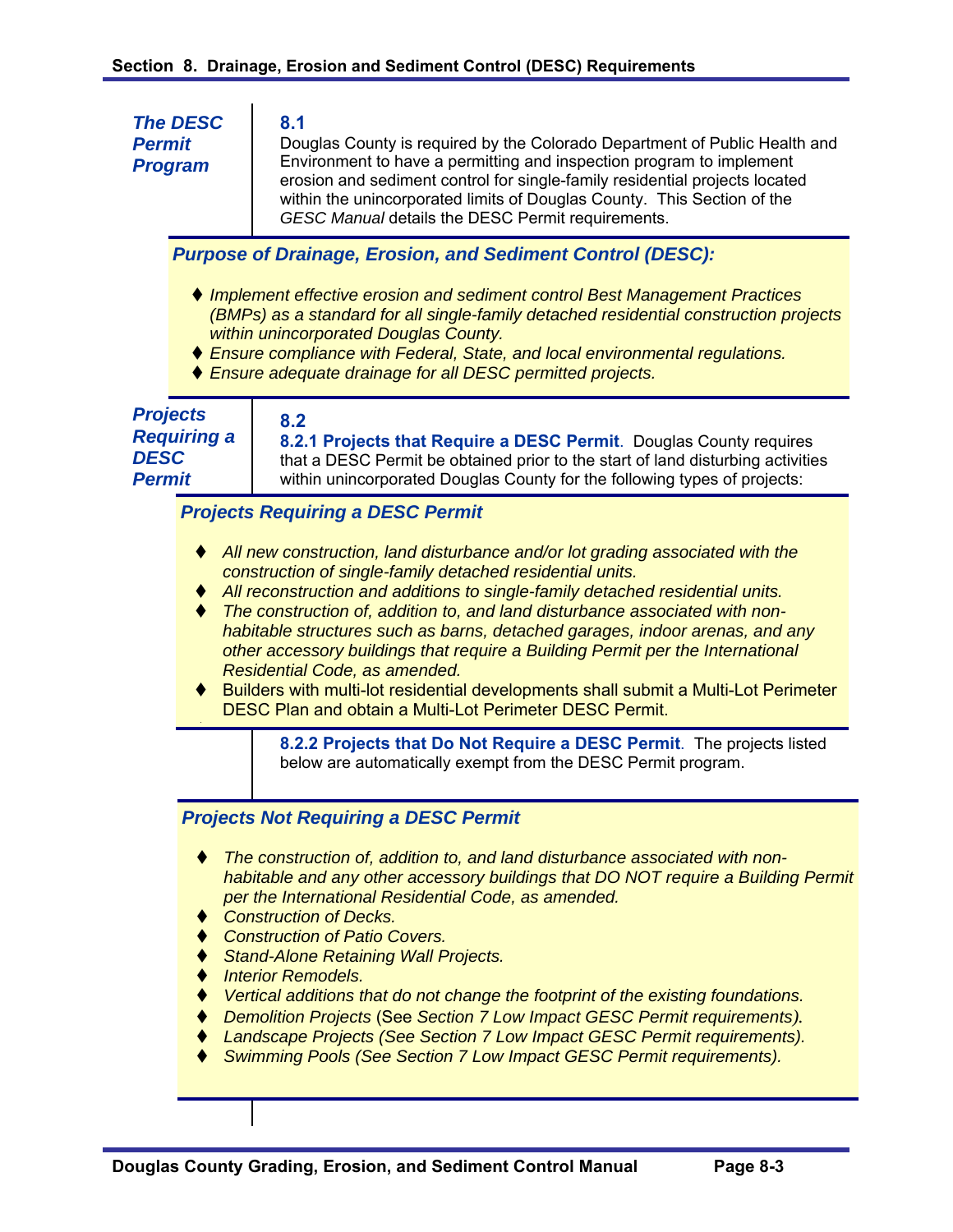*Getting Started on DESC Permit Submittal* 

#### **8.3**

The first step in the DESC Permit process is to determine if the project meets the requirements outlined in Section 8.2 of the *GESC Manual*. Once it has been determined that the project meets these requirements then the Applicant shall proceed with the Permit Steps outlined in Section 8.

**8.3.1 Preparation of DESC Permit Submittals**. A complete DESC submittal shall consist of a DESC Permit Application, Lot Specific Erosion and Sediment Control Drawing, Lot Specific Drainage Plan, and appropriate fees as outlined in the User Fee Manual, as amended. See Section 8.4 for guidance in preparation of the submittals.

Checklists are available in Appendix G to assist with submittal of a complete Building/DESC Permit Application.

**8.3.2 Who Prepares DESC Plans?** Designing erosion and sediment controls and drainage on a site may involve engineering design issues such a slope stability, peak discharge estimates, and hydraulic computations.

The Division of Professions and Occupations Local Officials' Guide to Architecture, Engineering & Land Surveying requires that a professional engineer or architect who is licensed with the State of Colorado be included in the preparation of the DESC Permit submittal. For the purposes of this Section of the *GESC Manual* this individual, as selected by the Applicant, is referred to as the Designer. Douglas County requires that a professional engineer or architect who is licensed with the State of Colorado prepare the DESC plan submittal. For the purposes of this Section of the *GESC Manual* this individual, as selected by the Applicant, is referred to as the Designer. It is the responsibility of the Designer to use professional judgment in the development of the DESC Plans. If the Designer determines that any DESC requirements, as applied to their specific project, pose a safety hazard, it is the Designer's responsibility to notify Douglas County of these issues, as well as to recommend an approach to alleviate the concerns.

*Preparing a DESC Plan* 

# **8.4**

The DESC Plan is the controlling document for all site grading, temporary erosion and sediment control, and final drainage for a DESC permitted site. A complete DESC Plan submittal shall consist of the Erosion and Sediment Control Drawing; Lot Specific Drainage Plan; and DESC Plan Standard Notes and Details. A DESC Plan showing both the Erosion and Sediment Control and Drainage Plan can be shown on a single drawing, as long as this can be accomplished clearly.

## *A Complete DESC Plan consists of 3 parts:*

- *1. Erosion and Sediment Control Drawing,*
- *2. Lot Specific Drainage Plan, and*
- *3. DESC Plan Standard Notes and Details.*

**8.4.1 Preparing a DESC Plan**. A DESC Plan shall be developed in accordance with this Section for all individual lot projects that require a DESC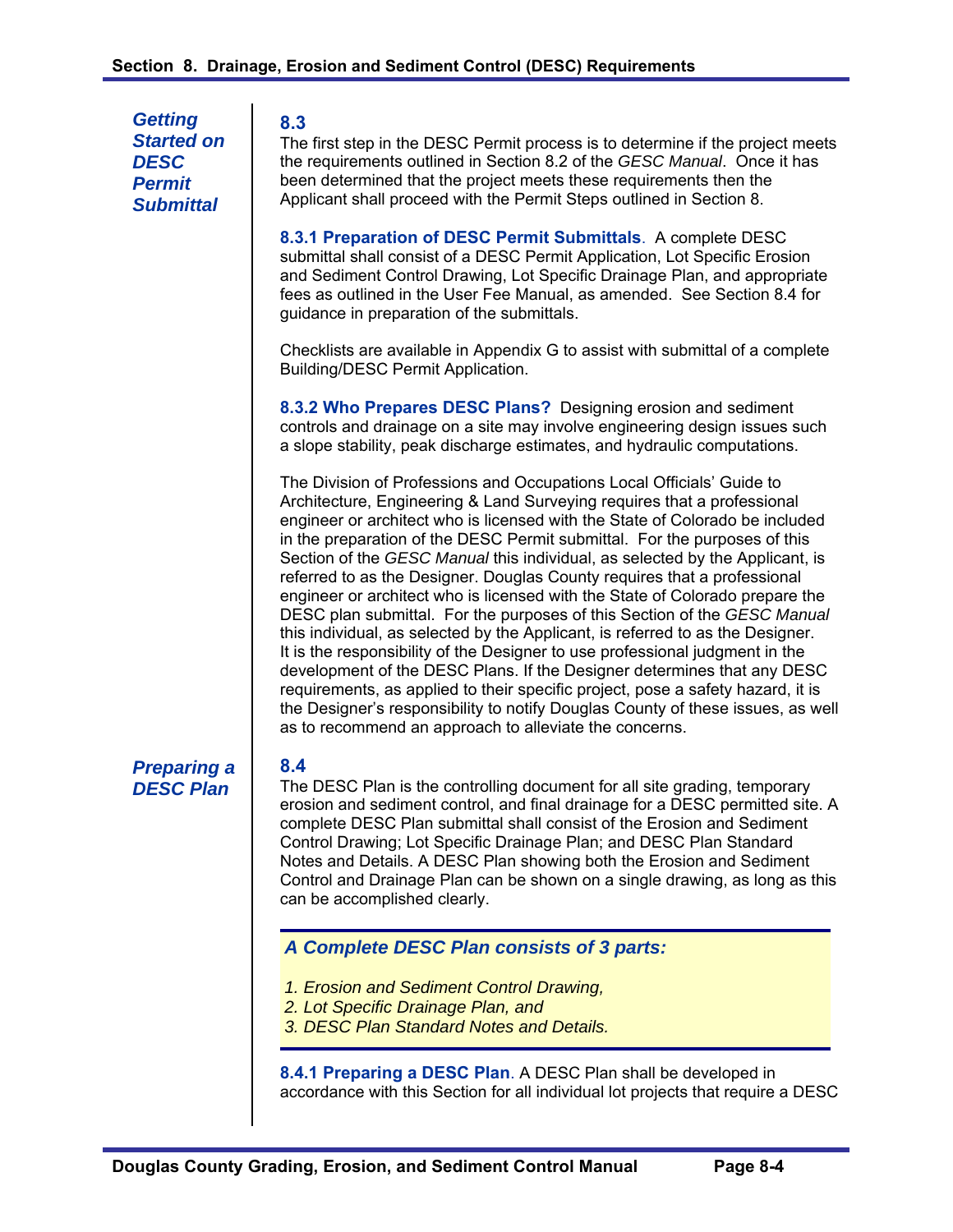*Preparing a DESC Plan, continued* 

Permit. Where special conditions exist, the County may require additional information on any specific plan.

The submittal of an individual lot DESC Plan requires drawings and plans be done by the Designer and if available, appropriate Phase III Drainage Plan information will be reflected on the Lot Specific Drainage Plan. The DESC Plan may be a copy of the individual plot plan modified to meet the requirements of this Section. The DESC Plan will be reviewed for compliance with Section 8 and, when applicable, the approved drainage patterns set forth in the approved Over Lot Grading Plan, and/or the Phase III Drainage Plan.

**8.4.2 Type of Control**. 3 general types of BMPs are shown on an Erosion and Sediment Control Drawing:

- Construction Control. These BMPs are related to construction access and staging.
- Erosion Control. These BMPs are used to limit the amount and extent of erosion.
- Sediment Control. These BMPs are designed to capture eroded sediments prior to their conveyance off site.

**8.4.3 Phase of Construction**. The BMPs listed in Section 8 apply to one or more of the following construction phases. All BMPs shall be indicated in the Erosion and Sediment Control Drawing as being part of the Initial Stage, Interim Stage or Final Stage of construction. This is to help clarify when each BMP is to be installed.

- Initial Stage. These BMPs shall be installed at the outset of construction, prior to the initial Preconstruction Meeting and/or any other landdisturbing activities. Initial controls are to be placed on existing grades, but shall be based in part on proposed grading operations.
- Interim Stage. These BMPs shall be based on proposed grades and drainage features and are installed after initial site grading.
- Final Stage. These BMPs shall be installed as one of the last steps in the construction process.

#### **8.4.4 Erosion and Sediment Control Drawings are to Use the**

**Standard BMPs.** When preparing Erosion and Sediment Control Drawing, the Designer shall use the standard BMPs shown in Section 8. These BMPs have shown to be effective under actual construction site conditions within Douglas County and therefore are accepted for use by Douglas County. A complete set of details, the Douglas County DESC Plan Standard Notes and Details, are available in Appendix B.

The Erosion and Sediment Control Drawing submitted to the County for final signatures, and subsequently provided to the Contractor as construction drawings, shall include a set of the DESC Plan Standard Notes and Details. **Other details shall not be used.** 

If Douglas County approves additional BMPs in the future (see Section 8.4.5), documentation of the additional BMPs will be made available on the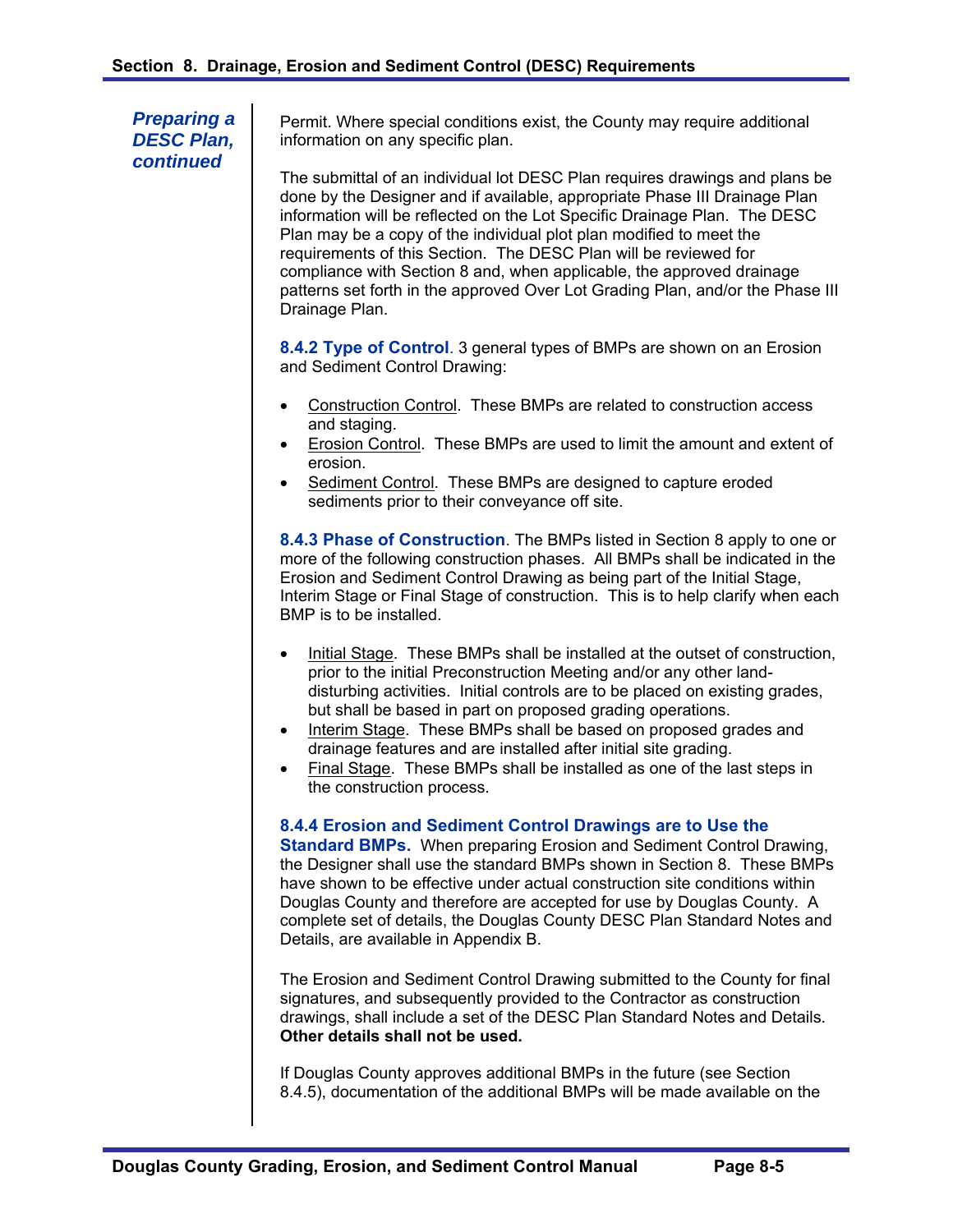*Preparing a DESC Plan, continued* 

Douglas County website.

**8.4.5 Use of Alternative or Innovative BMPs**. Public Works Engineering recognizes that there will be new advances in the development of erosion and sediment control BMPs that may prove effective, or even out perform controls currently accepted. Douglas County may allow, under strictly controlled circumstances, the installation of erosion and sediment control BMPs other than the standard BMPs shown in the DESC Plan Standard Notes and Details. These shall be considered pilot programs. See Section 3.2.5 of the *GESC Manual* for information regarding Pilot Programs.

**8.4.6 DESC Plan Standard Notes and Details**. As discussed in Section 8.4.4, the Douglas County DESC Plan Standard Notes and Details have been prepared to depict the BMPs to be used. Construction details and notes provide direction to the Permittee(s) regarding installation and maintenance requirements for each BMP. The Douglas County DESC Plan Standard Notes and Details shall be submitted with the Erosion and Sediment Control Drawings. A copy of these Standard Drawings is included in Appendix B. The DESC Plan Standard Notes and Details comprise minimum measures to be adhered to on a construction site. The Permittee(s) and Designer may select more conservative approaches than indicated herein and exceed minimum criteria.

*The Douglas County DESC Plan Standard Notes and Details serve several purposes:* 

- *Increased consistency. Consistent details and notes for a standard set of BMPs will increase the likelihood that BMPs will function effectively and will be installed and maintained correctly.*
- *Time savings. The set of standard drawings will save Designers the effort associated with developing and drawing their own notes and details. Less time will be needed to review plans and inspect the BMPs, and as field personnel gain experience constructing the standard BMPs, it is anticipated that installation and maintenance will become more efficient.*
- *Definition of sizing variables. The standard details identify the critical variables that the Designer must specify on the DESC Plan to locate and size the BMPs. This will reduce the likelihood that information needed on the plans will be missing or unclear, or that BMPs are improperly sized.*

**8.4.7 DESC Plan Checklist**.A DESC Plan Checklist (Appendix G) summarizes the drawing requirements for Plan development. This checklist must be used to ensure that each requirement is addressed. A copy of the completed checklist should be included with the DESC Application packet.

**8.4.8 Erosion and Sediment Control Drawing Required Elements**. The Erosion and Sediment Control Drawing shall be lot specific, and shall provide the detailed temporary erosion and sediment control for the lot, and or disturbed area(s). The Erosion and Sediment Control Drawing shall comply with the requirements of this Section.

This Section describes a systematic approach to control erosion and sediment on a construction site. 8 elements of an effective Erosion and Sediment Control Drawing are summarized. Douglas County requires that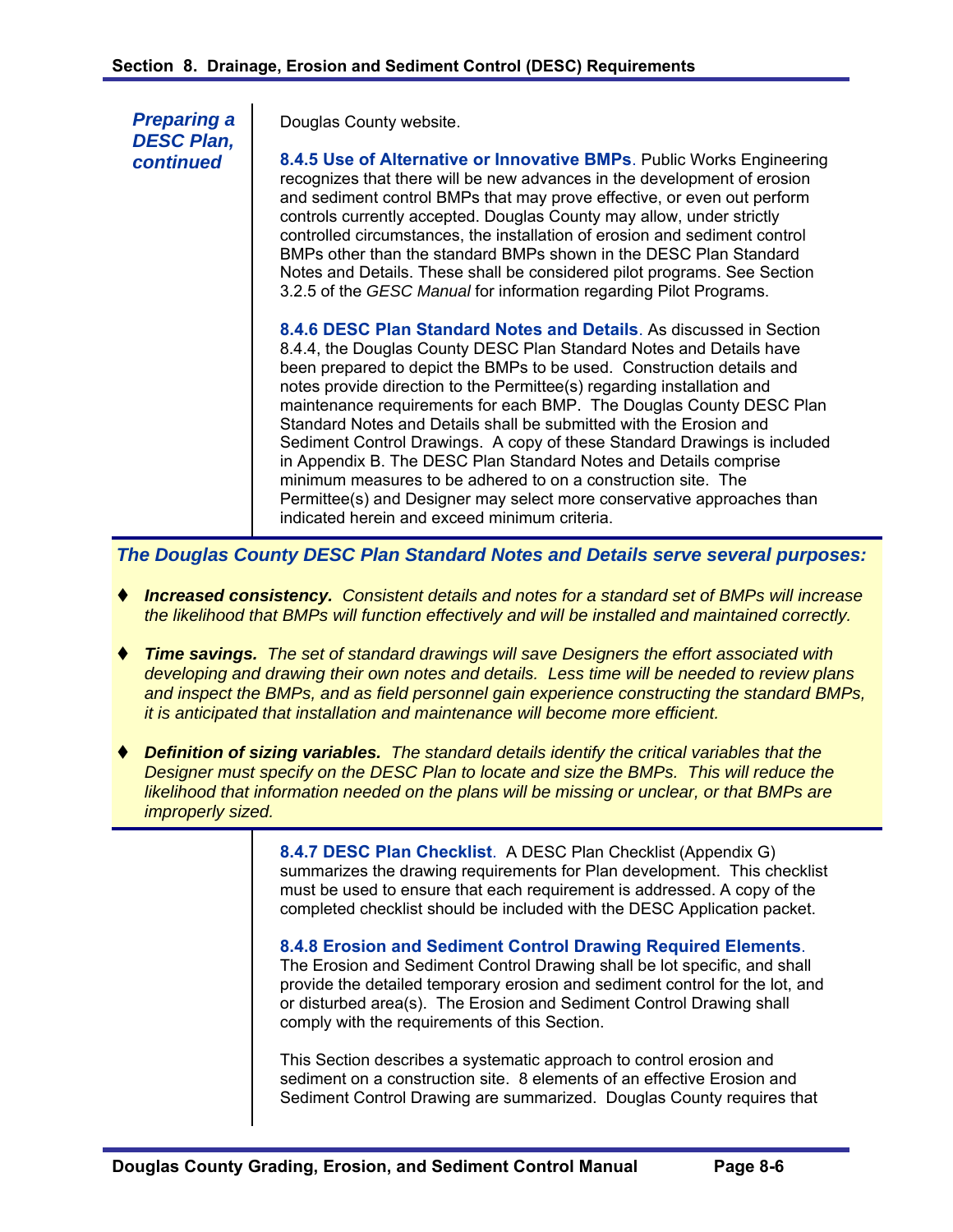*8 Elements of an Erosion and Sediment Control Drawing*

each of these elements be addressed in the Erosion and Sediment Control Drawing.

*8 Elements of an Effective Erosion and Sediment Control Drawing:* 

- *1. Preserve and Protect Drainageways.*
- *2. Avoid the Clearing and Grading of Sensitive Areas.*
- *3. Limit the Size of Land Disturbance to Reduce Soil Exposure.*
- *4. Stabilize Exposed Soils in a Timely Manner.*
- *5. Implement Effective Perimeter Controls.*
- *6. Protect Steep Slopes.*
- *7. Protect Inlets, Storm Sewers and Culverts.*
- *8. Provide Access and General Construction Controls.*

A set of example Erosion and Sediment Control Drawings (shown in Appendix C) have been prepared in accordance with the 8 Elements to illustrate the concepts discussed herein and depict the information that shall be shown on Erosion and Sediment Control Drawings. This Section references criteria for individual BMPs found in Section 3 of the *GESC Manual*. The Erosion and Sediment Control Drawing shall follow the design and sizing criteria, however the length, depth, crest length and other dimensions are not required on the Drawing.

*Element 1: Preserve and Protect Drainageways*  **8.4.9 Preserve and Protect Drainageways**. Work in or adjacent to drainageways requires special care and attention. Drainageway corridors

comprise an important natural resource with habitat, open space, and aesthetic value. Since drainageways also function to convey stormwater runoff, they are susceptible to damage from the erosive forces of water, especially if they are disturbed. It is critical that construction activities be designed to reduce any adverse impacts to drainageways and that County, State, and Federal permitting processes be complied with (see Sections 2.5, 2.6, and 2.7 of the *GESC Manual* respectively). The Erosion and Sediment Control Drawings shall be in compliance with Section 3.4.



*Disturbance to sensitive resource areas shall be avoided or minimized.*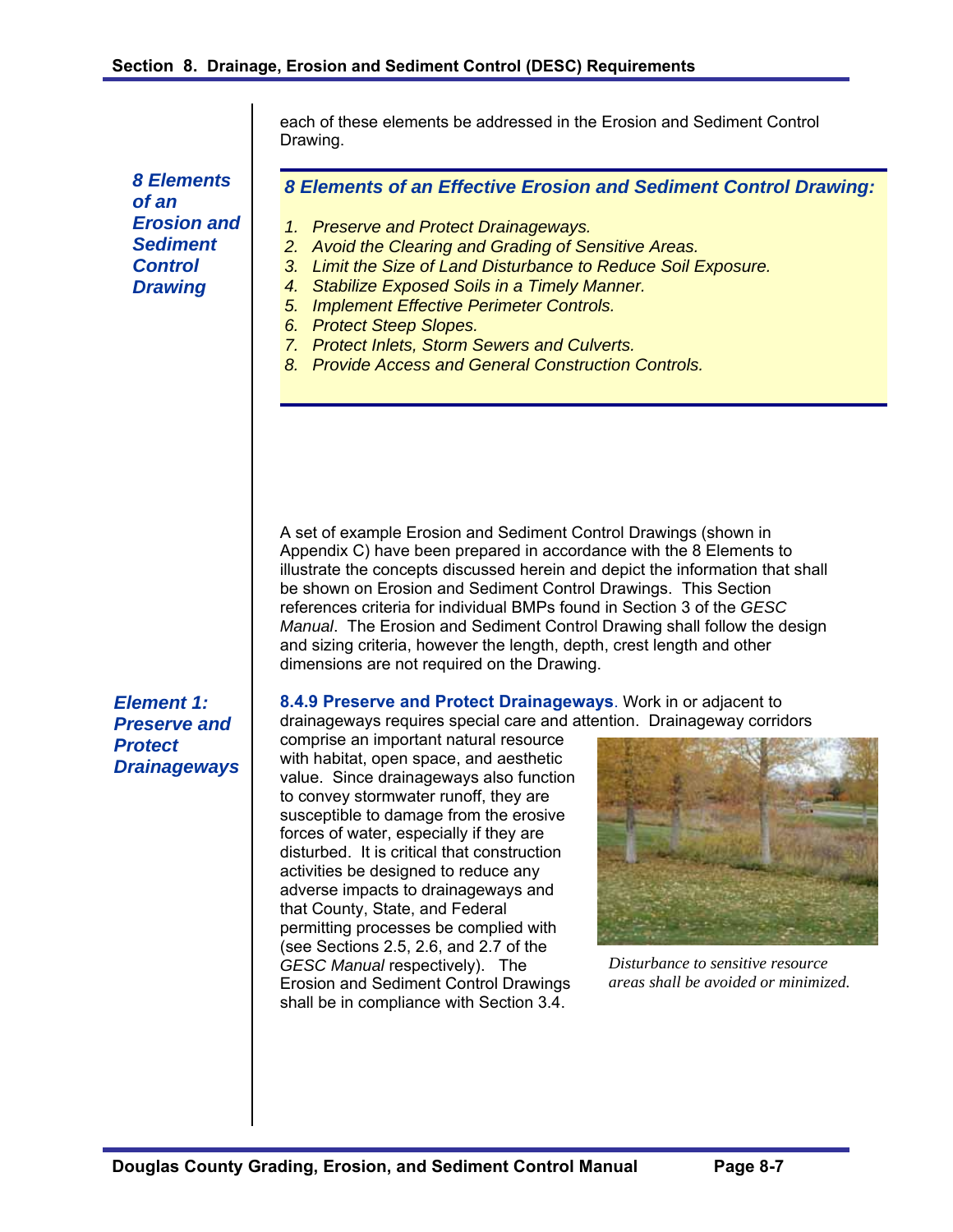*Element 2: Avoid the Clearing and Grading of Sensitive Areas* 

**8.4.10 Avoid the Clearing and Grading of Sensitive Areas**.In addition to drainageways, other sensitive resources may exist on a site. These could include:

- Protected habitat for threatened or endangered species.
- Wetlands.
- Nesting bird habitat.
- Riparian corridors.
- Forested areas.
- Mature cottonwood stands.
- Bedrock outcroppings.
- Steep slopes.
- Potential stormwater infiltration areas.
- Historic, cultural, or archeological resources.
- Areas of unique or pristine vegetation, habitat, or landform.

A resource inventory should be conducted for the site and include any sensitive areas such as those listed above. The location, aerial extent, and type of resource, including stream floodplains as discussed in Section 8.4, shall be shown on the Erosion and Sediment Control Drawing.

Disturbance to sensitive resource areas shall be avoided or minimized. Destroying or disturbing wetlands, nesting bird habitat, and protected habitat for threatened or endangered species is sharply restricted. These restrictions shall be addressed through the appropriate Federal or State agency permitting process.

A Designer can go farther than preserving critical resource areas; other open space areas can be left undisturbed and exempt from clearing and grading operations. The technique of mapping out areas of the site that can be left undisturbed, termed "fingerprinting", can reduce grading costs and contribute to the ultimate value of the development. The Erosion and Sediment Control Drawings shall clearly show Limits of Construction and shall call out **Construction Fence (CF)** or other approved means to protect resources that are to be preserved.

*Element 3: Limit the Size of Land Disturbance to Reduce Soil Exposure* 

## **8.4.11 Limit the Size of Land Disturbance to Reduce Soil**

**Exposure**. The Limits of Construction should allow adequate room for all necessary construction including but not limited to staging, storage, overexcavation, stockpiling and construction of associated improvements including septic fields. However, the Limits of Construction shall restrict the area of disturbance to the minimum amount necessary.



*Limiting Land Disturbance assists in protecting natural resources in the area.*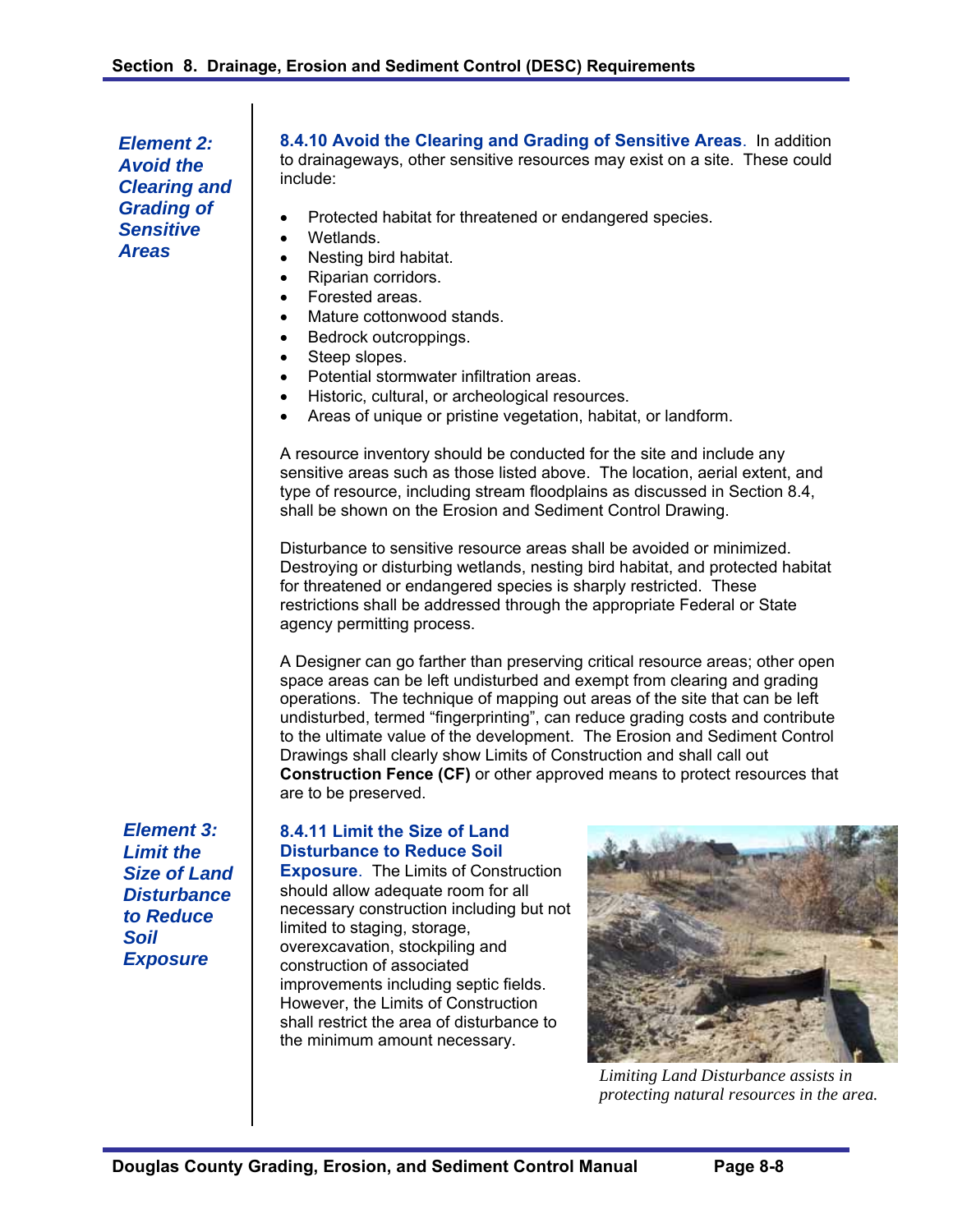*Element 4: Stabilize Exposed Soils in a Timely Manner* 

**8.4.12 Stabilize Exposed Soils in a Timely Manner**. All areas disturbed by construction that will not receive permanent landscaping shall be stabilized as soon as possible to reduce the duration of soil exposure and the potential amount of erosion. Unless otherwise approved, Douglas County requires that these areas be Drill Seeded and Crimp Mulched within 14 days of the substantial completion of construction as determined by the Erosion Control Inspector. This may include areas used for stockpiling, staging, or areas used for septic/leach fields. The Erosion and Sediment Control Drawing shall show the limits of areas that will be Drill Seeded and Crimp Mulched. See Section 3.17.13 of the *GESC Manual* for the design parameters to be specified on the Erosion and Sediment Control Drawing.

Slopes steeper than 3 to 1 are difficult to vegetate and maintain. Long term rill and gully erosion are likely on such slopes. Approved permanent stabilization shall be required to control grades on all sites that cannot be graded at a 3 to 1 slope. Retaining walls may be necessary to control grades on a site. Slopes steeper than 4 to 1 shall be protected with **Erosion Control Blanket (ECB).**

A permanent or temporary **Diversion Ditch (DD)** shall be depicted above all steep slopes on the site that may receive concentrated or sheet flows. Where steep cut slopes are planned near the site perimeters, enough room should be left to install a Diversion Ditch, unless otherwise accepted by the County.

## **8.4.13 Implement Effective Perimeter Controls**.

**8.4.13.1 Upslope Perimeters**. If the upstream off-site area is developed, runoff will most likely enter the site at one or more discrete outfalls. Drainage facilities shall be sized and stabilized to convey off-site runoff through the site (see Section 3.4 for design guidance for streams and drainage channels).

If the upstream off-site area is currently undeveloped, runoff may enter the site in a defined natural channel or via sheet flow (or both). Runoff in existing channels shall be conveyed through the site in a stabilized stream or drainage channel (see Section 3.4). Runoff entering the site via sheet flow may need to be captured in a **Diversion Ditch (DD)** based on upstream topography and directed to a stream or drainage channel (see Section 3.4.5 for a description and photograph of a Diversion Ditch). Diversion Ditches that have mild slopes may be unlined, whereas steeper ditches and rundowns must be lined with Erosion Control Blanket (for moderate slopes), plastic (temporary installations only), or riprap. Design parameters required on the Erosion and Sediment Control Drawing for Diversion Ditches can be found in Section 3.17.6.

**8.4.13.2 Downslope Perimeters**. Downslope perimeter BMPs apply to the downslope perimeters of construction disturbance (generally the downhill site perimeters), perimeters along drainageways, and downslope perimeters adjacent to other areas to be left undisturbed. Sediment controls shall be located as close to the source of erosion as possible, on the downslope side of any disturbed area. The following Downslope Perimeter Controls are approved BMPs for the Erosion and Sediment Control Drawing

*Element 5: Implement Effective Perimeter Controls*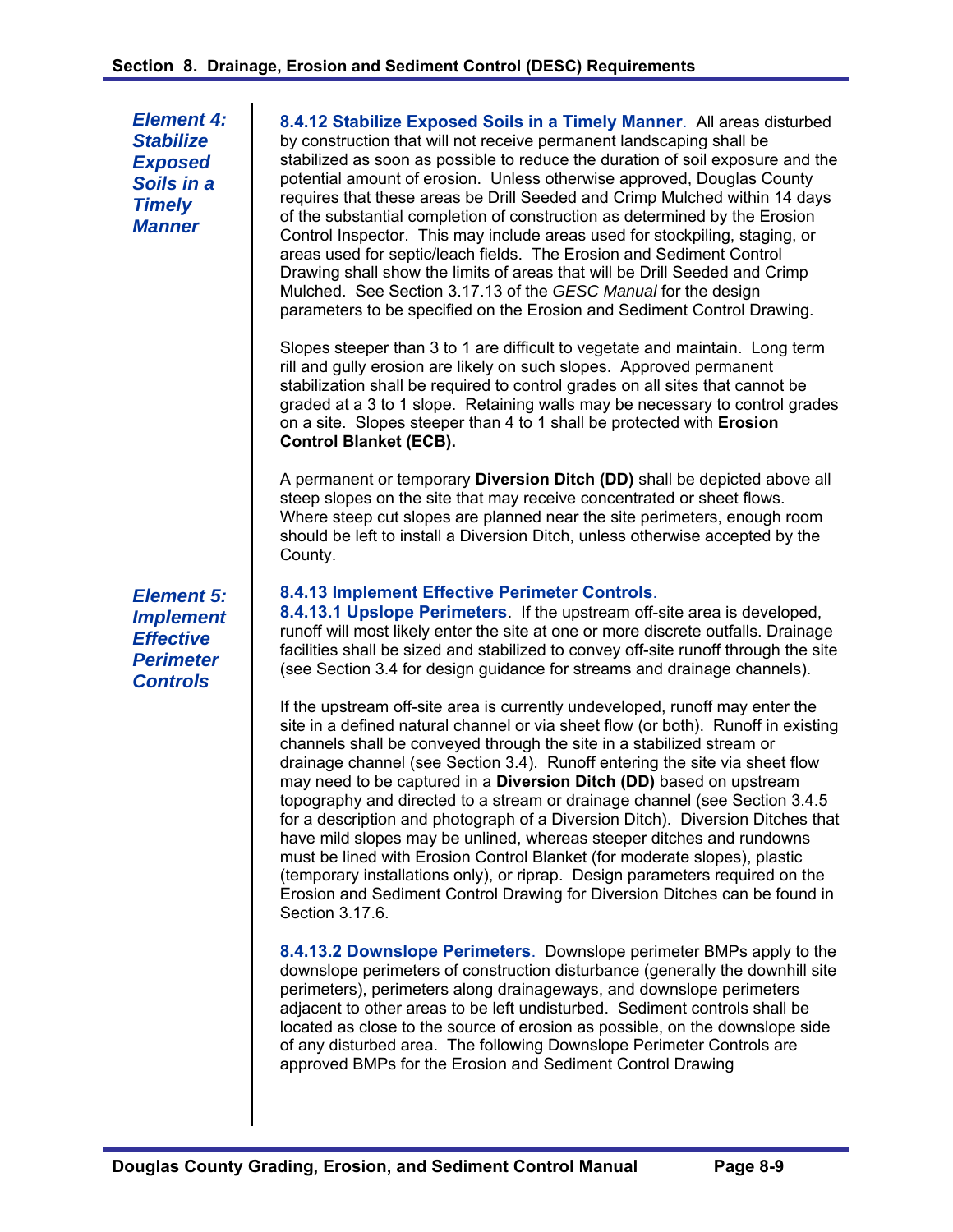*Element 5: Implement Effective Perimeter Controls, continued* 

#### **Reinforced Rock Berm (RRB)**

*A Reinforced Rock Berm (RRB) consists of a linear mass of gravel enclosed in wire mesh to form a porous filter, able to withstand overtopping. The berm is heavy and stable and promotes sediment deposition on its upstream side.* 



## **Sediment Control Log (SCL)**

*A Sediment Control Log (SCL) consists of a cylindrical bundle of wood, coconut, compost, excelsior, or straw fiber designed to form a semi-porous filter, able to withstand overtopping. The log can be staked into the ground and promotes sediment deposition on its upstream side.* 



#### **Silt Fence (SF)**

*Silt Fence (SF) is a temporary sediment barrier constructed of woven fabric stretched across supporting posts. The bottom edge of the fabric is placed in an anchor trench that is backfilled with compacted soil.* 

*Photo provided by Storm Water Control.* 



#### **Diversion Ditch (DD)**

*A Diversion Ditch (DD) is a small earth channel used to divert and convey runoff. Depending on slope, the diversion ditch may need to be lined with erosion control blanketing, plastic (for temporary installation only), or riprap.* 



*Element 6: Protect Steep Slopes* 

Of these 4 BMPs, a Reinforced Rock Berm, Sediment Control Log, and Silt Fence function best when installed level, on a contour. However, these BMPs may slope up to 5% from horizontal in accordance with the design information provided in Section 3.17.14. In the County's experience, Silt Fence is the least durable and has the highest maintenance cost of the 4 alternatives; therefore, consideration should be given to all of the alternatives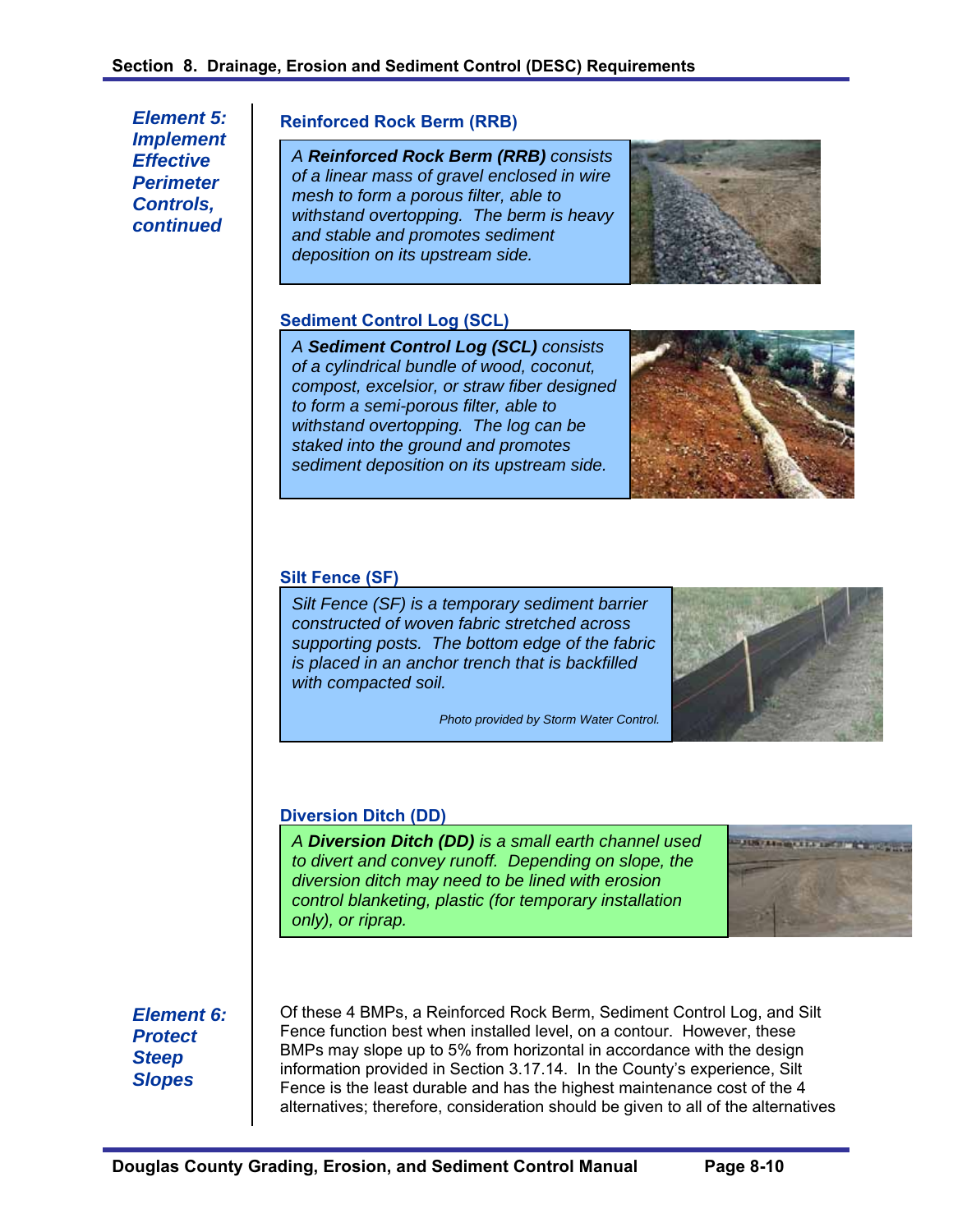before simply specifying Silt Fence. Additional information on maintenance costs is provided in Section 3.21. Design parameters required on the Erosion and Sediment Control Drawing for Reinforced Rock Berm, Sediment Control Log, Silt Fence and Diversion Ditches can be found in Sections 3.17.9, 3.17.11, 3.17.14 and 3.17.6.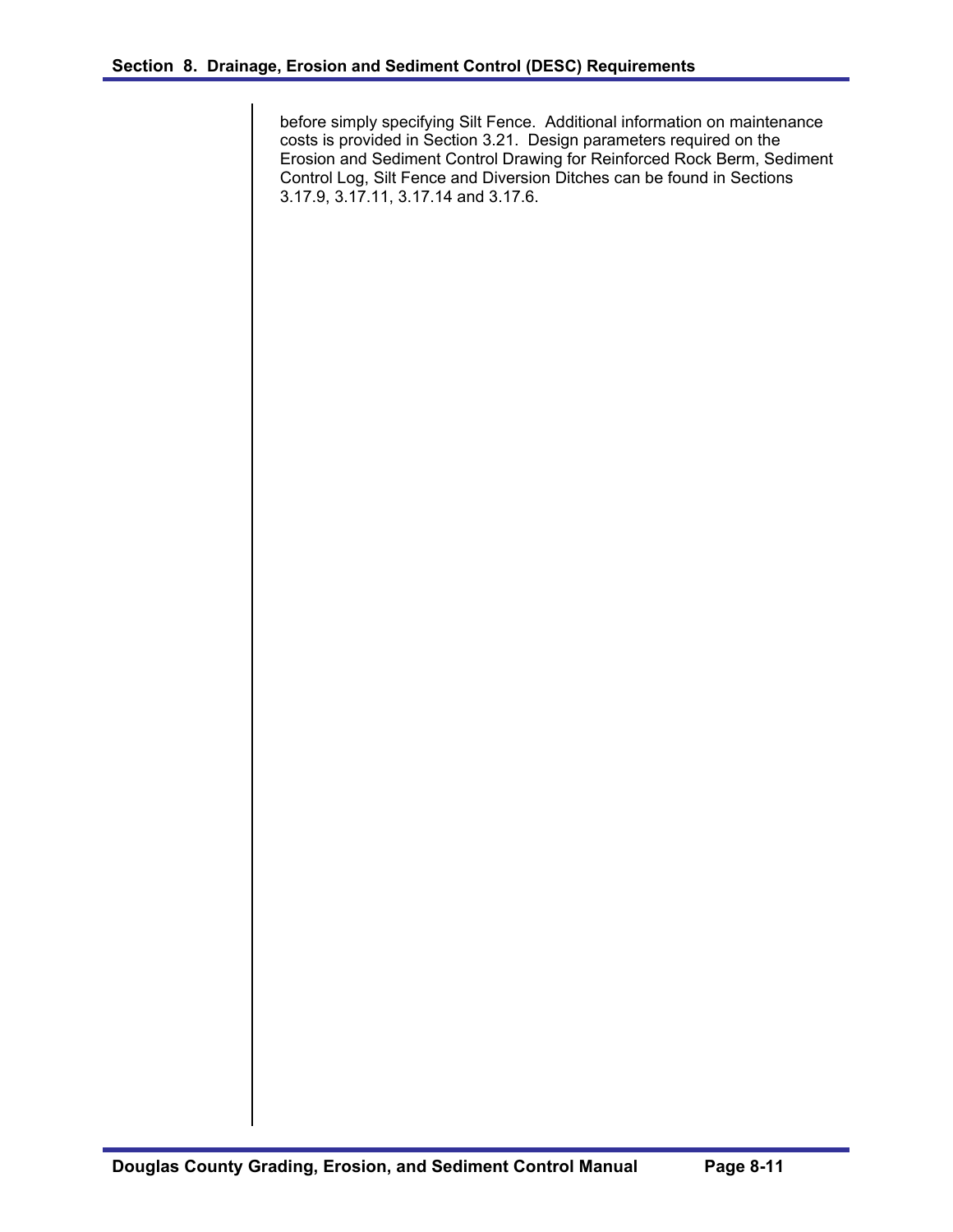*Element 6: Protect Steep Slopes, continued* 

**8.4.14 Protect Steep Slopes**. Steep slopes may either be comprised of steep existing slopes that are to be preserved or cut or fill slopes created during the grading process. In either case, the measures in this Section shall be taken to protect these slopes against erosion. For the purposes of definition, a slope is considered steep if it is steeper than 4 (horizontal) to 1 (vertical).

**8.4.14.1 Proposed Slopes Shall be No Steeper than 3 to 1**. Slopes steeper than 3 to 1 are difficult to vegetate and maintain. Long term rill and gully erosion are likely on such slopes. Approved permanent stabilization shall be required to control grades on all sites that cannot be graded at a 3 to 1 slope. Retaining walls may be necessary to control grades on a site. Slopes steeper than 4 to 1 shall be protected with **Erosion Control Blanket (ECB).** Design parameters required on the Erosion and Sediment Control Drawing for Erosion Control Blanket can be found in Sections 3.17.7 of the *GESC Manual*. For areas where the Erosion Control Blanket is going to be used as a temporary measure until permanent landscaping is installed, photo-degradable blanket meeting the specifications provided in Table 8-1, Erosion Control Blanket Types may be used.



*Erosion Control Blanket used to Stabilize Slopes*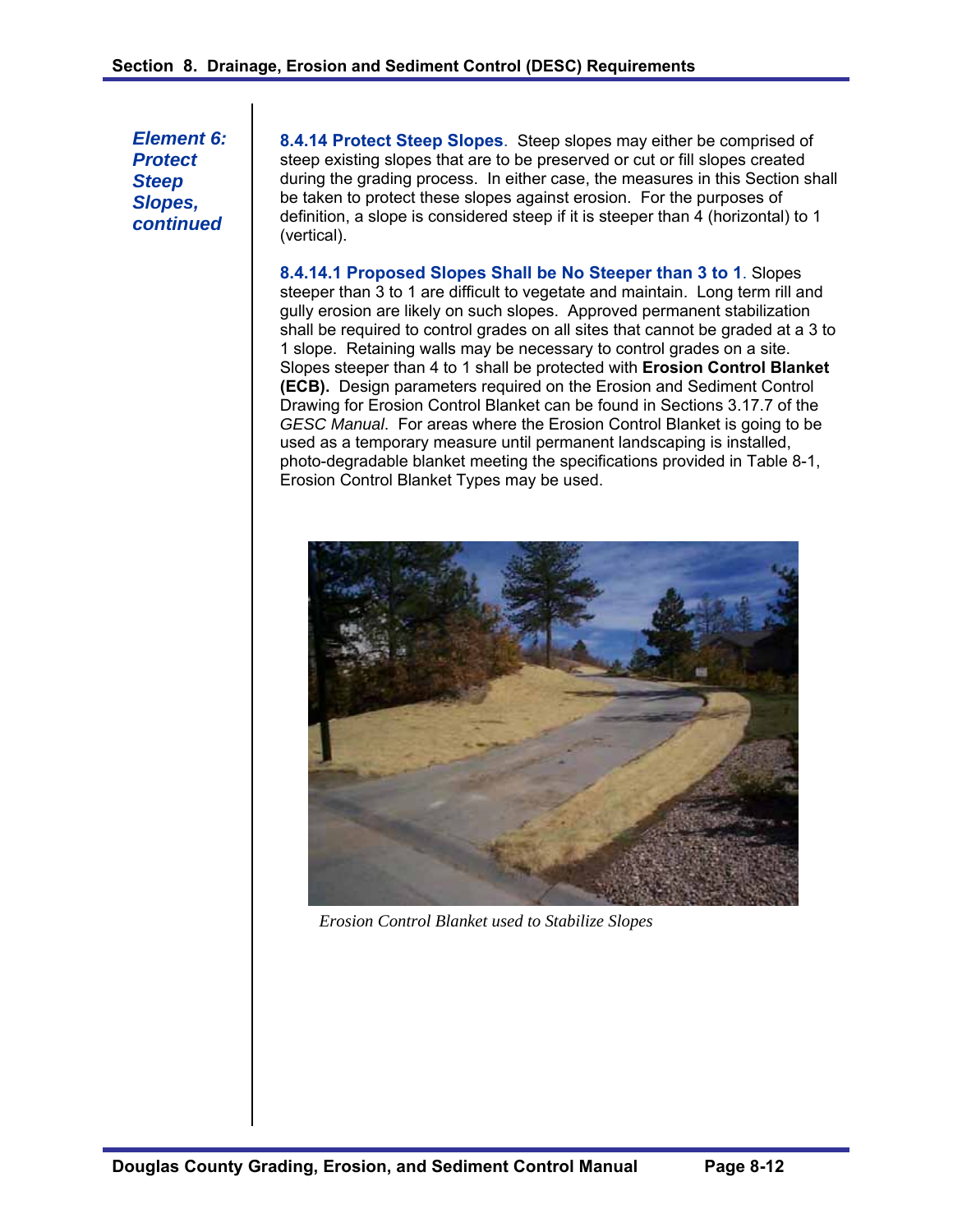*Table 8-1 Erosion Control Blanket Type*

| <b>TYPE</b>            | <b>COCONUT</b> | <b>STRAW</b>   | MIN.          | <b>MANNING'S</b>       | <b>ALLOWABLE</b> | <b>ALLOWABLE</b>               |
|------------------------|----------------|----------------|---------------|------------------------|------------------|--------------------------------|
|                        | <b>CONTENT</b> | <b>CONTENT</b> | <b>WEIGHT</b> | <b>N VALUE</b>         | MAX.             | MAX.                           |
|                        |                |                | (lbs/sy)      | (Varies with           | <b>SHEAR</b>     | <b>VELOCITY</b>                |
|                        |                |                |               | depth as               | <b>STRESS</b>    | (fps)                          |
|                        |                |                |               | shown)                 | (lbs/sf)         |                                |
| <b>STRAW</b>           | 0%             | 100%           | 0.5           | 0.018 for              |                  | Not allowed in drainageways or |
|                        |                |                |               | $D>=2.0'$              |                  | diversion ditches              |
|                        |                |                |               | 0.050 for              |                  |                                |
|                        |                |                |               | $D < = 0.5'$           |                  |                                |
| STRAW-COCONUT          | 30% MIN.       | <b>70% MAX</b> | 0.5           | 0.018 for              | 1.75             | $\overline{5.0}$               |
|                        |                |                |               | $D>=2.0'$              |                  |                                |
|                        |                |                |               | $0.050$ for            |                  |                                |
|                        |                |                |               | $D < = 0.5'$           |                  |                                |
| <b>COCONUT</b>         | 100%           | 0%             | 0.5           | 0.018 for              | 2.25             | 5.0                            |
|                        |                |                |               | $D>=2.0'$<br>0.050 for |                  |                                |
|                        |                |                |               | $D < = 0.5'$           |                  |                                |
| <b>EXCELSIOR</b>       | N/A            | N/A            | 0.7           | 0.028 for              | 2.00             | $\overline{5.0}$               |
|                        |                |                |               | $D>=2.0'$              |                  |                                |
|                        |                |                |               | 0.066 for              |                  |                                |
|                        |                |                |               | $D < = 0.5'$           |                  |                                |
| <b>PHOTODEGRADABLE</b> | N/A            | 100%           | 0.47          | $0.021$ for            | 1.55             | 5.0                            |
| <b>STRAW</b>           |                |                |               | $D>=2.0'$              |                  |                                |
|                        |                |                |               | 0.055 for              |                  |                                |
|                        |                |                |               | $D>=0.5'$              |                  |                                |
| <b>PHOTODEGRADABLE</b> | 30% MIN.       | <b>70% MAX</b> | 0.7           | 0.018 for              | 2.00             | 8.0                            |
| STRAW-COCONUT          |                |                |               | $D>=2.0'$              |                  |                                |
|                        |                |                |               | 0.050 for              |                  |                                |
|                        |                |                |               | $D < = 0.5'$           |                  |                                |
| <b>PHOTODEGRADABLE</b> | 100%           | N/A            | 0.5           | 0.014 for              | 2.25             | 10.0                           |
| <b>COCONUT</b>         |                |                |               | $D>=2.0'$              |                  |                                |
|                        |                |                |               | $0.022$ for            |                  |                                |
|                        |                |                |               | $D < = 0.5'$           |                  |                                |
| <b>PHOTODEGRADABLE</b> | N/A            | N/A            | 0.57          | 0.023 for              | 1.6              | 5.5                            |
| <b>EXCELSIOR</b>       |                |                |               | $D>=2.0'$              |                  |                                |
|                        |                |                |               | 0.023 for              |                  |                                |
|                        |                |                |               | $D>=0.5'$              |                  |                                |

*Element 7: Protect Inlets, Storm Sewers and Culverts* 

**8.4.15 Protect Inlets, Storm Sewers and Culverts**. The entrances to storm sewer inlets shall be protected using one of the following approved BMPs to reduce the inflow of sediment. Likewise, storm sewer outfalls and culvert outlets shall be protected against scour and erosion.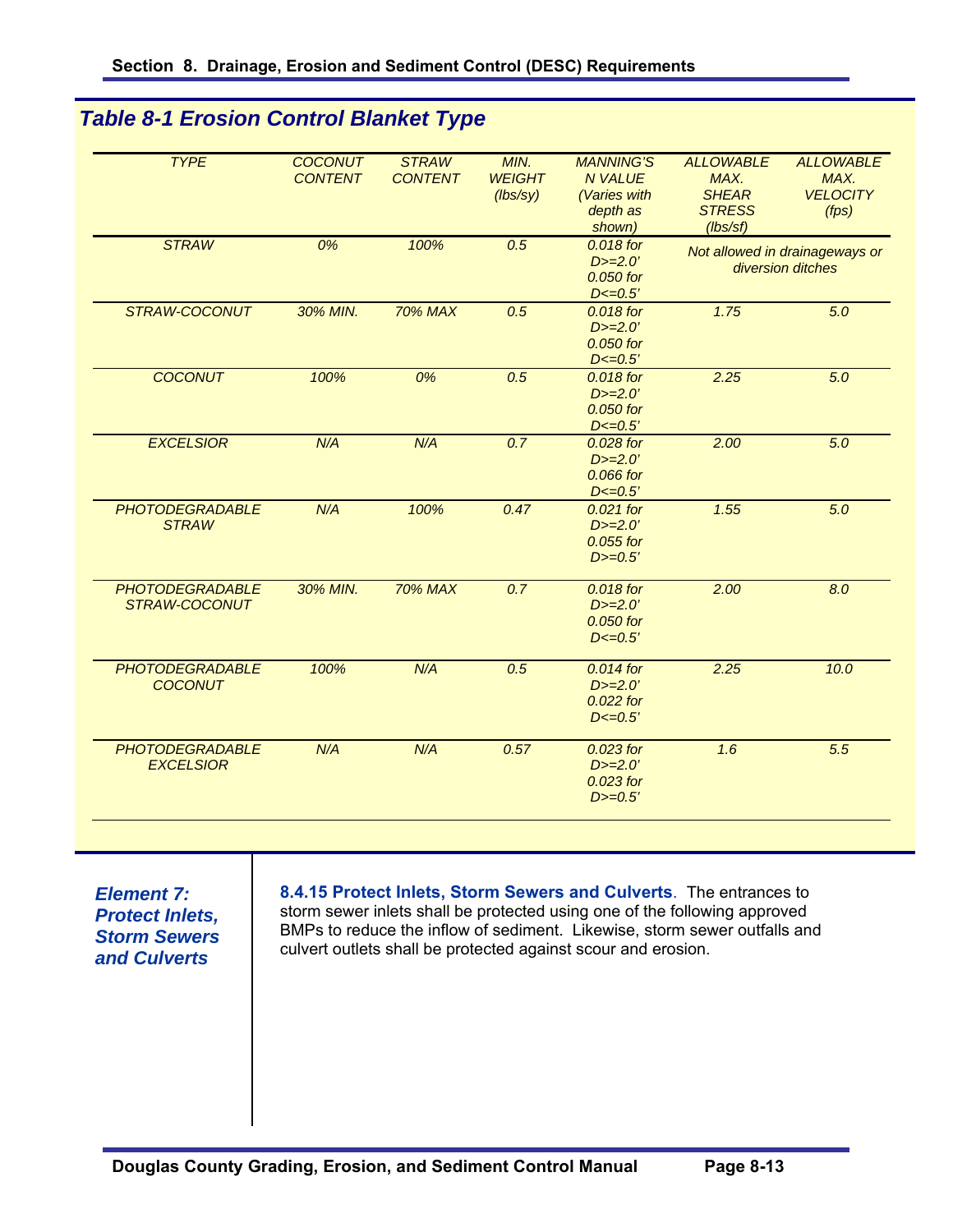

*Inlet Protection (IP) consists of a reinforced rock berm placed in front of (but not blocking) a curbopening inlet or around an area inlet to reduce sediment in runoff approaching the inlet.* 



**Storm Inlet** *Element 7: Protect Inlets, Sewers and Culverts, continued* 

*Continuous-grade Inlet* 

All storm sewer inlets on a site shall be provided with **Inlet Protection (IP)**. The Erosion and Sediment Control Drawing shall specify whether area, sump, or continuous grade Inlet Protection is to be used in a particular location. The half Y-shaped continuous grade Inlet Protection is intended to trap sediment upstream of an inlet on a continuous grade street without causing any bypass of flow around the inlet. Sump and area Inlet Protection is also designed to maintain inlet capacity after runoff flows over the wireenclosed rock. Design parameters required on the Erosion and Sediment Control Drawing for Inlet Protection can be found in Sections 3.17.8.

All culvert inlets on a site shall be provided with a **Reinforced Rock Berm (RRB).** Storm sewer outfalls and culvert outlets shall be permanently

*A Reinforced Rock Berm (RRB) can be placed in front of a culvert to reduce sediment in the runoff approaching the culvert.* 



protected against erosion with a riprap apron or other approved means in accordance with the *Drainage Manual,* as amended*.* Riprap shall be installed at the same time as construction of the storm sewer outfall or culvert. In addition, **Erosion Control Blanket (ECB)** shall be provided in the area disturbed by the construction of the storm sewer outfall or culvert. Design parameters required on the Erosion and Sediment Control Drawing for Reinforced Rock Berm can be found in Sections 3.17.9.

*Element 8: Provide Access and General Construction Controls* 

**8.4.16 Provide Access and General Construction Controls**. **8.4.16.1 Limits of Construction (LOC)**. Limits of Construction shall be shown on Erosion and Sediment Control Drawings and shall include all areas of proposed work and disturbance. The Designer shall be careful to delineate Limits of Construction that provide adequate room for the necessary work, including vehicular and temporary storage of equipment and materials, and areas of utility tie-ins while at the same time limiting the disturbed area to the minimum necessary.

**8.4.16.2 Construction Fence (CF)**. Construction Fence or **Construction Markers (CM)** shall be shown throughout the site to delineate all Limits of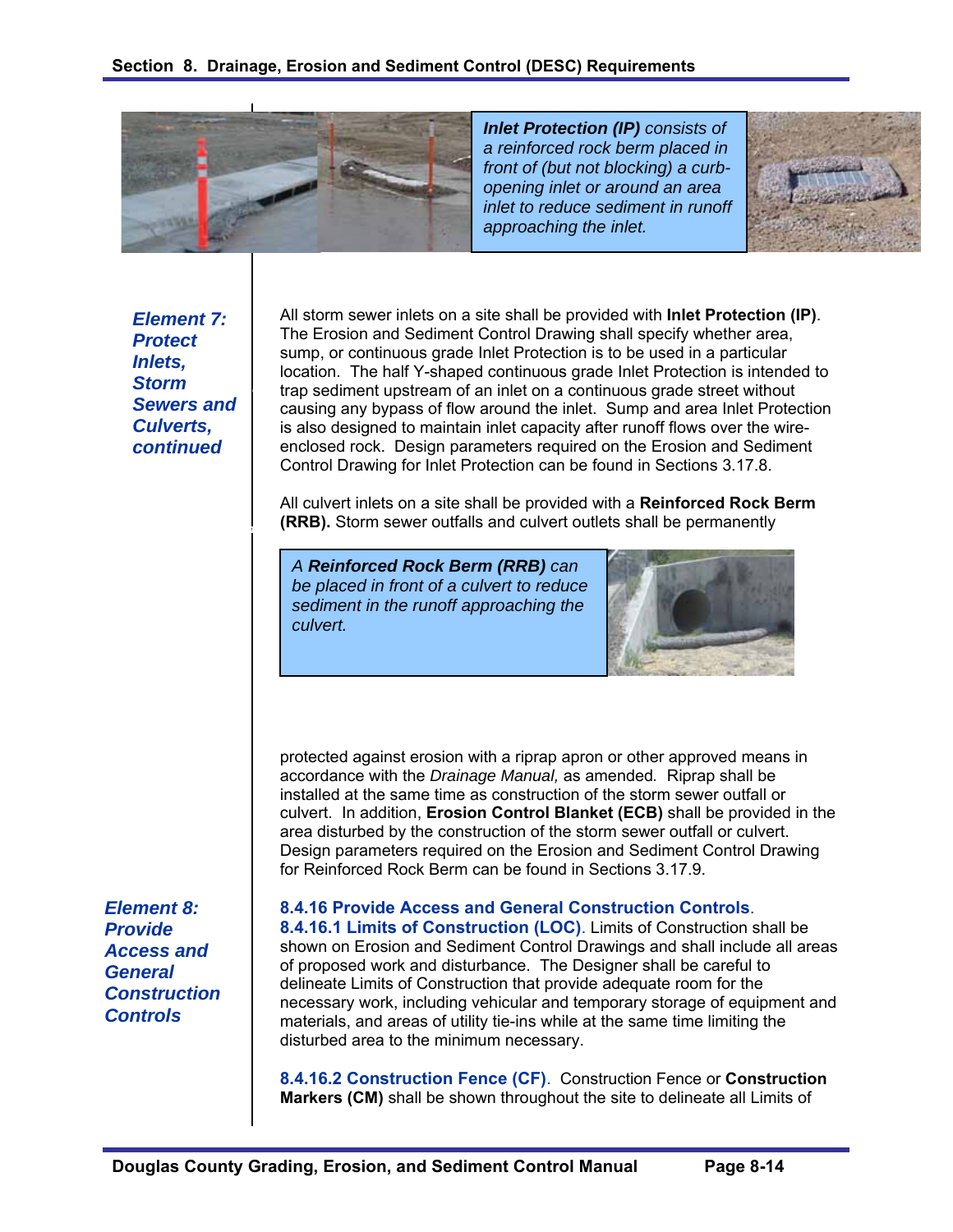Construction along stream corridors and sensitive areas including school zones and trails.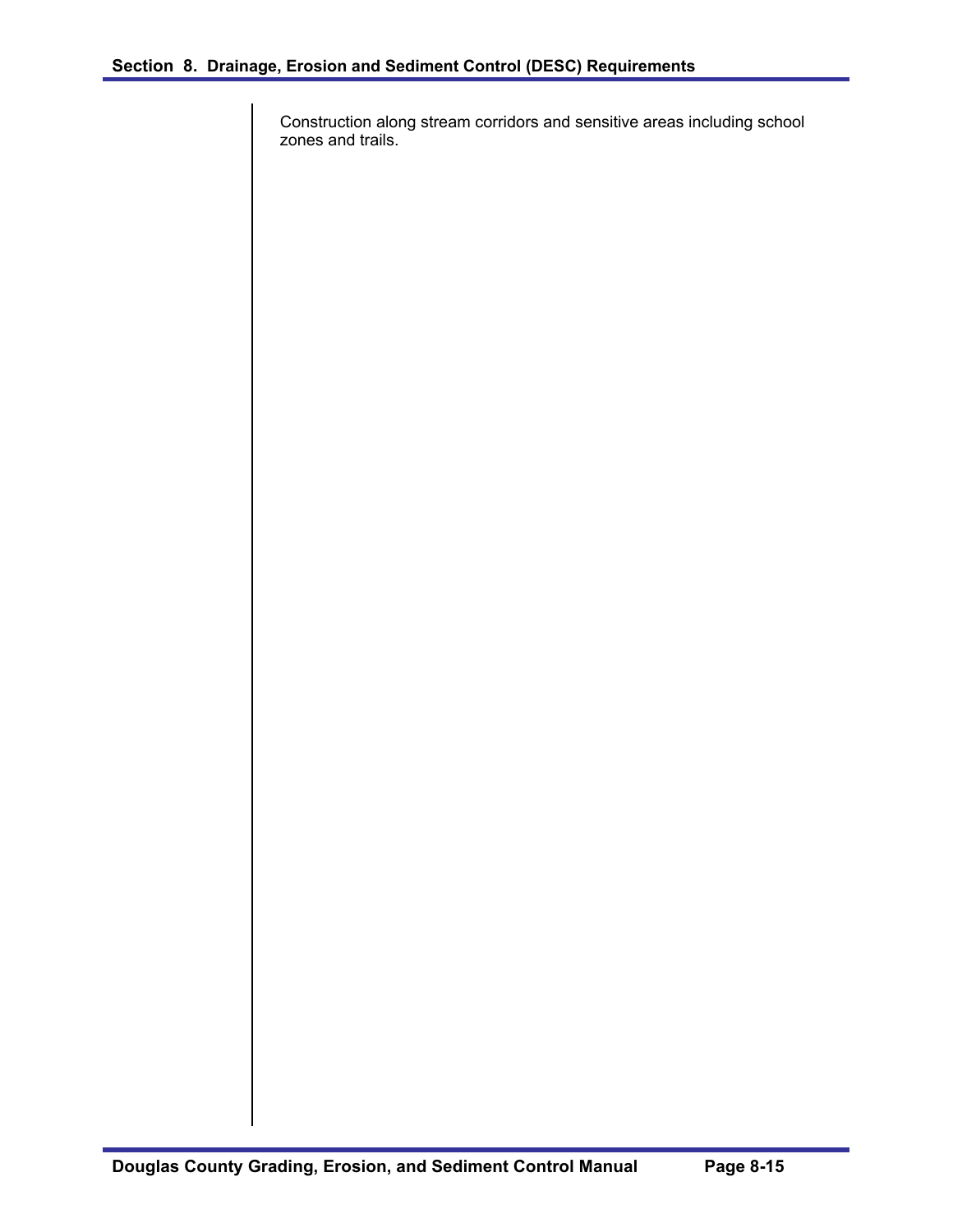*Element 8: Provide Access and General Construction Controls, continued* 

**8.4.16.3 Vehicle Tracking Control (VTC)**. Vehicle Tracking Control shall be provided at all entrance/exit points for all independent storage areas, stockpile areas, and on lots larger than 2.5 acres. The number of access points shall be minimized. A location shall be selected that accounts for the safety of the traveling public and avoids disturbance of trees, desirable vegetation, and low, wet areas. Steep grades (greater than 8%) shall be avoided. Design parameters required on the Erosion and Sediment Control Drawing for Vehicle Tracking Control can be found in Sections 3.17.20.

*Vehicle Tracking Control (VTC) consists of a pad of 3" to 6" rock at all entrance/exit points for a site that is intended to help strip mud from tires prior to vehicles leaving the construction site.* 



**8.4.16.4 Stabilized Driveway Access (SDA)**. For lots less than 2.5 acres, a Stabilized Driveway Access shall be provided at all proposed driveway locations. Stabilized Driveway Access shall be shown on the Erosion and Sediment Control Drawing to cover the entire area of the proposed driveway.

*A Stabilized Driveway Access (SDA) consists of a pad of granular material that is placed in the location of the proposed driveway. Placement of the stabilized driveway access reduces tracking onto roads and provides a stable area on the lot for deliveries.* 



**8.4.16.5 Stabilized Staging Area (SSA)**.For independent storage areas a Stabilized Staging Area shall be provided near the main access point and should be connected to the Vehicle Tracking Control. The Stabilized Staging Area should be the location used for chemical storage. Design parameters required on the Erosion and Sediment Control Drawing for Stabilized Staging Area can be found in Sections 3.17.16.

*A Stabilized Staging Area (SSA) consists of stripping topsoil and spreading a layer of granular material in the area to be used for a trailer, parking, storage, unloading and loading. A stabilized staging area reduces the likelihood that the vehicles most frequently entering a site are going to come in contact with mud.* 

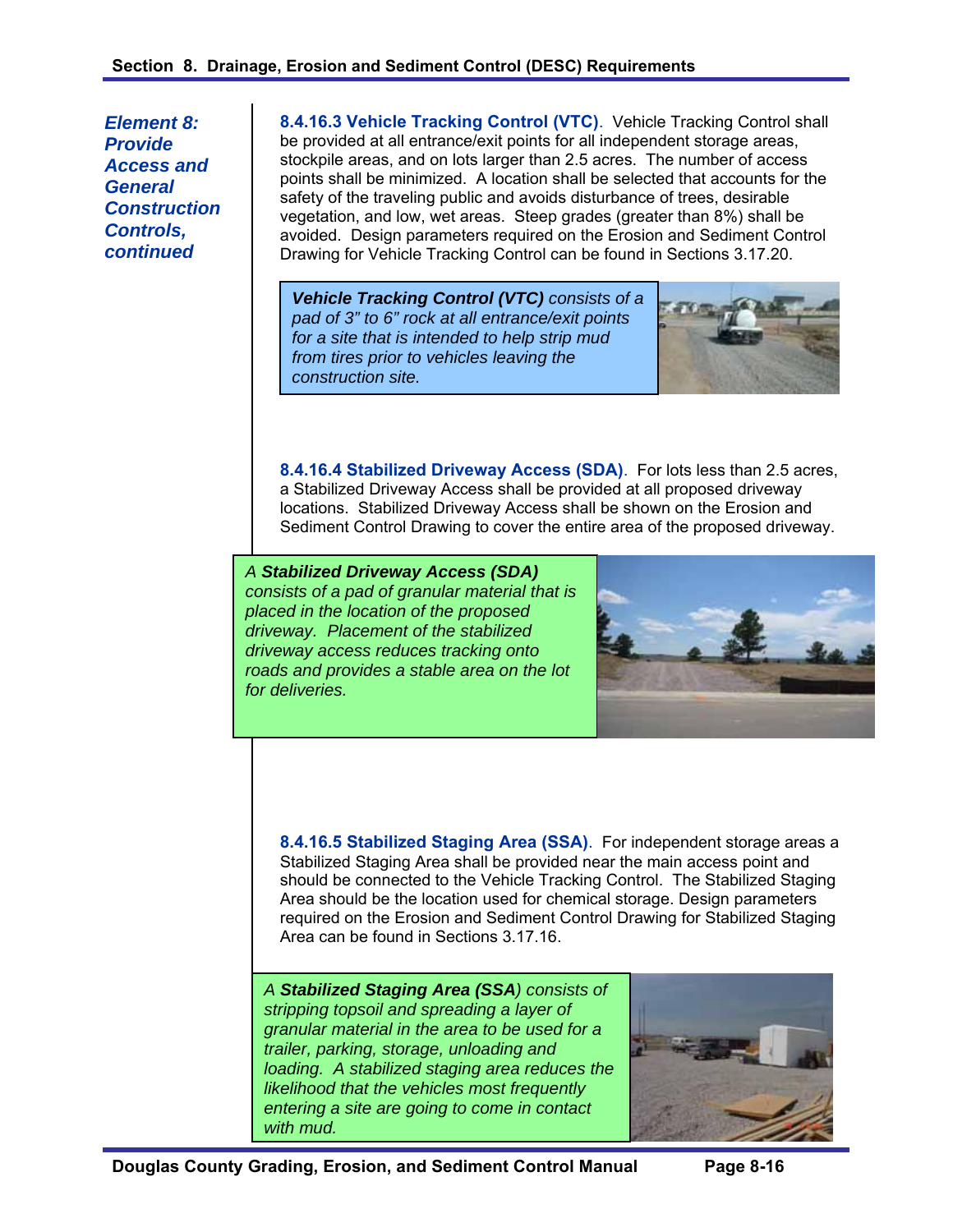*Preparing a DESC Plan, continued* 

#### **8.4.17 Erosion and Sediment Control Drawing Requirements**. The

Erosion and Sediment Control Drawing shall provide erosion and sediment controls for the life of the project. The Erosion and Sediment Control Drawing for lot sizes of 1.0 acre or less shall be either 8.5" x 11" or 8.5" x 14" with a scale of 1 inch equals 20 feet. The Erosion and Sediment Control Drawing size for lots greater than 1.0 acre shall be either 11" x 17" or 24" x 36" and shall be at a scale of 1 inch equals 20 feet. If the lot does not fit on the specified plan size, then the areas of disturbance can be shown at a scale of 1 inch equals 20 feet with the remainder of the lot being shown at a scale that allows the lot to fit on the page.

#### **At a minimum, the Erosion and Sediment Control Drawing shall include:**

- 1. Basic property information including; street address, subdivision, filing, lot and block (Section, Township and Range, if unplatted).
- 2. Limits of Construction.
- 3. North Arrow.
- 4. All property lines, easements and setbacks.
- 5. Location, map symbol, and letter callouts for all erosion and sediment control BMPs. Each BMP shall be labeled Initial, Interim, or Final in accordance with the timing of installation. Refer to the Sample Erosion and Sediment Control Drawings in Appendix C for examples of a typical Erosion and Sediment Control Drawing for a single-family residential construction project.
- 6. All planned improvements and permanent structures such as sidewalks, patios, swimming pools, driveways, porches, retaining walls, lined swales, etc.
- 7. All drainage information including swales and flow arrows as shown on Phase III Drainage Plans.
- 8. Designer's Firm Name and Address.
- 9. DESC Drawing Designer's signature block with name, date, and registration number.
- 10. Signature block shall include the following note:

THE *DRAINAGE, EROSION AND SEDIMENT CONTROL DRAWING* INCLUDED HEREIN HAS BEEN PREPARED UNDER MY DIRECT SUPERVISION IN ACCORDANCE WITH THE REQUIREMENTS OF THE *GRADING EROSION AND SEDIMENT CONTROL (GESC) CRITERIA MANUAL* OF DOUGLAS COUNTY, AS AMENDED.

11. Douglas County DESC Acceptance Block.

*Drainage Plan Design Elements* 

**8.4.18 Drainage Plan Design Elements**. The Drainage Plan shall be lot specific, and shall provide the detailed final grading for the lot, and or disturbed area(s). The Drainage Plan shall reflect information provided in the Phase III Drainage Plan for the given area and comply with the following requirements:

1. **Slope Requirements.** A minimum constant slope of 10% and a maximum constant slope of 33% in the first 10 feet away from the foundation walls and window wells shall be established for pervious surfaces. All other disturbed areas shall have a minimum of 2% slope (a 2.5% slope is recommended for grassy areas). All pervious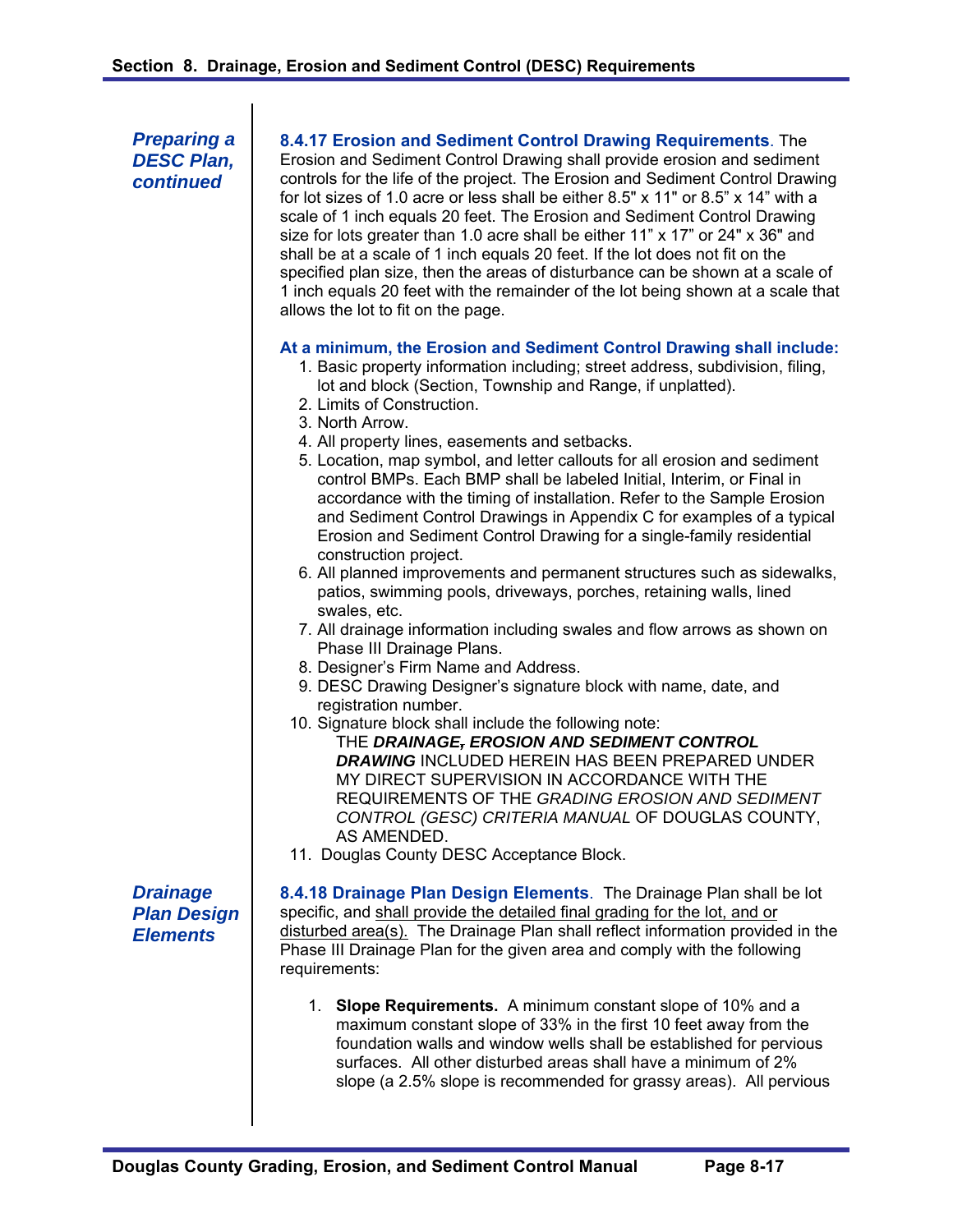*Drainage Plan Design Elements, continued* 

and impervious areas shall slope continuously to the lowest point where stormwater discharges from the lot (e.g., sidewalk, gutter, inlet, adjacent property, or easement). At this point, the discharge water shall be dispersed into a sheet flow and directed in a manner as to not cause harm to downslope properties. Where minimum slopes cannot be attained, alternate means to adequately convey the water from the lot shall be designed and submitted by the Designer to the Building Division for County acceptance. Impervious surfaces adjacent to the foundation shall have adequate drainage away from the foundation as determined by the Designer. Refer to the International Residential Code, as amended for specific requirements.

- 2. **Drainage Swales.** Drainage swales may not be located within the foundation backfill zone unless limited by property lines. Drainage swales shall have adequate depth, width and longitudinal gradient to convey the stormwater off the lot in an effective, non-damaging manner. Drainage swales shall be designed to spread flows out as much as feasible.
- 3. **Retaining Walls.** Proposed slopes steeper than 3 to 1 are difficult to vegetate and maintain. Long term rill and gully erosion are likely on such slopes. Approved permanent stabilization shall be required to control grades on all sites that cannot be graded at a 3 to 1 slope. Retaining walls may be necessary to control grades on a site.

Retaining walls shall not encroach onto adjacent properties. Retaining walls taller than 4 feet (including footing) or that carries a surcharge require a Building Permit and shall be designed by a Professional Engineer. Refer to the International Residential Code, as amended for additional requirements.

- 4. **Driveways.** Driveways shall have a minimum slope of 2% away from the foundation for a distance that will allow adequate drainage away from the garage entrance as determined by the Designer.
- 5. **Downspouts and Sump Pumps.** Downspouts and sump pumps shall discharge a minimum of 4 feet away from the foundation wall and outside the foundation backfill zone unless limited by property lines. Downspouts shall not directly discharge onto adjacent properties.
- 6. **Designing to the Phase III Drainage Plan.** The Designer shall ensure that the Drainage Plan functions in accordance with the Phase III Drainage Plan for the development, if applicable.

**8.4.19 Drainage Plan Requirements**. The Drainage Plan shall be lot specific, and shall provide the detailed final grading for the lot, and or disturbed area(s). The Drainage Plan for lot sizes of 1.0 acre or less shall either be 8.5" x 11" or 8.5" x 14" and shall be a scale of 1 inch equals 20 feet. The Drainage Plan size for lots greater than 1.0 acre shall either be 11" x 17" or 24" x 36" and shall be at a scale of 1 inch equals 20 feet. If the lot does not fit on the specified plan size, then the areas of disturbance can be shown at a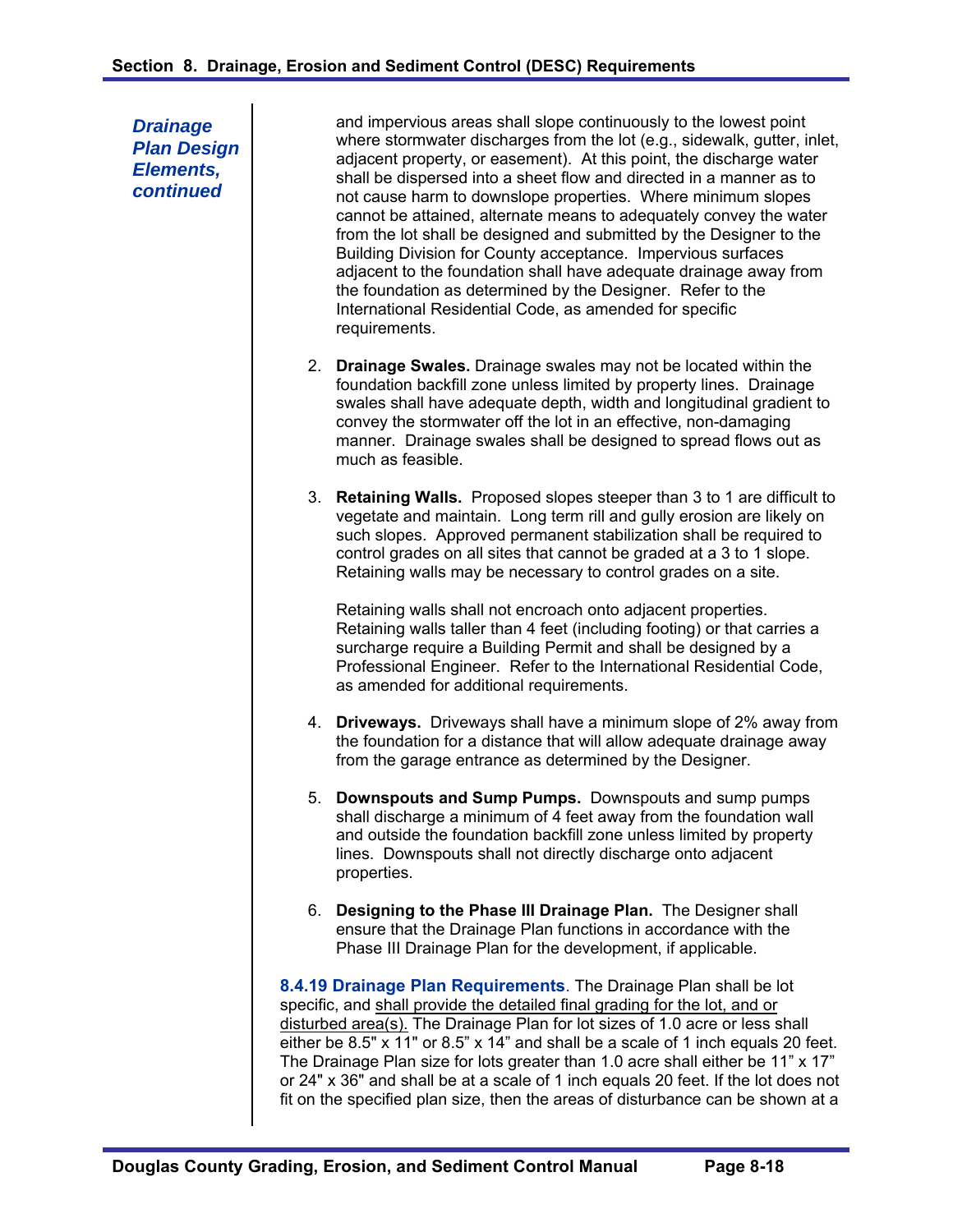*Preparing a DESC Plan, continued* 

scale of 1 inch equals 20 feet with the remainder of the lot being shown at a scale that allows the lot to fit on the page.

#### **At a minimum, the Drainage Plan shall include:**

- 1. Basic property information including; street address, subdivision, filing, lot and block (Section, Township and Range, if unplatted).
- 2. North Arrow.
- 3. All property lines, easements and setbacks.
- 4. 100 Year Floodplain limits shall be shown if there is floodplain on the lot.
- 5. Spot elevations and drainage flow arrows to accurately illustrate the site drainage patterns. At a minimum the plan shall contain:
	- a) Drainage swales labeled with spot elevations to the nearest 1/10 of a foot, and drainage flow arrows, illustrated to the nearest 1%, starting at the high point(s) and along the swale at 25 foot intervals.
	- b) Spot elevations, to the nearest 1/10 of a foot at:
		- Each foundation corner (top of foundation).
		- Each point of foundation elevation change (top of foundation).
		- Top of driveway at the garage entrance.
		- Point of driveway discharge.
		- Top of Wall and Bottom of Wall elevations for all retaining walls at each end and at 20 foot intervals.
	- c) Slopes illustrated with an arrow showing the direction of flow to the nearest 1%, for a distance of 10 feet from the top of backfill at foundation for:
		- Each foundation corner.
		- Along the foundation at 20 foot intervals.
		- Each point of foundation elevation change.
- 6. Location(s) where existing storm water runoff enters the lot and discharges from the lot to adjacent rights-of-way, properties and easements labeled.
- 7. Designer's Firm Name and Address.
- 8. DESC Drawing Designer's signature block with name, date and registration number.
- 9. Signature block shall include the following note: THE *DRAINAGE, EROSION AND SEDIMENT CONTROL DRAWING* INCLUDED HEREIN HAS BEEN PREPARED UNDER MY DIRECT SUPERVISION IN ACCORDANCE WITH THE REQUIREMENTS OF THE *GRADING EROSION AND SEDIMENT CONTROL (GESC) CRITERIA MANUAL* OF DOUGLAS COUNTY, AS AMENDED.
- 10. Douglas County DESC Acceptance Block.

The Drainage Plan for residential lots 2.5 acres and larger, shall include the acreage of the lot and the percent imperviousness based on the existing and planned improvements.

**8.4.20 DESC Plan Required Elements for Small Additions (less than 500 square feet) to Habitable Structures.** The requirements for a Designer to develop a DESC Plan shall be waived for Small Additions if the following items are submitted with the DESC Application/Permit: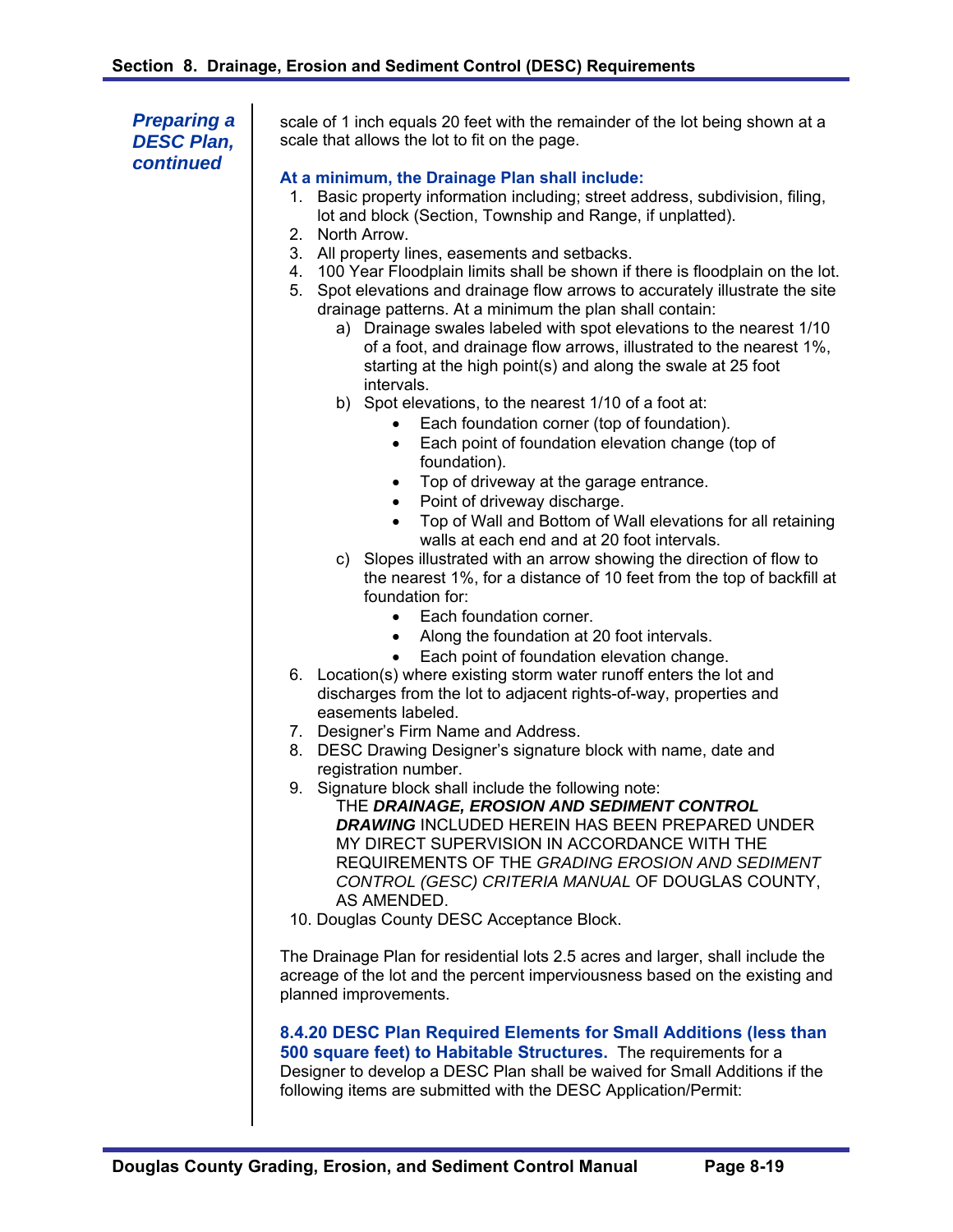*Preparing a DESC Plan, continued* 

- 1. A hand-drawn Erosion and Sediment Control Plan (see Section 8.4.17)
- 2. Drainage flow arrows (meeting criteria reflected in Section 8.4.18) on an aerial photograph with any additional information required by the County depending on specific conditions.
- 3. The following certification statement with signature:
	- "The Drainage, Erosion and Sediment Control Plan (DESC Plan) included herein has been prepared by the property owner or one of their representatives. The property owner understands the potential risks involved by not hiring a professional engineer or architect to prepare this DESC Plan and assumes all responsibility related to the preparation of this DESC Plan and construction activities associated with this DESC Plan. This DESC Plan has been prepared to meet the intent of the Grading, Erosion and Sediment Control (GESC) Criteria Manual of Douglas County, as amended. (Signature and Date)"

**8.4.21 DESC Plan Required Elements for Non-Habitable/Accessory** 

**Structures**. The requirements for a Designer to develop a DESC Plan shall be waived for non-habitable/accessory structures if **all** of the following conditions are met:

- 1. The footprint of the structure does not exceed 2,400 square feet; and
- 2. The structure is placed more than 25 feet from a habitable structure; and
- 3. The structure is more than 50 feet from property lines; and
- 4. The structure is more than 100 feet from a drainageway; and
- 5. The structure is more than 100 feet from a 100 year floodplain.

The following items are submitted with the DESC Application/Permit:

- 1. A hand-drawn Erosion and Sediment Control Plan (see Section 8.4.17)
- 2. Drainage flow arrows (meeting criteria reflected in Section 8.4.18) on an aerial photograph with any additional information required by the County depending on specific conditions.
- 3. The following certification statement with signature: "The Drainage, Erosion and Sediment Control Plan (DESC Plan) included herein has been prepared by the property owner or one of their representatives. The property owner understands the potential risks involved by not hiring a professional engineer or architect to prepare this DESC Plan and assumes all responsibility related to the preparation of this DESC Plan and construction activities associated with this DESC Plan. This DESC Plan has been prepared to meet the intent of the Grading, Erosion and Sediment Control (GESC) Criteria Manual of Douglas County, as amended. (Signature and Date)"

*Preparing a Multi Lot Perimeter DESC Plan* 

**8.4.22 Multi Lot Perimeter DESC Requirements.** Douglas County requires builders with multi-lot residential developments to submit a Multi-Lot Perimeter DESC Plan and obtain a Multi-Lot Perimeter DESC Permit. The Multi-Lot Perimeter DESC Permit requires builders to provide perimeter erosion and sediment controls for blocks of lots. The Multi-lot Perimeter DESC Permit provides additional space necessary for residential buildingrelated construction activities, including staging of construction materials, stockpiling of soil, and placement of concrete washout areas, trash containers, and portable sanitary facilities. The Multi-Lot Perimeter DESC Permit does not replace the standard individual lot DESC Permitting process,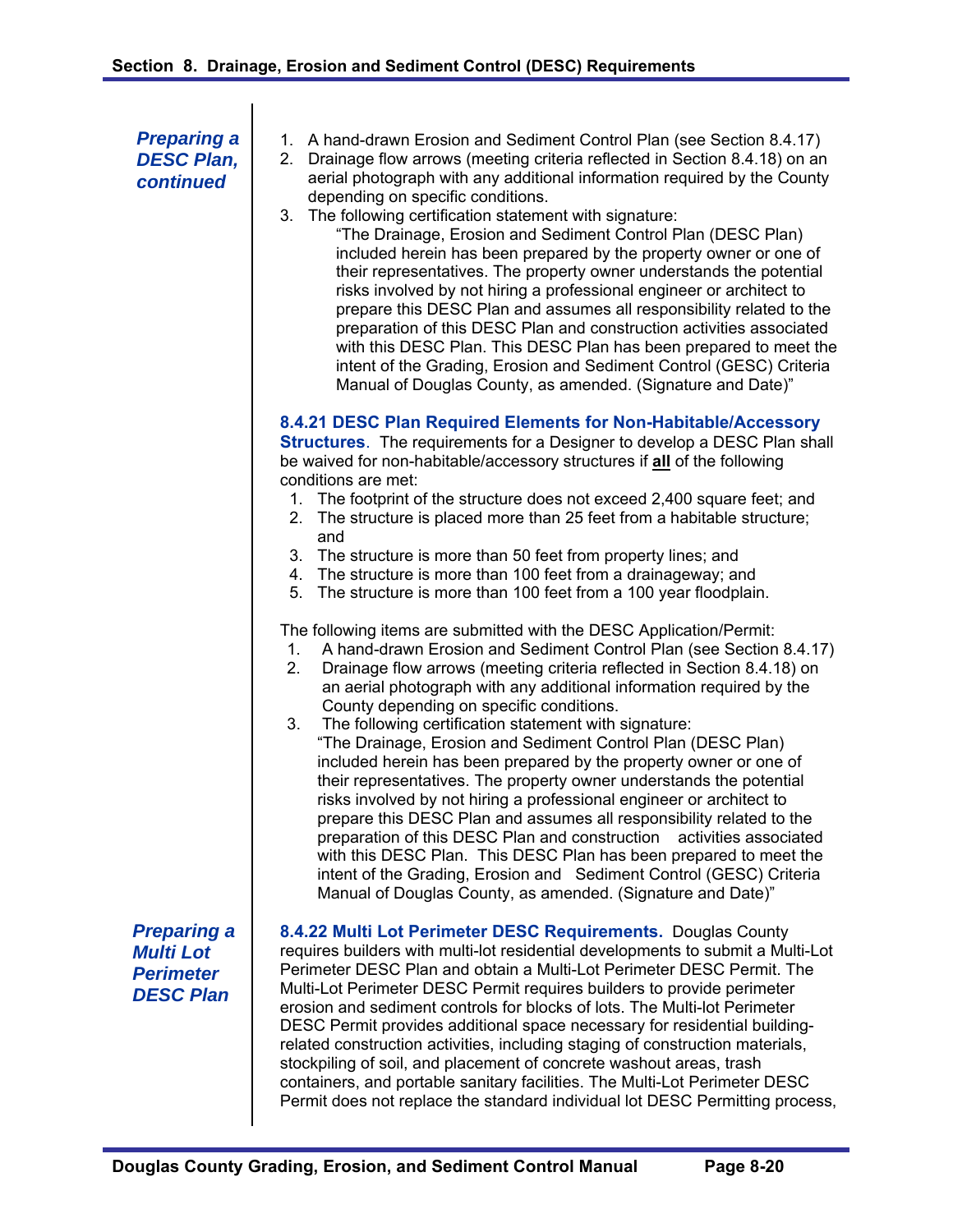*Preparing a Multi Lot Perimeter DESC Plan, continued* 

but rather is a permit that allows for land disturbing activities to occur on idle single family lots adjacent to permitted homes. In addition to providing a simple mechanism for permit coverage for idle lots, the Multi-lot Perimeter DESC Permit coverage applies to all unfinished homes in the permitted block of lots. This permit approach to multi-lot residential development provides a mechanism by which all construction activities in a given block of lots or development phase can be monitored under one permit.

**8.4.22.1 Submittal of the Multi Lot Perimeter DESC Permit**. Builders shall submit the Multi-Lot Perimeter DESC Plan and Permit application (Appendix J) to Public Works Engineering . Multi-Lot Perimeter DESC Plans shall be prepared in accordance with Section 8.4.22.2.

If a Builder is interested in taking advantage of the Multi Lot Perimeter DESC Permit, it shall submit the Multi Lot Perimeter DESC Plan and Permit application to the Engineering Permits Staff. Multi Lot Perimeter DESC Plans shall be prepared in accordance with Section 8.4.21.2.

**8.4.22.2 Multi Lot Perimeter DESC Plan Requirements**. The following Multi Lot Perimeter DESC Plan requirements shall be adhered to when preparing a Multi Lot Perimeter DESC Plan.

All Multi Lot Perimeter DESC Plans shall be prepared on either 11x17 or 24x36 inch sheets at a scale of 1 inch to 20 feet up to 1 inch to 200 feet, as appropriate, to clearly show sufficient detail for review. An example set of Multi Lot Perimeter DESC Plans are provided in Appendix C.

Multi Lot Perimeter DESC Plan Cover Sheet shall include the following:

- 1. Project Name.
- 2. Project Address (if applicable).
- 3. Owner Address.
- 4. Designer's Firm Name and Address.
- 5. Plan Sheet Index.
- 6. Designer's Signature Block.
- 7. Douglas County GESC Acceptance Block.
- 8. General Location Map at a scale of 1 inch to 1,000 feet to 8,000 feet indicating:
	- General vicinity of the site location.
	- Major roadway names.
	- North arrow and scale.

Multi Lot Perimeter DESC Plan shall include the following:

- 1. Lot lines, streets, storm sewer inlets, drainage channels, and sensitive areas.
- 2. Lot and block numbers.
- 3. Phase lines and labels.
- 4. Erosion and sediment controls for each phase including but not limited to Perimeter Controls, Vehicle Tracking Control Pads at access points, and Inlet Protection at adjacent inlets.
- 5. Flow arrows to depict the site drainage characteristics.
- 6. Douglas County GESC Acceptance Block.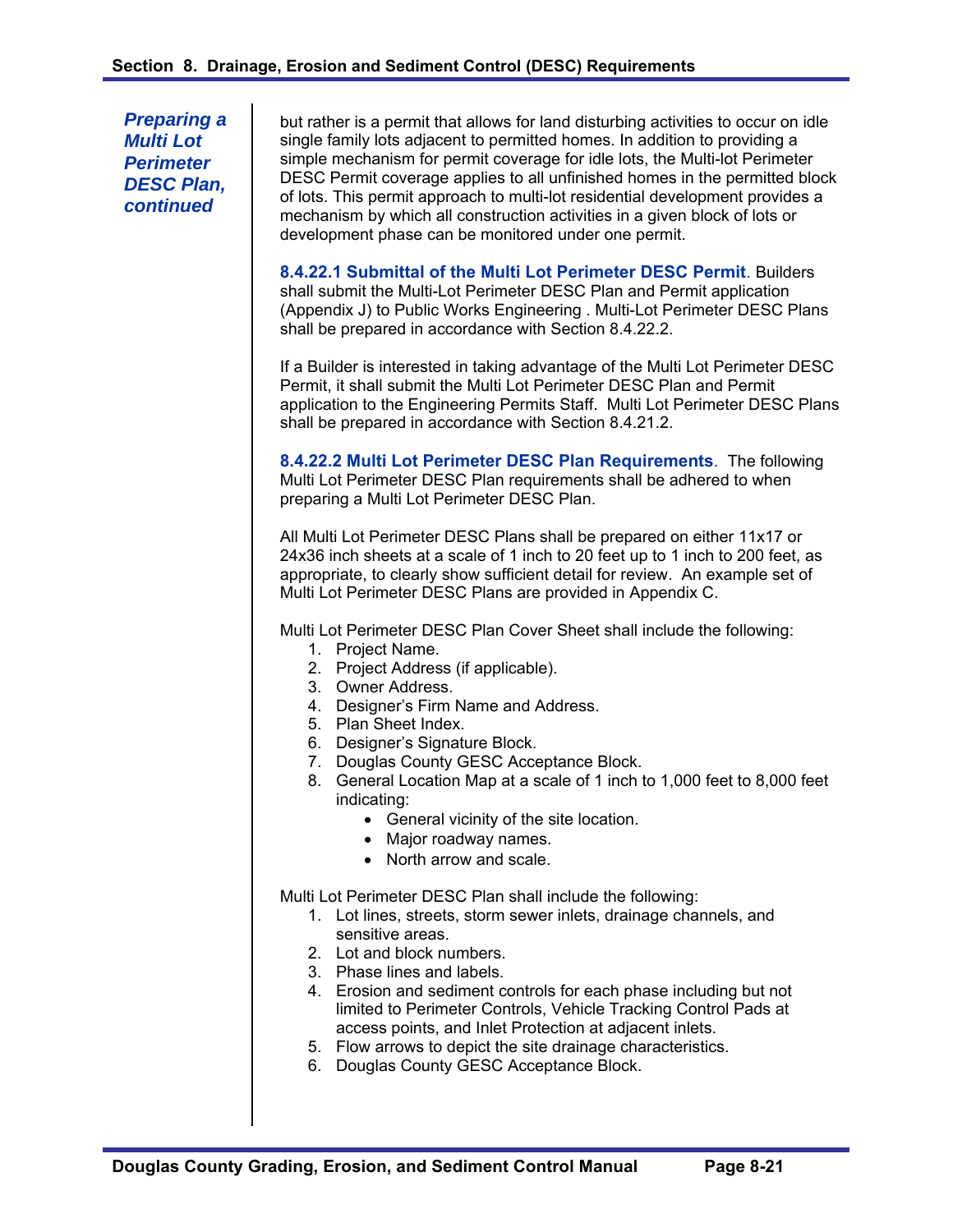*Preparing a Multi Lot Perimeter DESC Plan, continued* 

After the Multi Lot Perimeter DESC Plan has been prepared according to the requirements of Section 8.4.21, the Multi Lot Perimeter DESC Plan and Multi Lot Perimeter DESC Permit Application shall be submitted to the Public Works Engineering.

**8.4.22.3 Signed Multi Lot Perimeter DESC Plans**. The Multi Lot Perimeter DESC Plan will be considered accepted when the submitted copies of the Multi Lot Perimeter DESC Plan and Permit Application are signed by the Public Works Engineering Director. Applicants will be notified by the County when the Multi Lot Perimeter DESC Permit Application have been signed and are ready for pick up.

**8.4.22.4 Multi Lot Perimeter DESC Permit Transfer**. If a project or portion of a project is sold to a new Owner, of if the Builder that is identified on the Multi Lot Perimeter DESC Permit is replaced by a different Builder, the Multi Lot Perimeter DESC Permit shall be transferred to the new Owner and/or Builder using a specific transfer procedure. The transfer shall require a new Multi Lot Perimeter DESC Permit Application Form and another Preconstruction Meeting on-site (the Preconstruction Meeting is discussed in Section 8.6.12). Additionally, the Permittee(s) shall submit a completed DESC Responsible Party Designation Form (Appendix O). Failure to transfer the Multi Lot Perimeter DESC Permit if either the Owner or Builder changes will result in issuance of a Stop Work Order, per Section 5.10.3.

**8.4.22.5 Work under the Multi Lot Perimeter DESC Permit**. Once the Multi Lot Perimeter DESC Permit is submitted and approved by Douglas County, the Owner/Builder shall install the erosion and sediment controls for the first phase of home construction. The Builder shall then call the

Engineering Permits Staff to schedule a Preconstruction Meeting in accordance with Section 8.6.12.

*DESC Plan Submittal, Review and Acceptance* 

## **8.5**

This Section details the DESC Plan acceptance process and DESC Permit application and submittal requirements. One copy of the DESC Plan will be submitted to the Building Division. For a complete submittal a copy of the DESC Plan Standard Notes and Details must be included with the submittal (Appendix B).

## **8.5.1 Submittal of the DESC Plan**. After

the DESC Plans have been prepared according to the requirements of Section 8.4, the Erosion and Sediment Control Drawing, Drainage Plan, DESC Plan Standard Notes and Details, Building Permit Submittal Packet (see Building Division for submittal requirements), Building Permit Application, and DESC Permit Application (Appendix J) shall be submitted to the Building Division along with appropriate fees.

*A complete DESC Packet submittal includes:* 

 *Erosion and Sediment Control Drawing;* 

**Important!** 

Important!

- *Individual Lot Drainage Plan; and*
- *DESC Plan Standard Notes and Details.*

*Appropriate Permit Applications and Fees shall be included with the submittal.*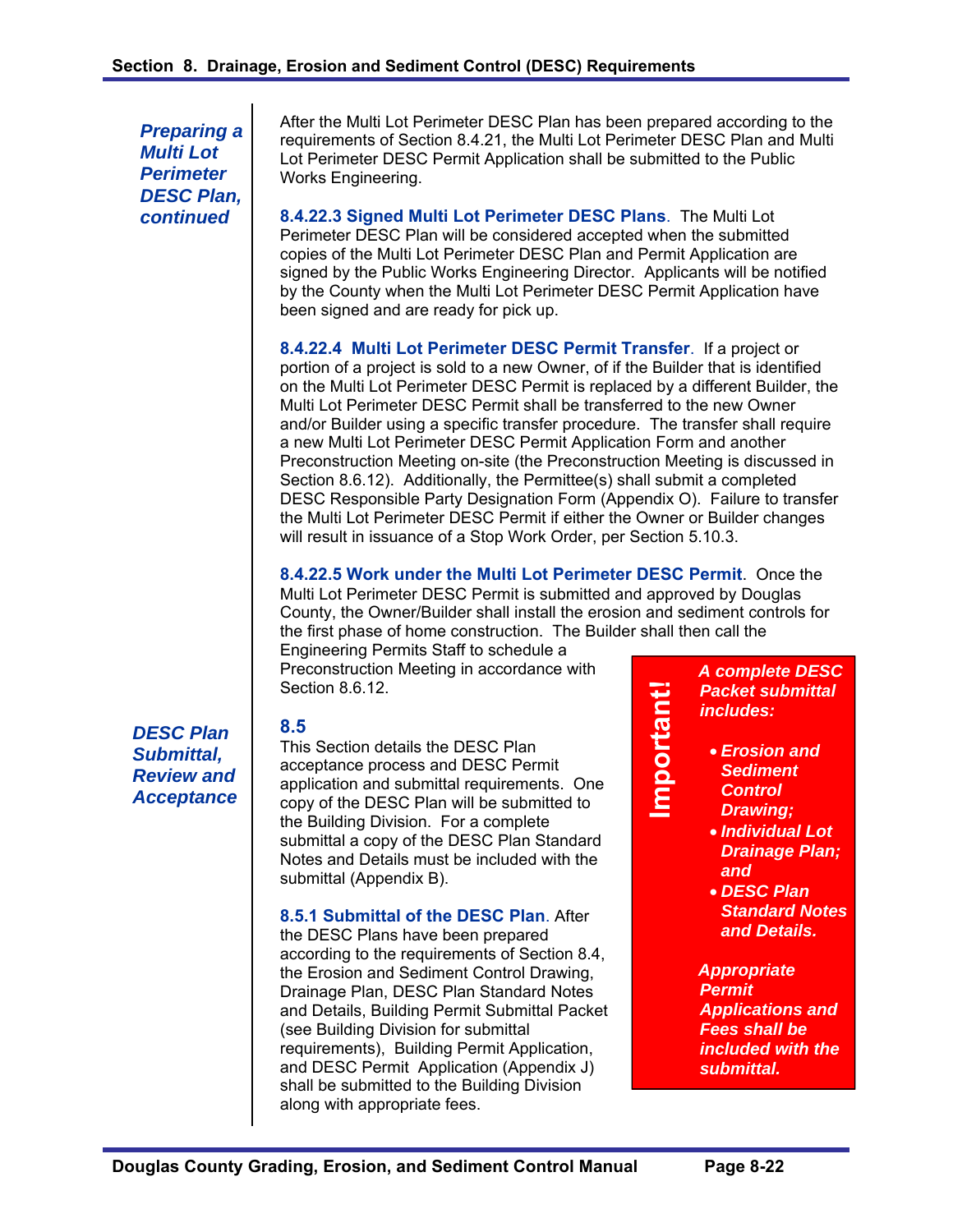*DESC Plan Submittal, Review and Acceptance, continued* 

*Field Section* 

#### **8.5.2 DESC Plan Review**. After the DESC

Plan is submitted to the Building Division, the County shall review the DESC Plan for completeness based on the submittal requirements described in Section 8.4. The review will be done by County Staff in conjunction with the review process for the Building Permit. Review Staff shall notify the Applicant if the submittal is incomplete and specify any necessary modification. This process shall be repeated until a complete DESC Plan set is submitted for DESC Permit processing.

**8.5.3 DESC Plan Acceptance**. Upon approval of the DESC Plan the Permittee(s) shall be notified by Review Staff that a Preconstruction Meeting can be scheduled with Engineering Permits Staff (see Appendix A) and may begin the installation of the temporary erosion and sediment controls for the Preconstruction Meeting. No other grading or soil disturbing activities are allowed until the DESC Permit is approved following the Preconstruction Meeting (see Section 8.6.9 through 8.6.12).

**8.5.4 DESC Preconstruction Meeting Process**. See Section 8.6.1 through 8.6.16.

#### **8.6**

The Field Section is oriented toward construction field personnel and addresses the role of the DESC Manager, implementation of the DESC Plan in the field, DESC Inspection requirements, and enforcement for noncompliant sites.

**8.6.1 Responsibilities of the DESC Manager**. The DESC Manager is the Permittee(s) contact person with the County for all matters pertaining to the DESC Plans and DESC Permits. The DESC Manager may be an employee of the Owner or Contractor, but shall have the authority to act on behalf of the Permittee(s) to ensure that the site remains in compliance. If the DESC Manager is not the same person(s) as the Permittee(s), then the Permittee(s) shall remain the legally responsible party. The DESC Manager shall respond to the corrective actions requested by the Erosion Control Inspector, and make any necessary corrections to the site's BMPs.

**8.6.2 Alternate DESC Manager**. An Alternate DESC Manager who is able to serve in the same capacity as the DESC Manager shall also be selected. The Alternate shall be the contact person if the DESC Manager is not available. The DESC Manager shall inform the Alternate DESC Manager of any absences, fill the Alternate in on the status of the DESC Plans implementation, and ensure that the Alternate DESC Manager assumes the DESC Manager's responsibilities during any absence.

**8.6.3 Availability of the DESC Manager**. The DESC Manager shall be present at the project site a majority of the time and (along with the Alternate DESC Manager) shall provide the County with a 24 hour emergency contact number. A Stop Work Order shall be issued in the event that the DESC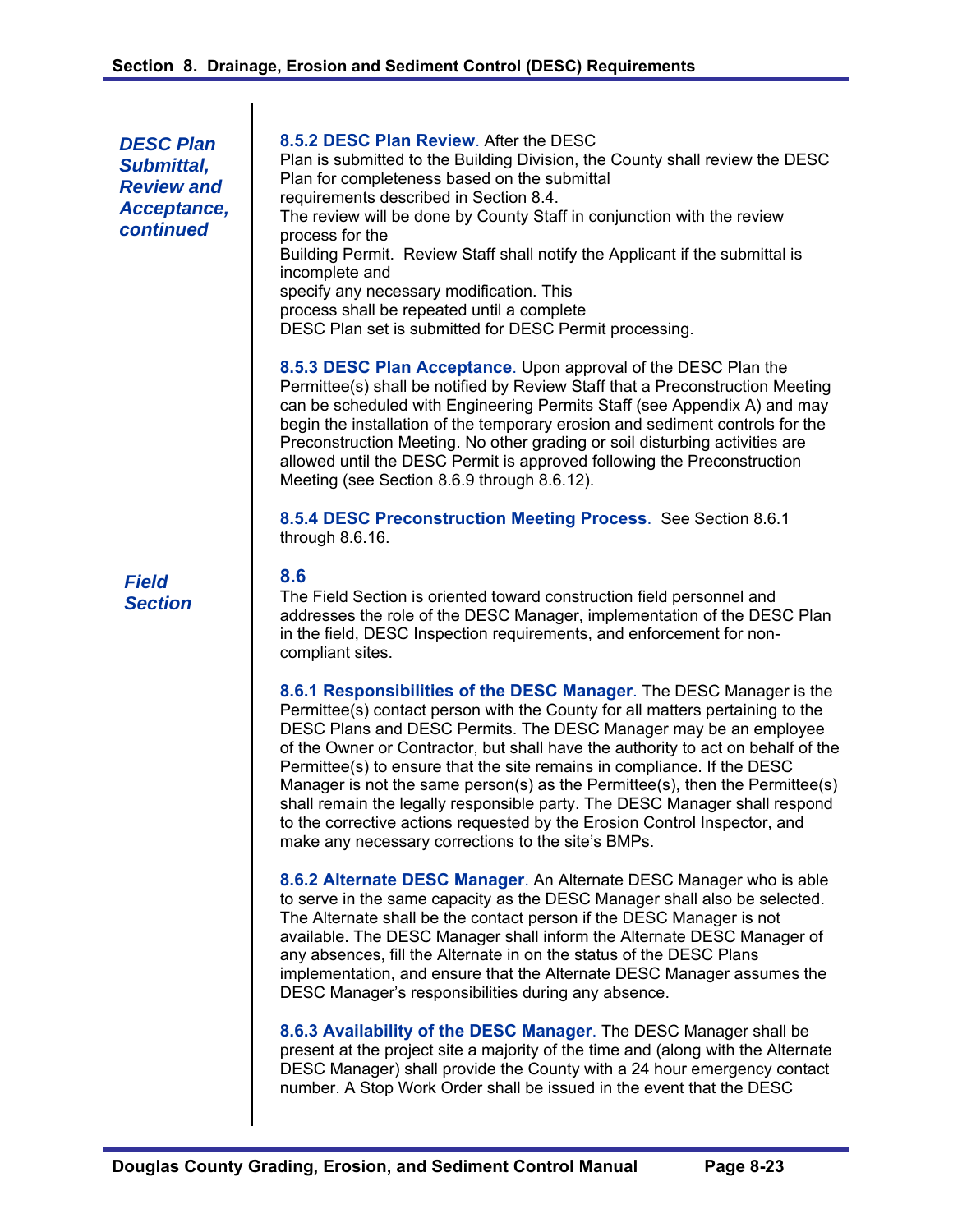Manager (or Alternate DESC Manager) is not on site, and cannot be reached during any level of violation (see Section 5.10.2).

**8.6.4 Changing the DESC Manager or Alternate**. Notification in writing shall be provided to Douglas County if the DESC Manager or Alternate leaves the company or the Permittee(s) intend to change personnel. A field meeting with the Erosion Control Inspector and new DESC Manager or Alternate shall be scheduled within 7 days of the change to discuss site conditions and responsibilities of the DESC Manager.

**8.6.5 Implementing the DESC Plans in the Field**. Implementing the DESC Plans in the field is a challenging part of the DESC Permit Process. The DESC Plans will not be effective unless the required measures are properly installed and maintained by the Permittee(s). It is to the Permittee(s) advantage to be diligent in controlling erosion from its start and implementing the DESC Plans effectively.

**8.6.6 Review of the DESC Plans and Related Plans and Permits**. Prior to the Preconstruction Meeting, the DESC Manager shall thoroughly review the DESC Plans, the DESC Plan Standard Notes and Details, and related plans and permits for the project. It is the DESC Manager's responsibility to understand all of the requirements of the DESC Permit process as laid out in these documents. In addition, it is the DESC Manager's responsibility to ensure that other field personnel are aware of the DESC requirements. Douglas County welcomes calls from Permittee(s) during this process to answer any questions that the DESC Manager or other Permittee staff may have regarding the DESC permit process.

**8.6.7 Documents Shall Remain On-site**. A copy of the approved DESC Plans, DESC Plan Standard Notes and Details, and DESC Permit shall remain on-site at all times.

**8.6.8 Installation of Initial BMPs**. The Initial BMPs shown on the DESC Plans shall be installed prior to the on-site Preconstruction Meeting. The Initial BMPs are shown on the DESC Plans, and are indicated by the word "Initial" adjacent to the BMP symbol.

If the Permittee(s) think that modifications to Initial BMPs shown on the DESC Plans should be made to provide for a more effective plan, the Permittee(s) shall contact the Designer and Douglas County Engineering (see contact information in Appendix A) to obtain acceptance of the proposed modifications prior to installing the BMPs.

**8.6.9 Construction Shall Not Start**. Other than the installation of the Initial BMPs shown on the DESC Plans, no stripping operations or other construction shall occur. The lot specific DESC Plan shall be required to be approved, implemented in the field, and permitted following an on-site Preconstruction Meeting prior to the start of any land disturbing activities.

**8.6.10 Scheduling the Preconstruction Meeting**. The Permittee(s) shall contact the Douglas County Engineering Permits Staff (see contact information in Appendix A) to schedule the on-site Preconstruction Meeting. The Preconstruction Meeting shall be scheduled, at a minimum, before 3:30

**STOP** WORK

*work may begin until the DESC Permit is issued following the Preconstruction Meeting, and the DESC Permit is released by the Douglas County* 

*No individual lot*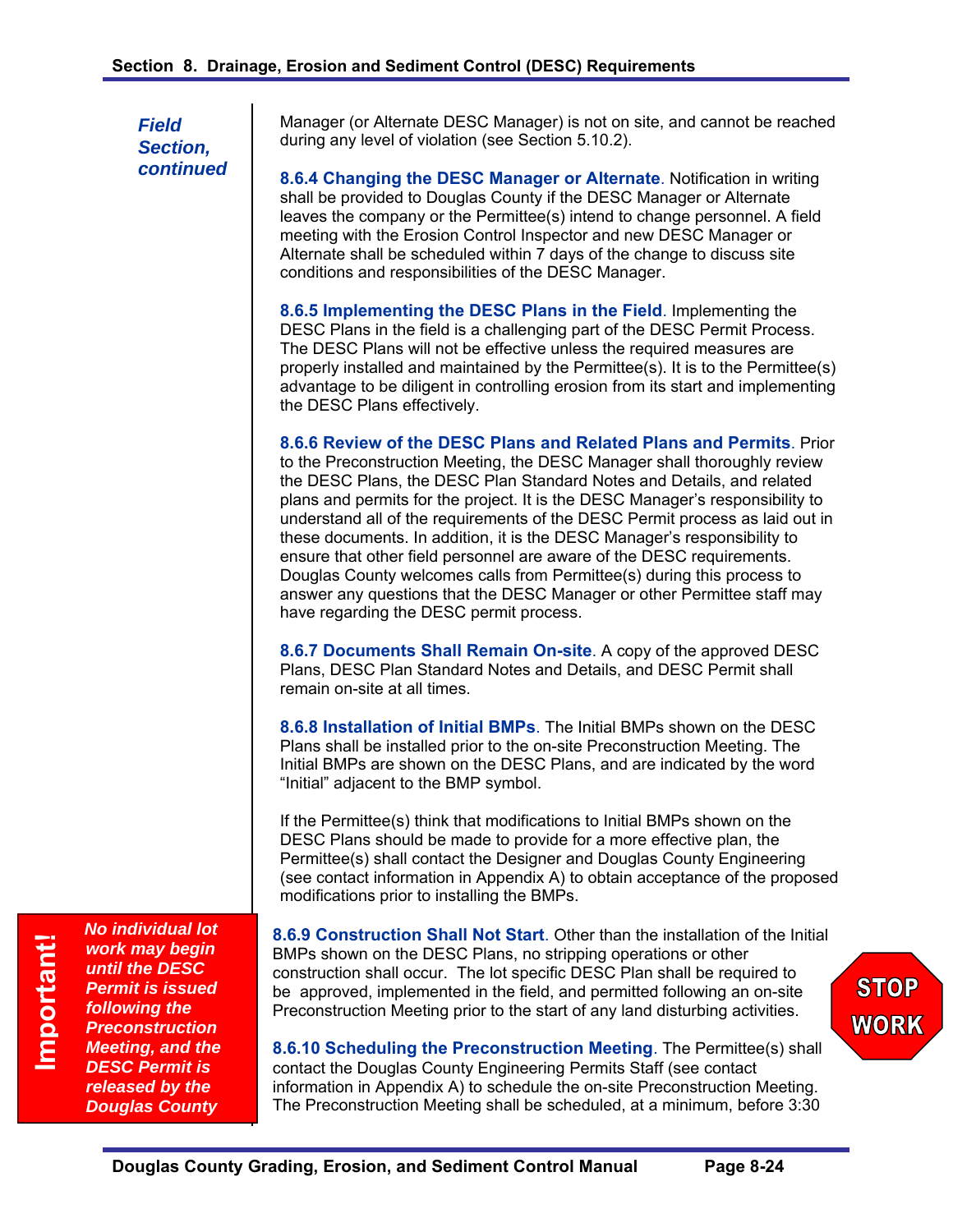p.m. the day prior to the requested meeting date. Douglas County will make every attempt to schedule the meeting at the requested time however based on inspector schedules the meeting will be scheduled no later than 3 business days after the requested meeting date.

**8.6.10.1 Preconstruction Meeting Release**. For projects that contain multiple lots owned by one Builder, the Builder has the option of requesting a Preconstruction Meetings Release. The Preconstruction Meetings Release allows the Builder to attend one Preconstruction Meeting prior to the issuance of the first DESC Permit for the area and then follow a set of specific guidelines for the start of future homes without the need for additional Preconstruction Meetings.

**8.6.10.2 Preconstruction Meeting Release Compliance**. Upon successful completion of the Preconstruction Meeting and issuance of the Preconstruction Meeting Release, the Builder may commence work on the first home. Prior to starting subsequent home construction the Builder shall complete the following:

- Install initial erosion and sediment controls per the approved DESC Plan.
- Obtain DESC Permit.

The Erosion Control Inspector will inspect to ensure the approved initial BMPs are installed during routine inspections of the project, in accordance with the approved DESC Plans.



Failure of the Builder to install the initial erosion and sediment controls per the approved DESC Plan or failure to obtain the DESC Permit prior to individual lot construction activities including foundation excavation shall result in issuance of a Stop Work Order for the entire filing.

**8.6.11 Attendees at the Preconstruction Meeting**. The on-site Preconstruction Meeting is a critical milestone prior to the start of construction. In addition to the Erosion Control Inspector, the DESC Manager shall be in attendance. In addition, the Alternate DESC Manager's attendance is recommended.

**8.6.12 Preconstruction Meeting**. The Preconstruction Meeting is a visual inspection of all of the Initial BMPs that have been installed. The Erosion Control Inspector will confirm if any corrections are required. **8.6.13 Field Review of the DESC Plan**. The DESC Plan for all stages of construction will be reviewed to confirm the attendees' understanding of the DESC Plan, and to discuss any modifications to the Plan. The Limits of Construction shall be confirmed. If modifications to the DESC Plan are thought to be advantageous, input will be sought from the Designer and final acceptance of changes shall be at the discretion of the Erosion Control Inspector.

**8.6.14 Acceptance of Initial BMPs**. If the Initial BMPs are accepted by the Erosion Control Inspector, as is, or with minor corrections, the Erosion Control Inspector will inform the Permittee(s), sign the DESC Permit Application, and the County will issue the DESC Permit. Construction shall not start until an executed DESC Permit is obtained from the County.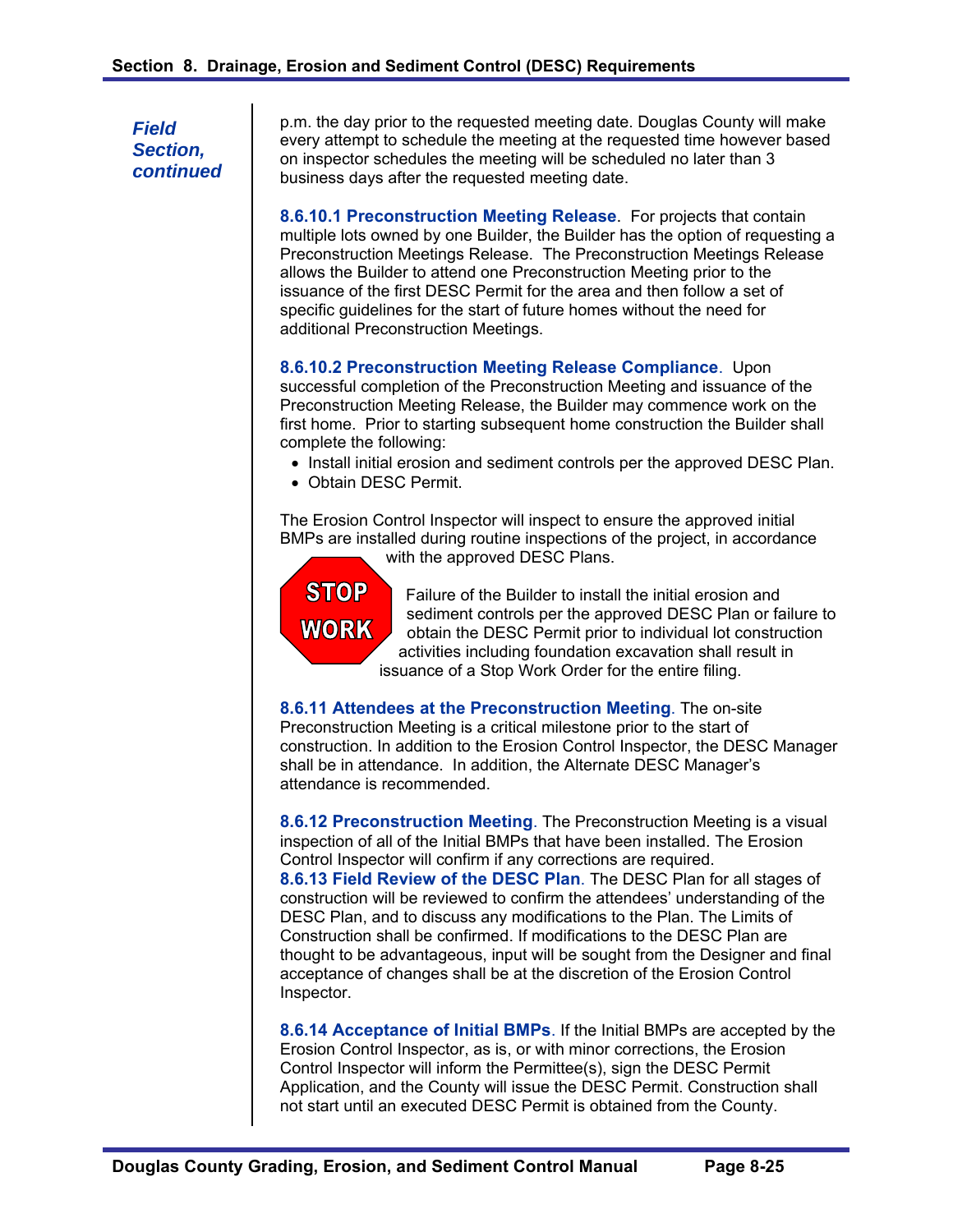**8.6.15 Corrections to the BMPs**. If the Erosion Control Inspector determines that significant modifications or corrections to the BMPs are necessary, the Erosion Control Inspector will inform the Permittee(s) that such corrections shall be made, that a follow-up inspection shall be scheduled with the County, and that acceptance of the corrected BMPs by the Erosion Control Inspector shall take place prior to the signing of the DESC Permit or prior to any additional inspections. Modifications to the DESC Plan will be required in most cases.

**8.6.16 Pick Up the Executed DESC Permit**. Douglas County will execute the DESC Permit generally within 24 hours of acceptance of the Initial BMPs (either at the Preconstruction Meeting or at a follow-up inspection). The DESC Responsible Party Designation Form (Appendix O) shall be submitted prior to the issuance of the DESC Permit. Once the Permittee(s) pick up the executed DESC Permit, construction can start.

**8.6.17 Duration of the DESC Permit**. A DESC Permit is valid until the Certificate of Occupancy is issued. For DESC projects that do not require a Certificate of Occupancy, the DESC Permit is closed by the Erosion Control Inspector upon confirmation that the following have been completed:

- 1. The final grading has been achieved, and
- 2. That the final stabilization measures have been installed.

**8.6.18 Transfer of a DESC Permit**. If a project or portion of a project is sold to a new Owner, or if the Contractor that is identified on the DESC Permit is replaced by a different Contractor, the DESC Permit shall be transferred to the new Owner and/or Contractor. **STOP** The new Owner/Contractor shall submit a DESC Permit application, Responsible Party Designation Form (Appendix O), and shall schedule an on-site Preconstruction Meeting **WORK** with the Erosion Control Inspector through the Engineering Permits Staff (see contact information in Appendix A). Failure to comply with the transfer of the DESC Permit if the Owner or Contractor

# changes will result in issuance of a Stop Work Order per Section 5.10.

#### **8.6.19 Installation and Routine Maintenance of Erosion and**

**Sediment Controls**. The overall effectiveness of the DESC Plan depends on the correct installation and maintenance of BMPs. With this goal in mind, the County has prepared the DESC Plan Standard Notes and Details, a set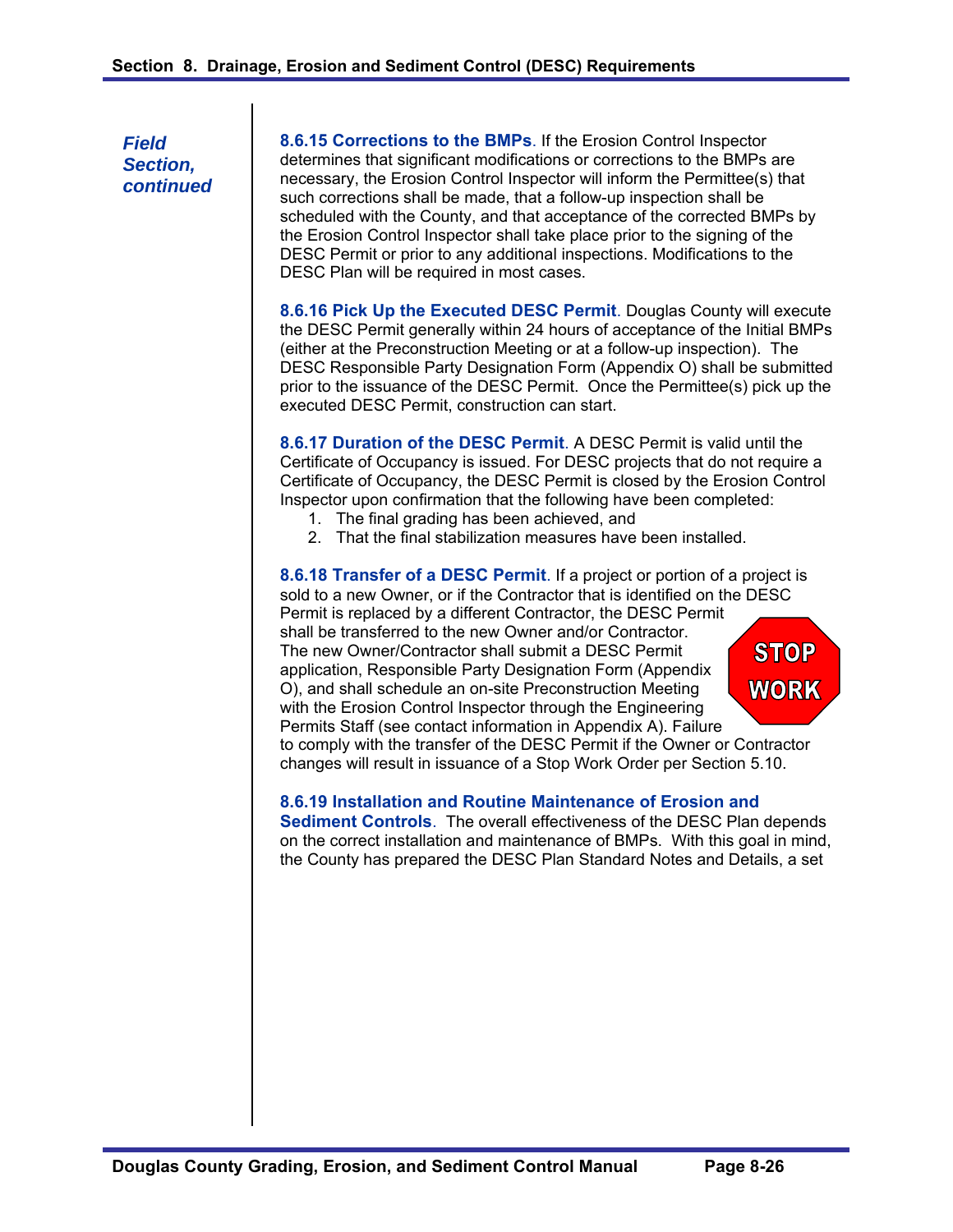

*Routine maintenance can save both time and money by reducing the need for regrading, repair, clean-up, and rework, and avoids delays associated with Stop Work Orders.* 

of drawings that identify correct installation and maintenance procedures for all of the County-accepted BMPs. These drawings are provided in Appendix B. They are to be included in all DESC Plans and govern all DESC-Permitted construction work in the County. The DESC Plan Standard Notes and Details allow Designers and Permittee(s) to become familiar with 1 set of BMPs and consistent installation and maintenance requirements. Following are brief descriptions and references to Sections of the *GESC Manual* for proper installation of standard erosion and sediment control BMPs accepted for use in Douglas County and some of the important installation and maintenance requirements found in the DESC Plan Standard Notes and Details. Example photographs illustrating correctly installed BMPs and practices to avoid are included.

Routine maintenance can save both time and money by reducing the need for regrading, repair, clean-up, and rework, and avoids delays associated with Stop Work Orders (see Section 5.10). The Permittee(s) shall maintain the site erosion and sediment controls at all times. The Permittee(s), or their designee, shall frequently inspect and maintain the erosion and sediment controls as needed to ensure their operable and functional condition. Damaged, degraded, and otherwise compromised controls shall be repaired or replaced upon discovery.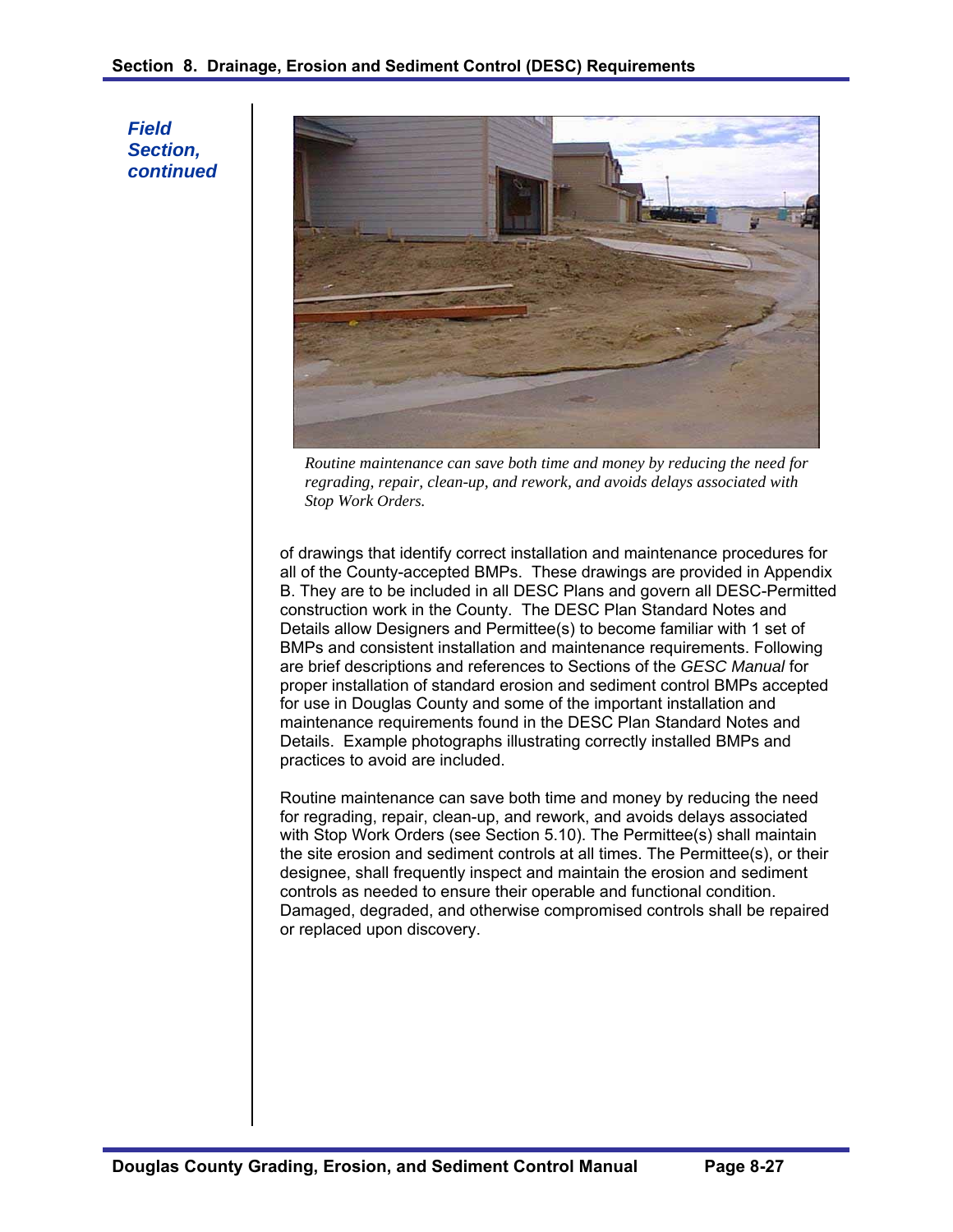DO

**8.6.20 Concrete Washout Area (CWA)**. The Permittee(s) shall coordinate the installation of Concrete Washout Areas with the Erosion Control Inspector prior to the placement of any concrete on site. A Concrete Washout Area is a shallow excavation with a perimeter berm to contain and isolate concrete



*A properly installed Concrete Washout Area with Vehicle Tracking Control.* 

truck washout operations. Durable portable concrete washout basins or tubs may be used with the approval of the Erosion Control Inspector. Key installation and maintenance requirements for Concrete Washout Areas can be found in Section 5.7.3.



*Extensive wasting of concrete on the construction site requires additional effort to clean up and can impair subsequent revegetation operations.* 

## **8.6.21 Construction Fence (CF) and Construction Markers (CM)**.

Construction Fence consists of orange plastic fencing or other County



accepted material attached to support posts and used to delineate Limits of Construction and to control access to the construction site. If approved by the Douglas County, Construction Markers (CM), consisting of orange painted survey lath at 100 foot maximum spacing, may be used to delineate Limits of Construction. Construction Fence should be used to delineate environmentally sensitive areas. Key installation and maintenance requirements for Construction Fence and Construction Markers can be found in

Section 5.7.4.



*This construction fence is in need of repair. Inspections shall be made daily and downed sections repaired immediately.* 



**DO** 

*restrict access to site and demark limits of disturbance.*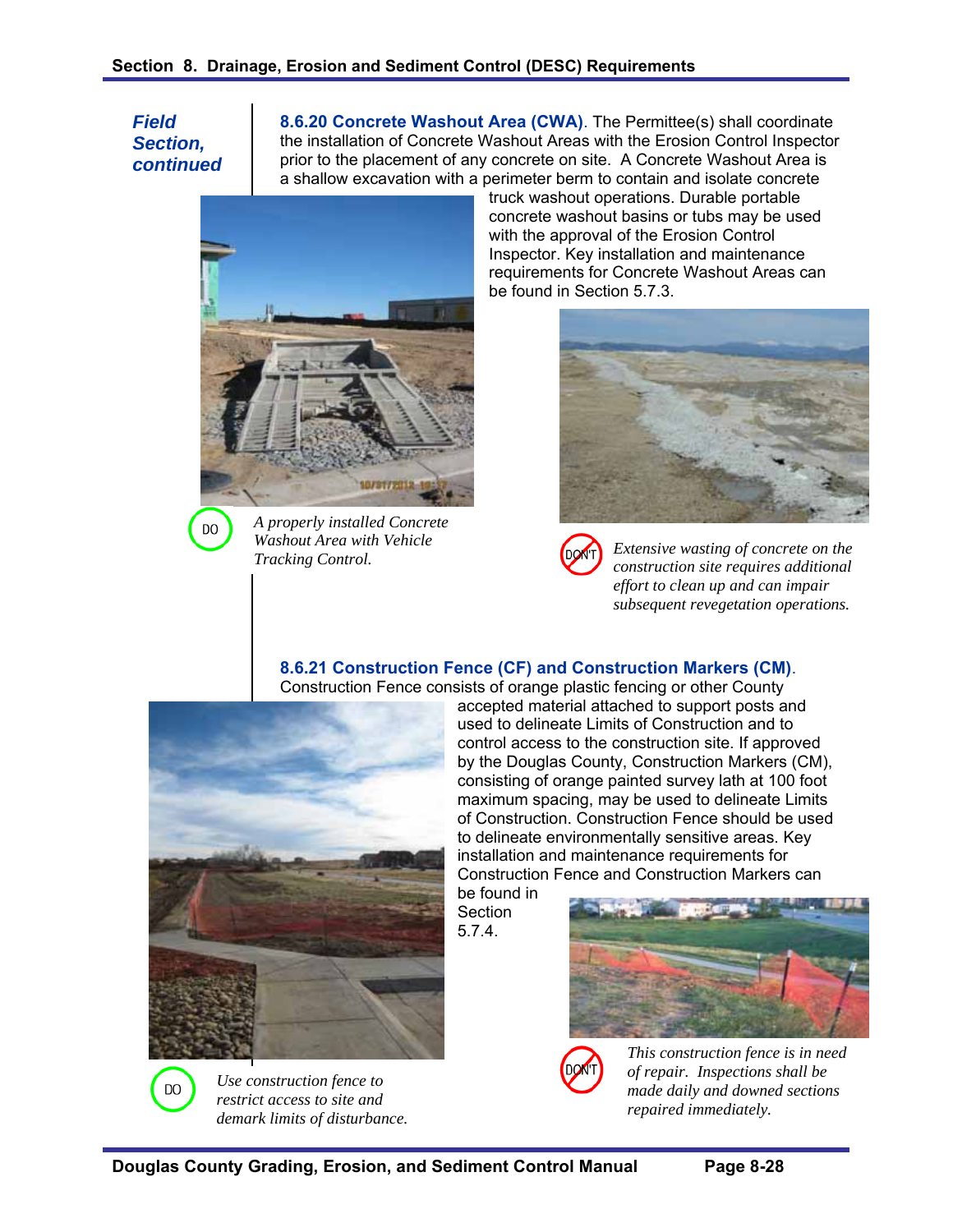*Correct Installation and Maintenance of BMPs, continued* 

**8.6.22 Curb Sock (CS).** A Curb Sock consists of a small reinforced rock berm placed in the curb and gutter flowline in order to filter stormwater runoff, and reduce sediment from entering the storm sewer system. Key installation and maintenance requirements for Curb Sock can be found in Section 5.7.5.





*This Curb Sock requires maintenance and replacement and was not installed properly.* 

DO

*These Curb Socks are placed within acceptable distance from each other and do have* 

*delineators.* 





*These Curb Socks were installed using unapproved material, are placed too close to each other, and do not have delineators.*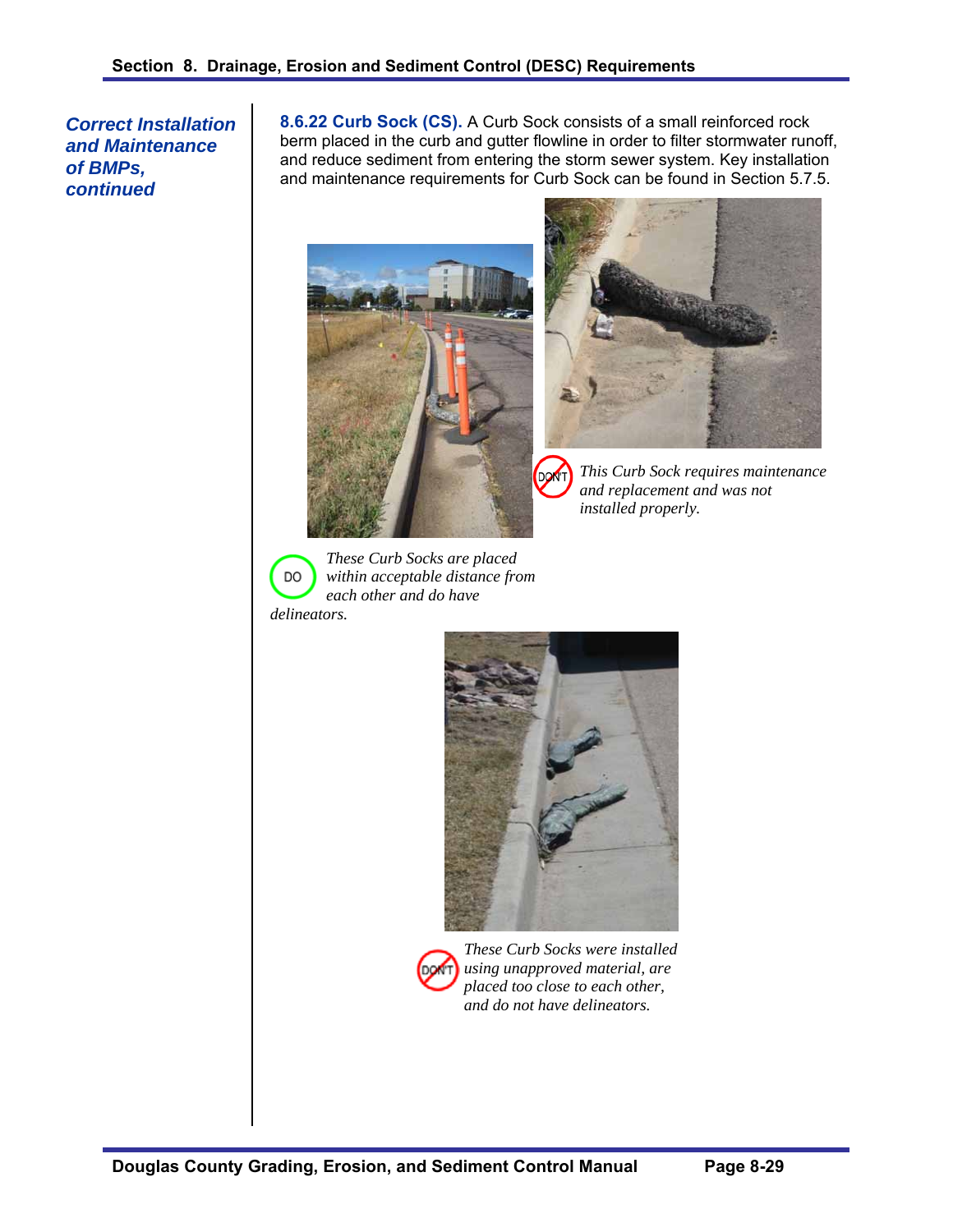DO

**8.6.23 Dewatering (DW)**. The Permittee(s) shall schedule an on-site inspection with the Erosion Control Inspector prior to any site Dewatering operations begin. Key installation and maintenance requirements for Dewatering can be found in Section 5.7.6.



*Sump pumps or suction lines can be contained within perforated 5-gallon buckets and surrounded with gravel to reduce the pumping of mud during dewatering operations.* 



*These discharge lines require a riprap pad and a settling trap.* 

**8.6.24 Erosion Control Blanket (ECB)**. Erosion Control Blanket is a fibrous blanket of straw, jute, excelsior, or coconut material trenched in and staked down over prepared, seeded soil. The blanket reduces both wind and water erosion. For DESC Permitted projects, Erosion Control Blankets made from photo-degradable material may be used in areas that will receive permanent landscaping. Erosion Control Blankets that are used for temporary stabilization prior to landscaping shall not require seeding underneath the blankets. Key installation and maintenance requirements for Erosion Control Blanket can be found in Section 5.7.8.





*Erosion Control Blanket has been placed to control sediment movement on disturbed areas.* 





*The edges of this erosion control blanket are not trenched in, allowing the blanket to become displaced.*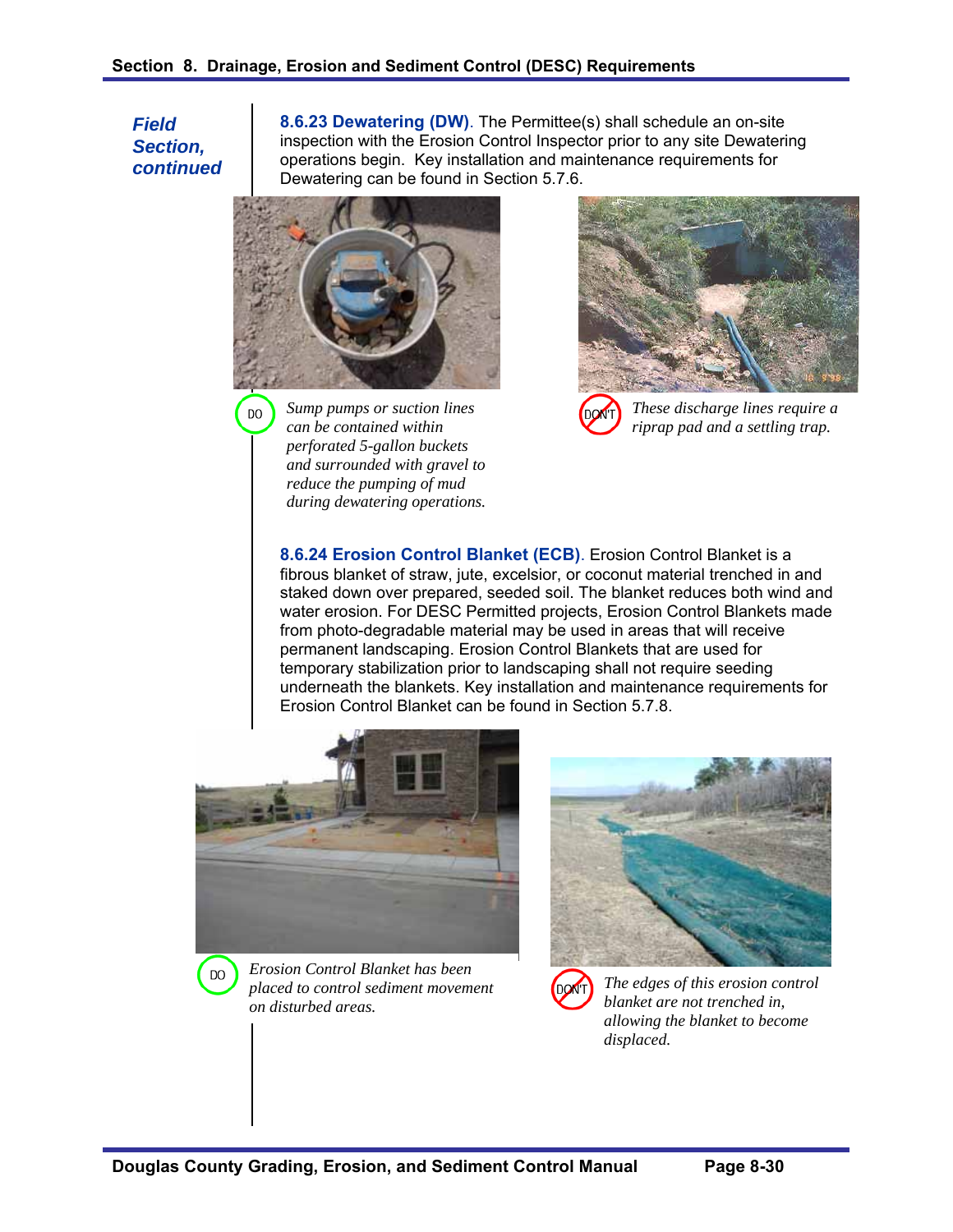**8.6.25 Inlet Protection (IP)**. Inlet Protection consists of a small reinforced rock berm and cinder block frame placed in front of (but not blocking) a curb inlet or around an area inlet to reduce sediment in runoff entering the storm sewer system. All inlets down-gradient of DESC Permitted lots must be protected. Inlet Protection must be installed per the DESC Plan Standard Notes and Details. More than one Permittee may be responsible for maintaining the same Inlet Protection device. Key installation and

maintenance requirements for Inlet Protection can be found in Section 5.7.9.





*Properly installed inlet protection with back of curb protection for slope.* 



| ON'<br>D |            |
|----------|------------|
|          | $\epsilon$ |
|          | i          |

*Tubular markers were not placed properly and the cinderblocks have not been installed. This installation is in need of immediate repair.* 





*Properly installed Inlet Protection for curb-inlets in a sump condition.* 



*Properly installed area Inlet Protection.*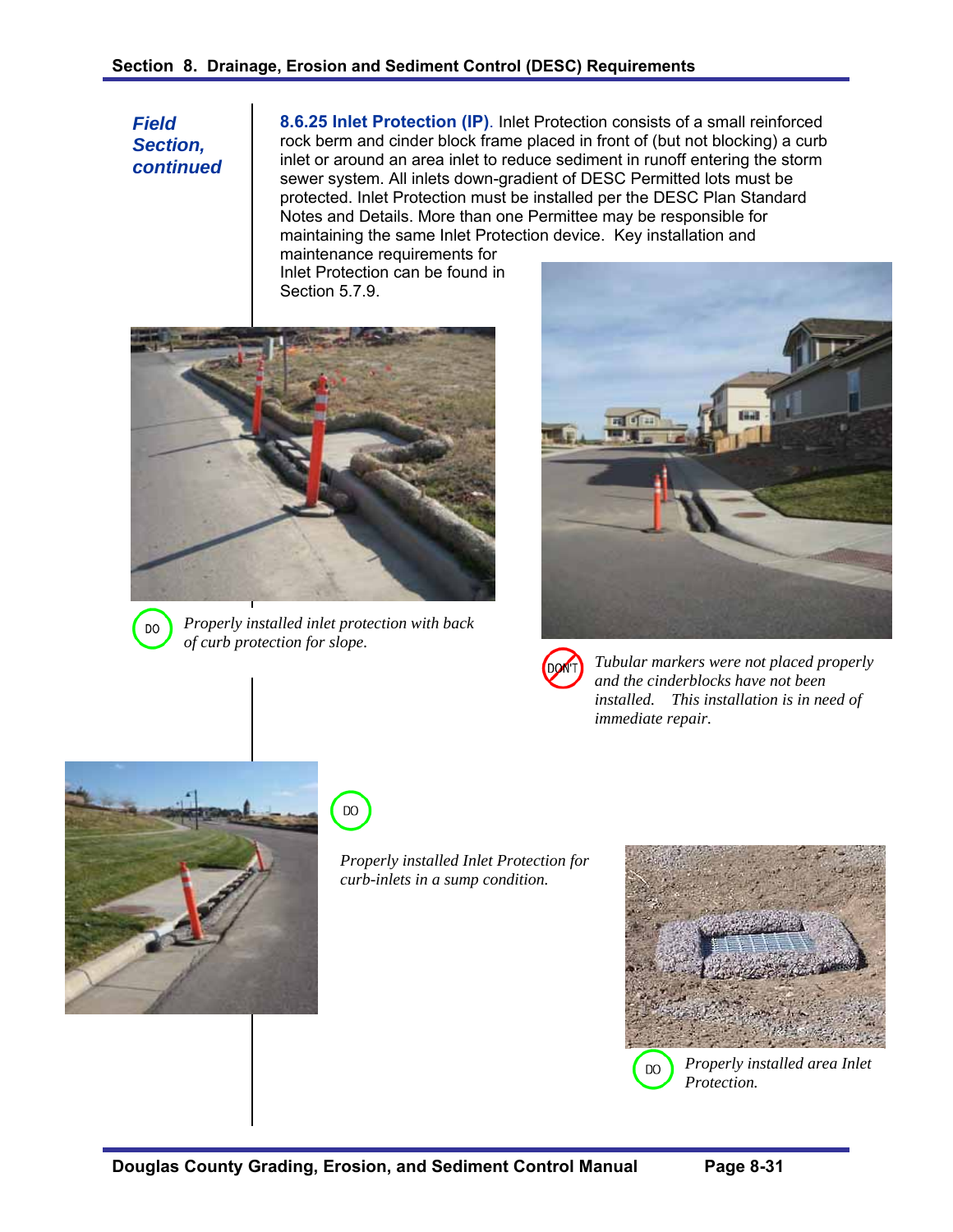DO

*Field Section, continued*  **8.6.26 Reinforced Rock Berm (RRB)**. A Reinforced Rock Berm consists of a linear mass of gravel enclosed in wire mesh to form a porous filter, able to withstand overtopping. The berm is heavy and stable and promotes sediment deposition on its upstream side. Key installation and maintenance requirements for Reinforced Rock Berm can be found in Section 5.7.11.



*A reinforced rock berm may be used downgradient of disturbed areas in lieu of silt fence.* 

## **8.6.27 Reinforced Rock Berm for Culvert Protection (RRC)**. A

Reinforced Rock Berm for Culvert Protection consists of A Reinforced Rock Berm placed in front of a culvert to reduce sediment in runoff approaching the culvert. Key installation and maintenance requirements for Reinforced Rock Berm for Culvert Protection can be found in Section 5.7.12.



DO

*A properly installed reinforced rock berm for culvert protection.* 



*Although some sediment trapping would occur with this alternate arrangement, the standard detail shall be utilized.*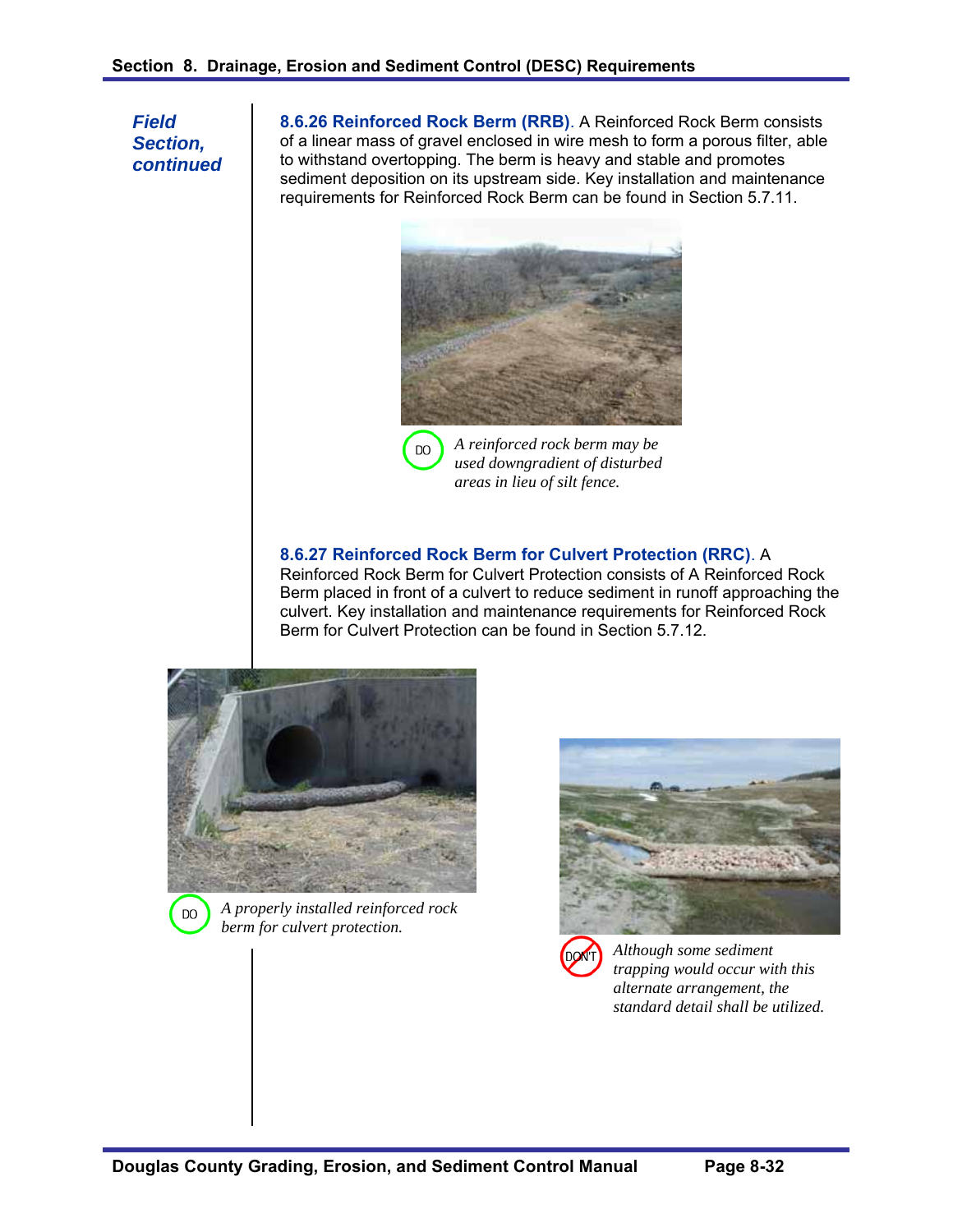**8.6.28 Sediment Control Log (SCL)**. A Sediment Control Log consists of a cylindrical bundle of excelsior, straw, or compost material designed to form a semi-porous filter, able to withstand overtopping. The log shall be staked into the ground in order to promote sediment deposition on its upstream side and reduce flow velocities. Key installation and maintenance requirements for

Sediment Control Log can be found in Section 5.7.14





**DO** 

*Sediment Control Logs are in need of immediate maintenance.* 





*Sediment control logs are used to control sediment movement onto sidewalks.* 

**8.6.29 Seeding and Mulching (SM)**. Seeding and Mulching consists of drill seeding disturbed areas with the approved Douglas County seed mix and crimping in straw mulch to provide immediate protection against raindrop and wind erosion and, as the grass cover becomes established, to provide long-term stabilization of exposed soils. Key installation and maintenance requirements for Seeding and Mulching can be found in Section 5.7.16.



*A drill seeder shall be used to plant seed in Douglas County. With the County's approval, seed may be hand broadcast, at twice the drilled rate, raked and crimp mulched in small areas where it is not possible to drill seed.* 

 $\mathsf{I}$ 





*This mulch was not crimped into soil and is susceptible to displacement, leaving seed bed unprotected.*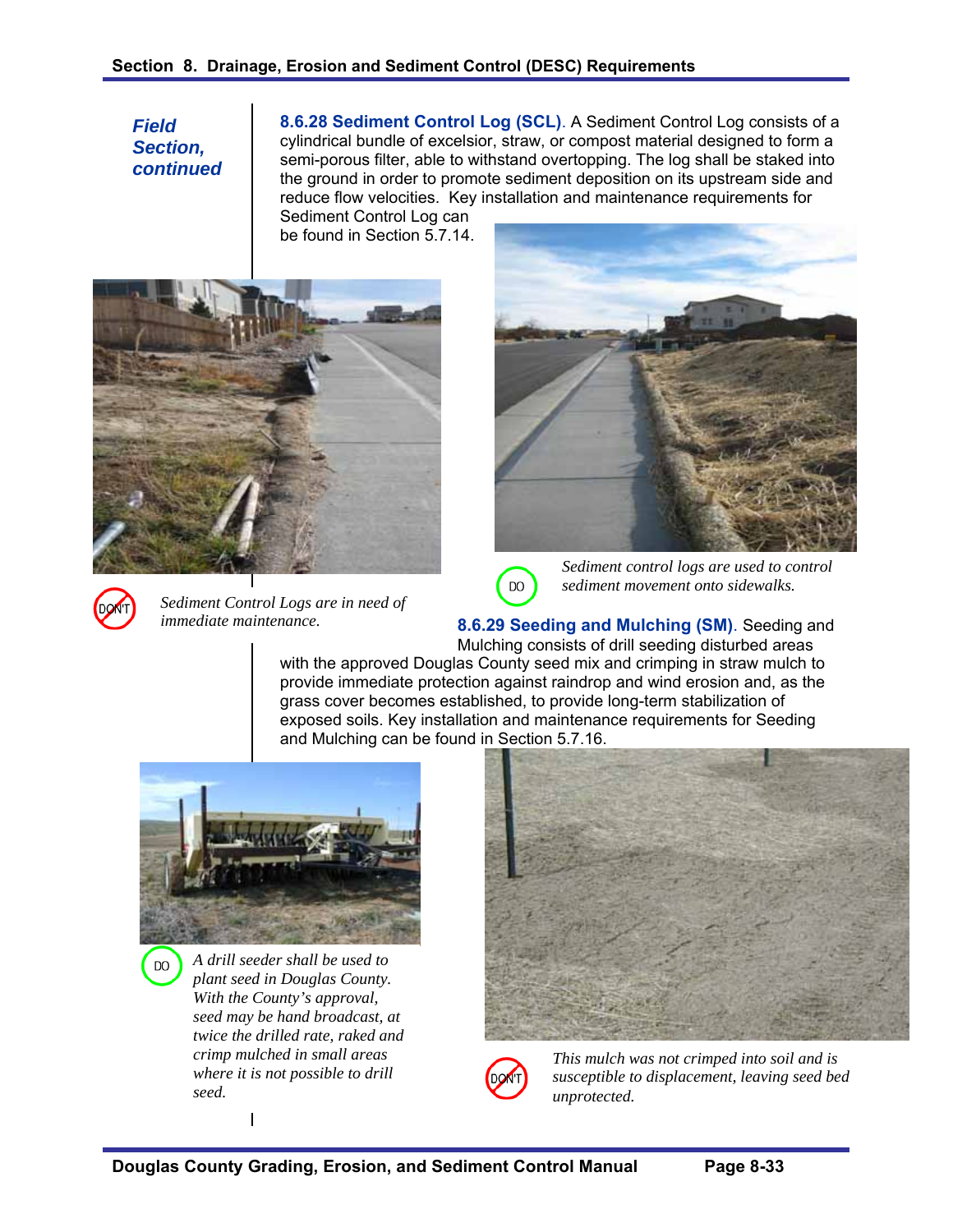**8.6.30 Silt Fence (SF)**. Silt Fence is a temporary sediment barrier constructed of woven fabric stretched across supporting posts. The bottom

edge of the fabric is placed in an anchor trench that is backfilled with compacted soil. Key installation and





*Silt fence has been installed properly along the back perimeter of the lot.* 



*This silt fence is in need of repair immediately.* 

maintenance requirements for Silt Fence can be found in Section 5.7.17.

**8.6.31 Stabilized Driveway Access (SDA)**. The Stabilized Driveway Access provides a stabilized area for vehicle and equipment access, and can also serve as a temporary staging area for construction materials.

#### **Key Installation and Maintenance Requirements:**

DO

- The Permittee(s) shall install a Stabilized Driveway Access for each DESC Permitted site. The Stabilized Driveway Access shall consist of crushed concrete, crushed aggregate, or road base material.
- Typically, the material(s) used to stabilize the subgrade prior to pouring a driveway is sufficient for a Stabilized Driveway Access.
- It is recommended to install the Stabilized Driveway Access in the same location as the future permanent driveway.



*Stabilized Driveway Access shall be installed at the proposed driveway location.* 

**DO** 



*No vehicle tracking control means mud on streets and an immediate Stop Work Order.*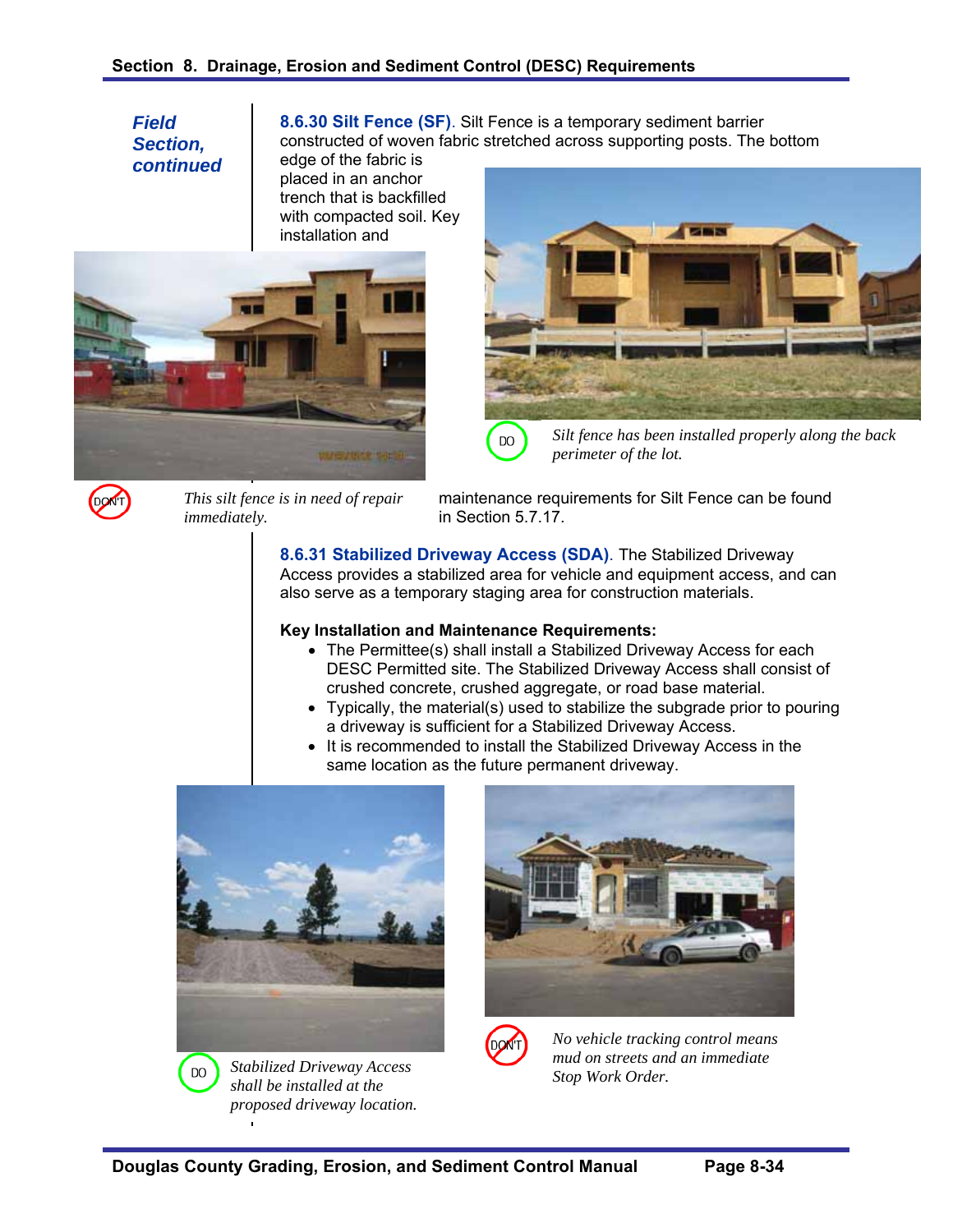**8.6.32 Stabilized Staging Area (SSA)**. A Stabilized Staging Area consists of stripping topsoil and spreading a layer of 1-1/2 inch gravel rock, or recycled concrete or CDOT Class 6 road base in the area to be used for a trailer, parking, storage, unloading and loading. A Stabilized Staging Area reduces the likelihood that the vehicles most frequently entering a site are going to come in contact with mud. Key installation and maintenance requirements for Stabilized Staging Area can be found in Section 5.7.18.



*Properly installed stabilized staging area.*  DO





*Parking, staging, and storage are spread out all over this site, increasing disturbance and erosion.*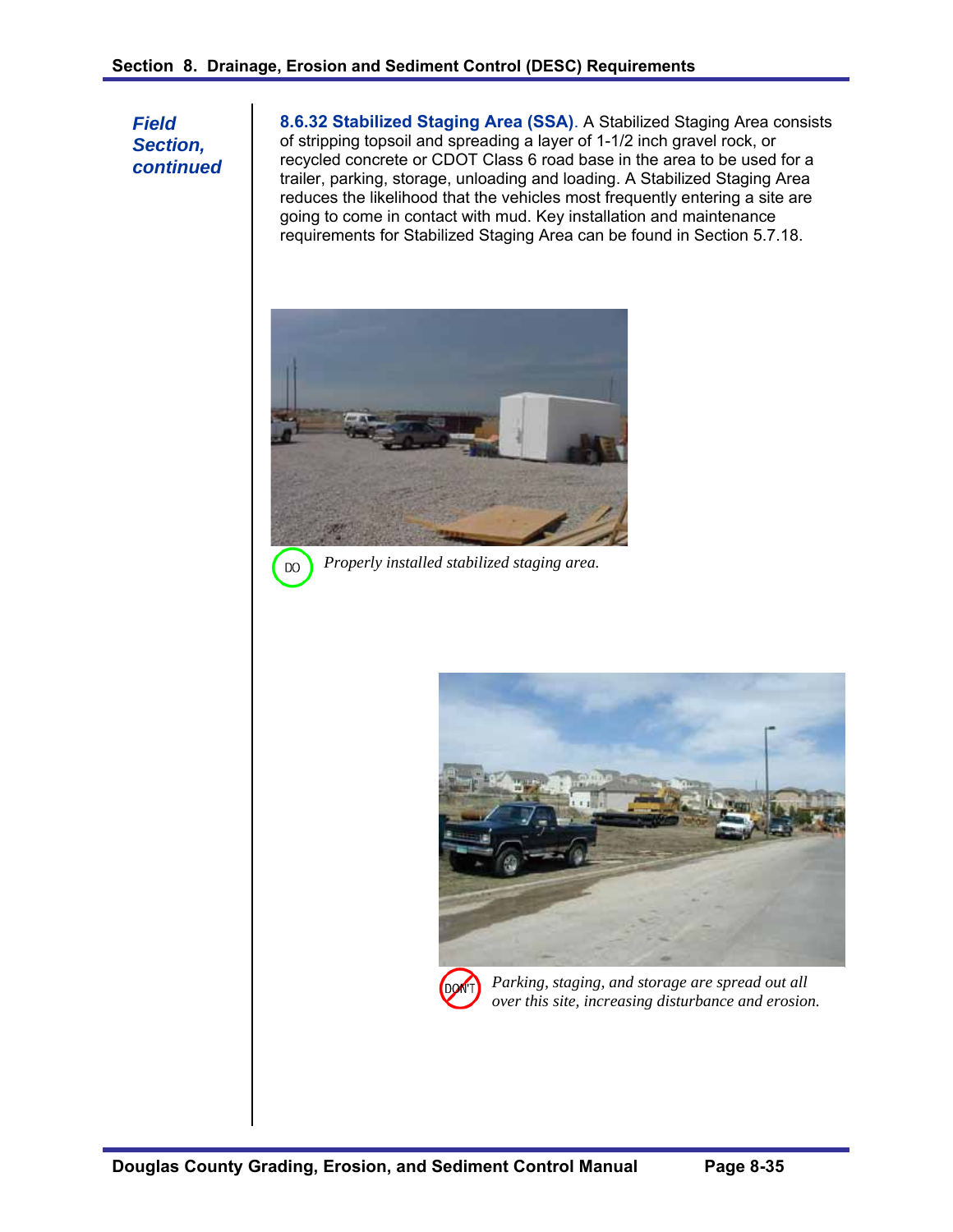**8.6.33 Vehicle Tracking Control (VTC)**. The Vehicle Tracking Control provides a stabilized area for vehicle and equipment access. Vehicle Tracking Control consists of a 3 to 6 inch crushed rock pad 12 inches thick at all entrance/exit points for a site that is intended to help strip mud from tires prior to vehicles leaving the construction site.

#### **Key Installation and Maintenance Requirements:**

- Vehicle Tracking Control pads shall consist of hard, dense, durable stone, angular in shape and resistant to weathering. Rounded stone or boulders will not be acceptable. The stones shall be 3 to 6 inches in size and have a specific gravity of at least 2.6.
- A stop sign installed in accordance with the MUTCD, as amended, shall be installed for exiting traffic from the Vehicle Tracking Control pad.
- The Erosion Control Inspector may require that a Vehicle Tracking Control be installed for DESC permitted projects that have longer than normal driveways, or that fail to keep adjacent paved areas clean.
- The Vehicle Tracking Control requirements may be waived for some DESC permitted projects such as additions to structures, accessory buildings, arenas, etc. depending on site conditions, and at the discretion of the Erosion Control Inspector.
- The recommended inspection frequency forthe Vehicle Tracking Control daily and during and after any storm event.



*Properly installed vehicle tracking control.* 

DO





*The Vehicle Tracking Control Pad needs to be re-established on this site.*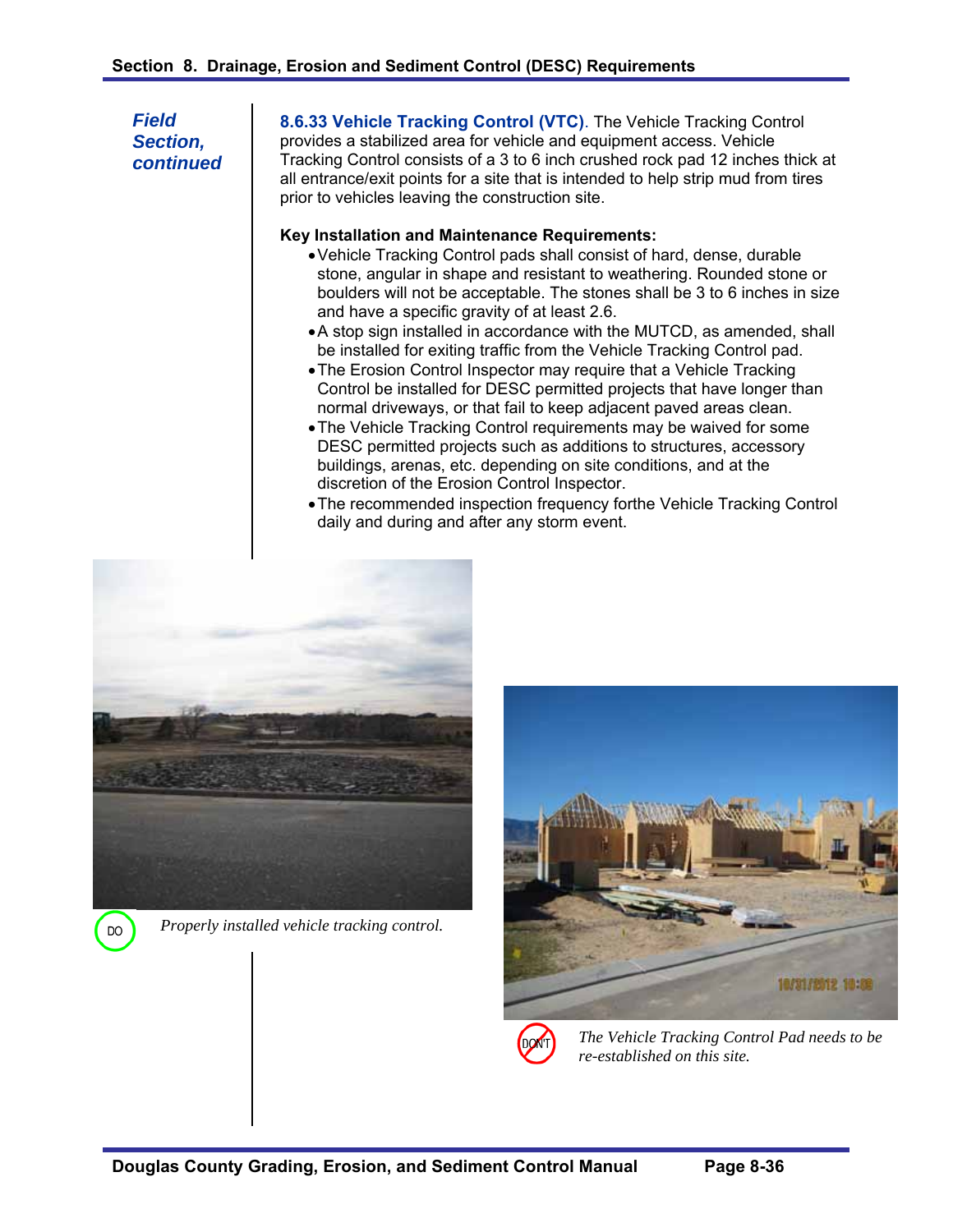**8.6.34 General Construction Practices**. Sheet 1 of the DESC Plan Standard Notes and Details (see Appendix B) contains a series of standard notes governing construction practices in the County. Permittee(s) working in the County have the responsibility to review, understand, and comply with these notes.

- A. **Complying with Limits of Construction (LOC).** No work, storage of equipment, stockpiling, or parking of vehicles shall be allowed outside of the approved Limits of Construction as illustrated in the approved DESC Plan. Violating the Limits of Construction is considered a Level I Violation and is subject to a Stop Work Order. The Permittee(s) shall obtain written approval from the legal owner, and a Multi-Lot Perimeter DESC Permit, for use of any adjacent property for staging, stockpiling, etc.
- B. **Chemical and Waste Control.** Refer to Sections 5.8.9 through 5.8.14 of the GESC Manual for the specific requirements for Construction Site Chemical Control.
- C. **Chemicals and Hazardous Materials.** All chemical or hazardous material spills which may enter waters of the State of Colorado, which include but are not limited to, surface water, ground water and dry gullies or storm sewer leading to surface water, shall be immediately reported to the CDPHE per Section 25-8-601, CRS, and Douglas County. Releases of petroleum products and certain hazardous substances listed under the Federal Clean Water Act (40 CFR Part 116) must be reported to the National Response Center as well as the CDPHE. Contact information for CDHPE, Douglas County and the National Response Center can be found in Appendix A. Spills that pose an immediate risk to human life shall be reported to 911. Failure to report and clean up any spill shall result in issuance of a Stop Work Order.
- D. **Dust Control.** The DESC Manager shall be responsible for dust control on the site. Disturbed areas not yet ready to be seeded, landscaped, paved, or otherwise stabilized shall be watered, sprayed with a tackifier, mulched (without seed) or ripped as necessary to preclude visible dust emissions.
- E. **Portable Sanitary Facilities.** Sanitary facilities shall be staked down to assist in preventing vandalism and being blown over. Trailer facilities are also acceptable. Sanitary facilities shall not be placed over, or directly adjacent to, any stormwater facilities including but not limited to storm sewer inlets, open channels, and stormwater management facilities.
- F. **Stabilization of Exposed Soils.** All areas disturbed by construction that will not receive permanent landscaping shall be stabilized as soon as possible to reduce the duration of soil exposure and the potential amount of erosion. Unless otherwise approved, Douglas County requires that these areas be Drill Seeded and Crimp Mulched in within 14 days of the substantial completion of construction as determined by the Erosion Control Inspector. This may include areas used for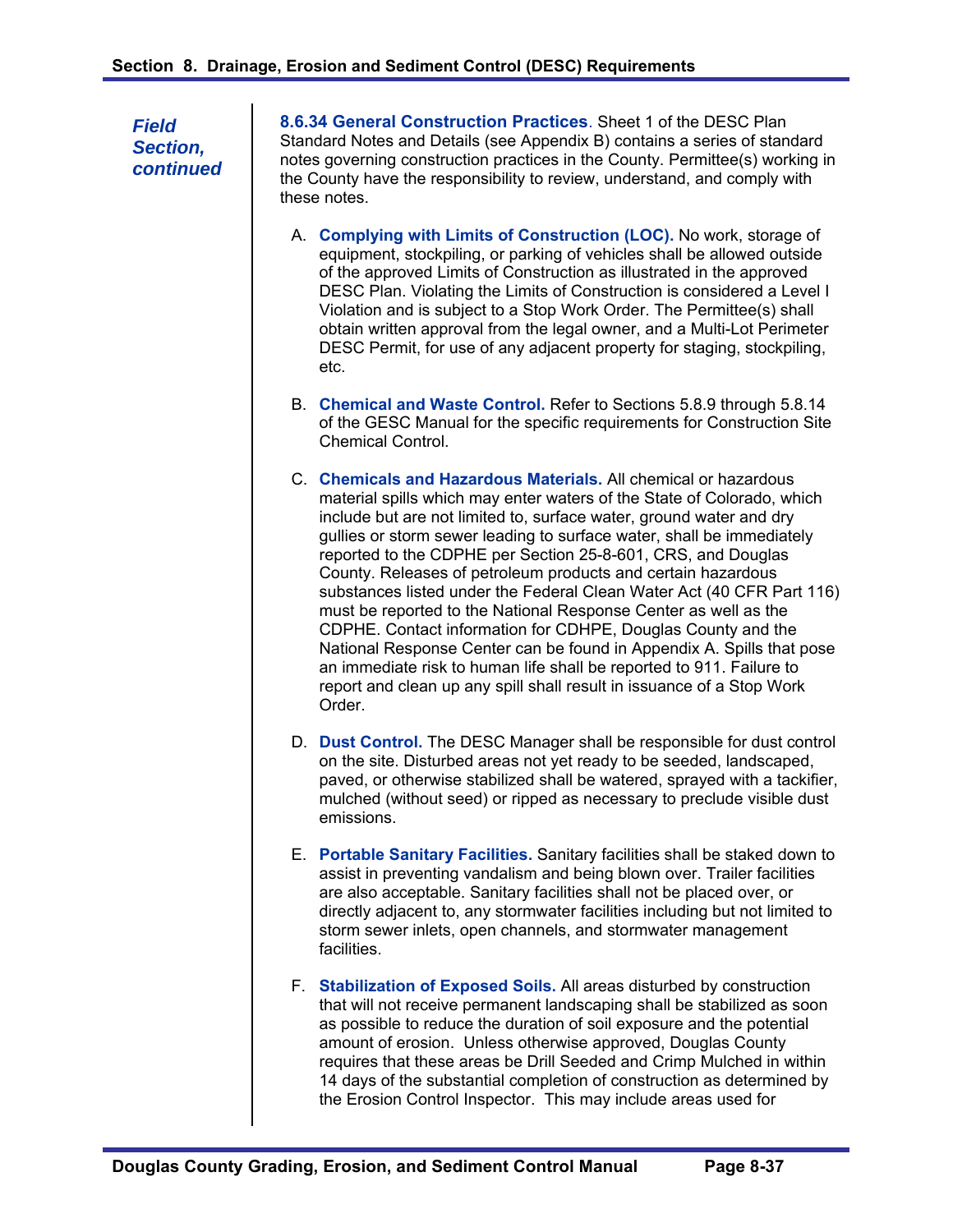stockpiling, staging, or areas used for septic/leach fields. An extension to the 14 day timeline for stabilization may be granted for inclement weather and site conditions including frozen or muddy soils. Any extensions to the timeline for stabilization of soils shall only be granted in cases where the disturbed soils cannot be effectively stabilized due to site conditions, and shall be at the discretion of the Erosion Control Inspector.

- G. **Storage of Construction and Landscape Materials.** Construction materials, landscaping materials, and stockpiles must be contained within the approved Limits of Construction at all times. At no time shall the Permittee(s) store, stockpile, or stage construction and/or landscape materials on a paved roadway or within the Douglas County right-ofway. A violation of this Section is considered a Level I Violation for failure to comply with the Limits of Construction, and is subject to the issuance of a Stop Work Order.
- H. **Street Cleaning.** Streets shall be kept clean throughout the life of a project. In the event of accidental tracking of mud on streets, the mud shall be cleaned immediately using a vacuum-type street sweeper, a brush-type street sweeper with dust control, or manually using shovels and brooms. If a large quantity of mud needs to be cleaned up, initial removal may take place using a small road grader or loader, but care shall be exercised to avoid damage to the roadway. Any damage shall be repaired at the Permittee(s) expense. Streets shall not be washed with water under any circumstance.
- I. **Temporary Stockpiles.** Stockpile areas for stripped topsoil, excess excavated material, and other materials shall be located within the Limits of Construction or at an approved staging or stockpile location, and at least 100 feet from the banks of a drainageway. Stockpile areas shall be sized to fully contain the material based on maximum allowable stockpile side slopes of 3 (horizontal) to 1 (vertical). Adequate sediment controls (Silt Fence or Sediment Control Log) shall be installed around temporary stockpile areas.
- J. **Trash and Construction Debris.** The Permittee(s) shall properly contain and dispose of all trash materials, construction debris, and personal trash. At no time shall there be trash piles or trash strewn over a DESC Permitted site. Failure to properly contain and dispose of trash and construction debris may result in the issuance of a Stop Work Order depending on the severity of the violation.

**8.6.35 DESC Inspections**. The County requires DESC Inspections to be scheduled and performed at several points in the permitting/building process. DESC Inspections will also be performed randomly, and at the discretion of the Erosion Control Inspector.

**8.6.36 Mandatory DESC Inspections**. The following DESC Inspections are mandatory:

1. Preconstruction Inspection prior to the issuance of the DESC Permit unless Preconstruction Meeting Release is present.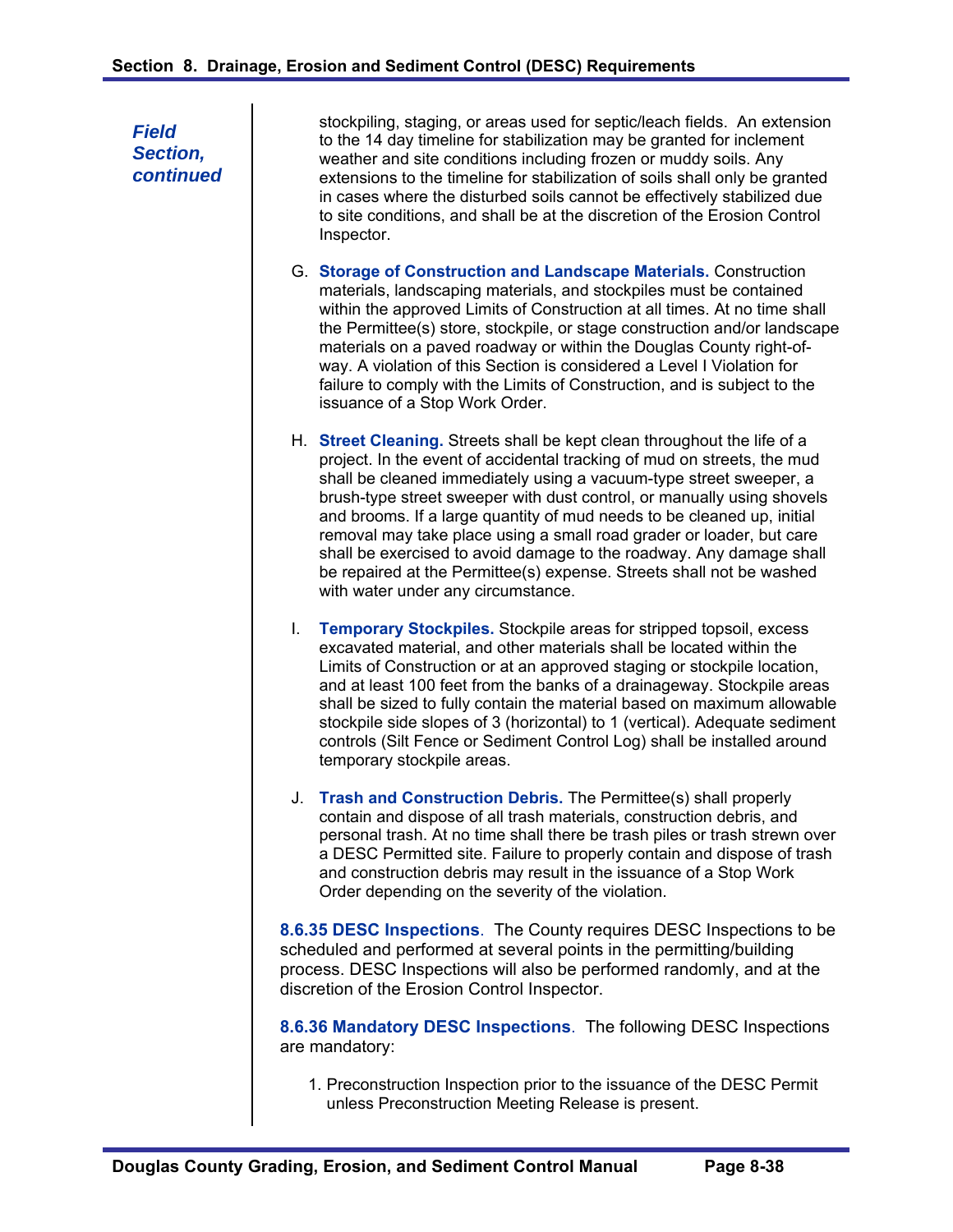| <b>Field</b><br>Section,<br>continued | 2. Any time during construction when a new DESC Manager or Alternate<br>DESC Manager is selected.<br>3. Final Grade Inspection prior to the issuance of the Certificate of<br>Occupancy and closeout of the DESC Permit (See Sections 8.7.1).                                                                                                                                                                                                                                                                                                                                                                                                                                                                                                     |
|---------------------------------------|---------------------------------------------------------------------------------------------------------------------------------------------------------------------------------------------------------------------------------------------------------------------------------------------------------------------------------------------------------------------------------------------------------------------------------------------------------------------------------------------------------------------------------------------------------------------------------------------------------------------------------------------------------------------------------------------------------------------------------------------------|
|                                       | 8.6.37 Violations. Failure to comply with any term, condition, limit, deadline<br>or other provision of the GESC Manual or failure to obtain a DESC Permit,<br>constitutes a violation of the Douglas County Stormwater Ordinance<br>Regarding Grading, Erosion and Sediment Control, Drainage, Erosion and<br>Sediment Control, Operations and Maintenance of Stormwater Management<br>Facilities, and Illicit Discharge Detection and Elimination, as amended, and<br>Section 31 of the Douglas County Zoning Resolution, as amended, and may<br>constitute a violation of the Federal Clean Water Act and the Colorado Water<br>Quality Control Act, Section 25-8-101, et seq., CRS ("Act").                                                   |
|                                       | Pursuant to Section 25-8-608, CRS, any person who violates the Act or any<br>permit issued under the Act shall be subject to a civil penalty of not more<br>than \$10,000 per day for each day during which such violation occurs.<br>Pursuant to Section 25-8-609, CRS, any person who recklessly, knowingly,<br>intentionally, or with criminal negligence discharges any pollutant into any<br>state waters commits criminal pollution if such discharge is made in violation<br>of any permit issued under the Act. If the violation is committed with<br>negligence or recklessness, the maximum fine shall be \$12,500 per day. If<br>the violation is committed knowingly or intentionally, the maximum fine shall<br>be \$25,000 per day. |
|                                       | In addition to any other legal or equitable remedies that the County may have<br>for DESC Permit violations, the County may cease issuances of all building<br>permit approvals and other permissions until such violation is corrected and<br>the Permittee(s) takes additional steps to ensure compliance with the DESC<br>Permit, at the direction of Erosion Control Inspector.                                                                                                                                                                                                                                                                                                                                                               |
|                                       | 8.6.38 Levels of Violations. Douglas<br>County classifies violations in one of<br>three categories, depending on the<br>severity of the violation. Enforcement<br>action varies for each category. Level I<br>Violations have the most<br>severe impact on people<br><b>STOP</b><br>and the environment and<br>Level III Violations have<br><b>WORK</b><br>the least severe impact.                                                                                                                                                                                                                                                                                                                                                               |

**Level I Violations** are viewed by Douglas County to pose an immediate serious risk to the health, safety, or welfare of people and/or the environment. Level I Violations result in an immediate issuance of a Stop Work Order.

*Level I Violations result in an immediate issuance of a Stop Work Order.* 

Examples of Level I Violations include the following:

the least severe impact.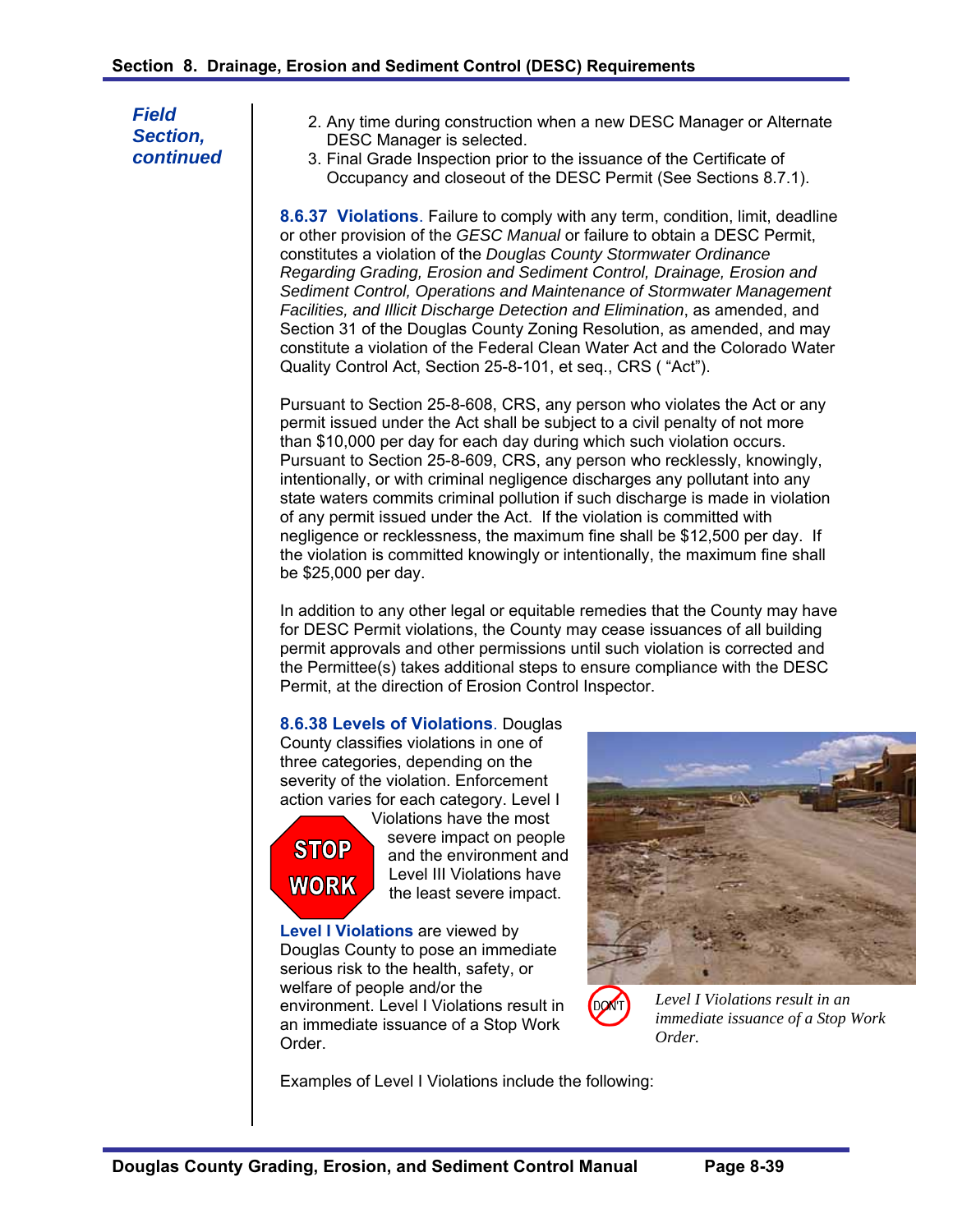- Clearing, grubbing, grading, or beginning foundation excavation without a Douglas County DESC permit.
- Failure to schedule a Preconstruction Meeting or submit Preconstruction Meeting Release prior to the start of land disturbing activities on a single-family detached residential site for the issuance of the DESC Permit.
- Failure to install erosion and sediment control BMPs prior to land disturbance and prior to obtaining DESC Permit.
- Failure to be able to contact the DESC Manager or Alternate DESC Manager during any level of violation.
- Failure to restrict operations to approved Limits of Construction.
- Failure to clean up tracking of material onto roadways and adiacent paved areas.
- Exporting material to or importing material from a non-permitted singlefamily detached residential site.
- Failure to correct Level II Violations per the directives of the Erosion Control Inspector.
- Failure to report the release or spill of any hazardous materials.

**Level II Violations** are viewed by Douglas County to pose a moderate immediate risk to the health, safety, or welfare of people and/or the environment; however, if not immediately corrected, will pose a serious risk. Remediation for Level II Violations shall commence immediately after the Permittee(s) are notified of the violation(s).

Examples of Level II Violations include the following:

- Tracking of material onto roadways and adjacent paved areas.
- Failure to perform BMP maintenance as directed by the Douglas County Erosion Control Inspector.
- Failure to correct Level III Violations per the directives of the Erosion Control Inspector.

**Level III Violations** are viewed by Douglas County to pose a low immediate risk to the health, safety, or welfare of people and/or the environment: however, if not corrected quickly, will pose a more serious risk. Level III Violations shall be corrected immediately unless otherwise specified in writing by the Erosion Control Inspector.

Examples of Level III Violations include the following:

- Failure to provide routine maintenance for erosion and sediment controls.
- Installation of non-Douglas County-accepted erosion and sediment control BMPs.
- Failure to have the accepted DESC Permit and accepted DESC Plan on site.
- Failure to properly contain and dispose of trash and construction debris.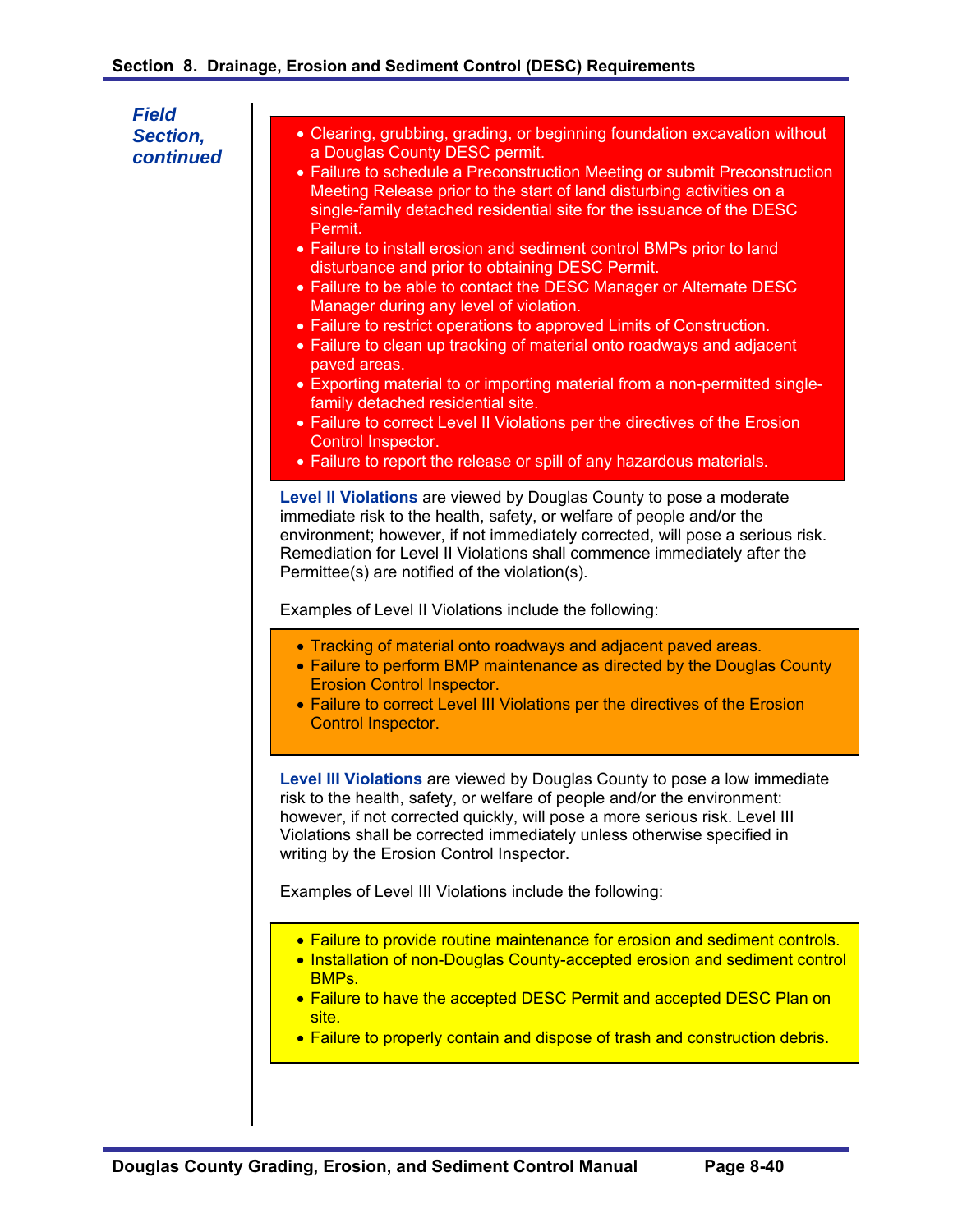**8.6.39 Re-inspection fees**. To offset the cost of additional inspections on non-compliant sites, Douglas County requires that re-inspection fees be paid at Douglas County offices prior to receiving subsequent inspections and approval of work.

Re-inspection fees shall be charged for all projects that are deficient due to the following:

# *VIOLATIONS REQUIRING REINSPECTION FEES*

- *Permittee(s) receives a Level II Violation resulting from a DESC inspection.*
- *Permittee(s) fails to properly install all Initial BMPs prior to the scheduled Preconstruction Meeting.*
- *Permittee fails to perform corrective actions to the BMPs at the direction of the Erosion Control Inspector.*
- *Tracking of material onto roadways and adjacent paved areas.*
- *Permittee(s) receives a Stop Work Order (fee consists of new Permit fee in this case).*
- *Permittee(s) removes any BMPs prior to receiving authorization by Douglas County.*
- *Failure to cancel any inspection before 3:30 pm the day prior to the inspection in the event that a site is not ready for an inspection and an inspection had already been scheduled.*

**8.6.40 Enforcement**. Douglas County shall have jurisdiction over any construction site that is being covered or is required to be under a DESC Permit. If an Erosion Control Inspector visits the project site and determines that the Permittee is not fulfilling the requirements of this Section and the approved DESC Plan, the DESC Manager shall be informed, and corrections shall be made by the Permittee(s). If the corrective actions are not completed in a timely manner, enforcement action in accordance with Section 5.10 shall be followed.



**8.6.41 Stop Work Orders**. The Public Works Engineering Director, or his/her designated representative, is authorized to order work to be stopped on any project that disturbs the land and which is not in compliance with the requirements of the DESC Permit. When a Stop Work Order is issued, the DESC Permit for that project is suspended. Building inspections shall not be performed on a site with a suspended

DESC Permit. In addition, the State of Colorado Department of Public Health and Environment may be notified. If a project is issued a Stop Work Order, all work on site shall be stopped. Safety-related items (e.g., backfilling of holes and trenches) as well as corrective actions may be completed; however, the Permittee(s) shall inform the Erosion Control Inspector of such activities.

*Final Drainage*  **8.7** 

**8.7.1 Final Drainage Certificate**. To ensure conformance with the approved design and to ensure adequate drainage away from the foundation and off the lot, a Final Drainage Certificate shall be certified by a Registered Professional Engineer (PE) or a Registered Professional Land Surveyor (PLS) and approved by the Douglas County Public Works Engineering before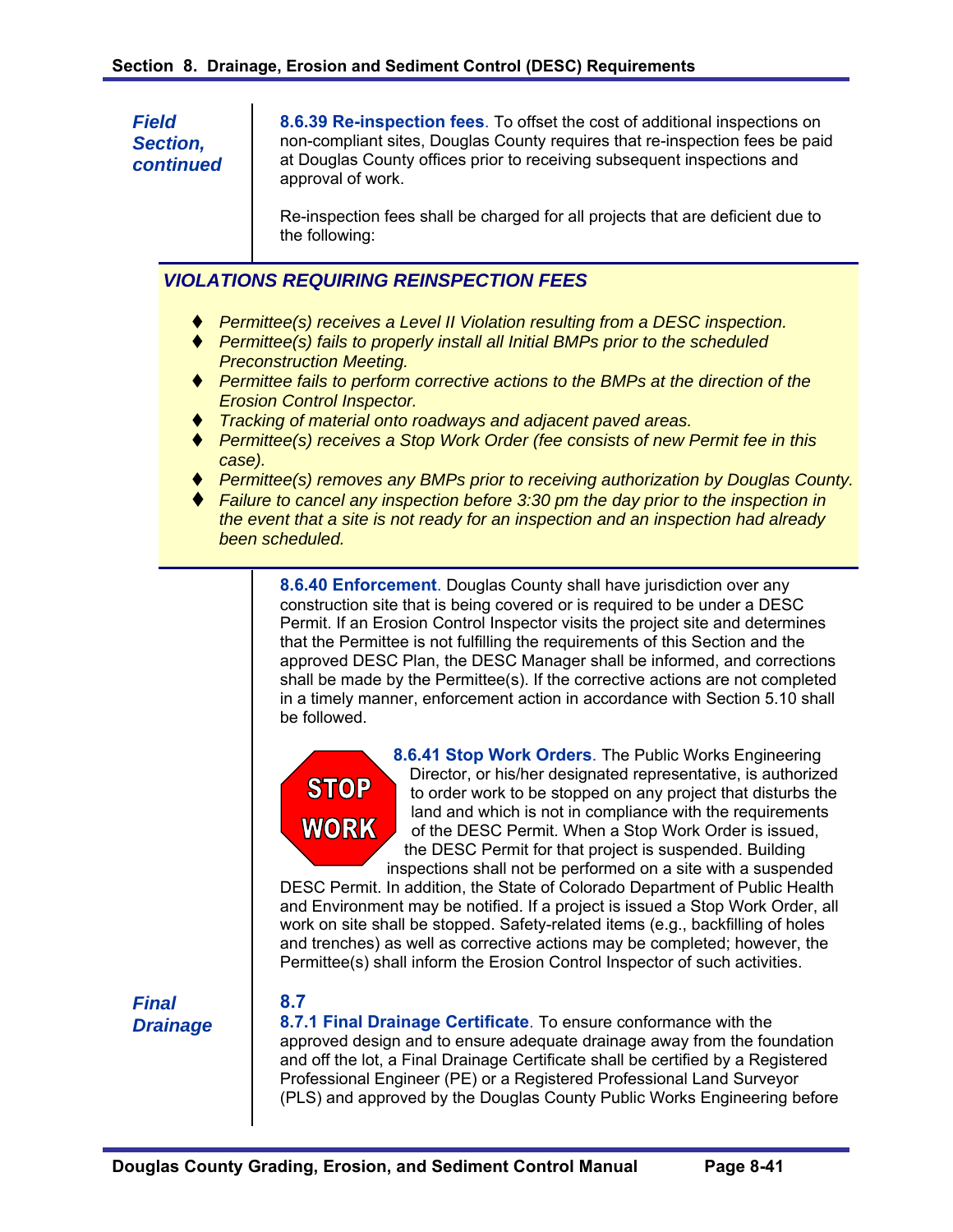a Certificate of Occupancy can be issued. The following items shall be clearly illustrated on a copy of the approved Drainage Plan: All vertical and horizontal deviations to grades, drains, spot elevations, slopes and drainage patterns throughout the lot as shown on the approved DESC Plan. Location(s) of the sump pump discharge, if applicable. The Final Drainage Certificate shall be signed and stamped by a PE or a PLS. *Final Drainage, continued* 

> The Drainage Certificate requirement will be waived for non-habitable accessory structures and small additions (as referenced in Sections 8.4.20 and 8.4.21) if:

 Compliant drainage has been verified by the Erosion Control Inspector during a Final Grade Inspection.

## **8.8**

This Section describes the requirements for the issuance of the Certificate of Occupancy and closeout of the DESC Permit.

**8.8.1 Certificate of Occupancy**. For DESC projects that are required to obtain a Certificate of Occupancy per the International Residential Code, as amended, the following steps shall be completed.

- 1. The Final Drainage Certificate shall be completed for the site.
- 2. All final building inspections and punch list items shall be performed and completed per the Douglas County Building Division regulations, and the International Residential Code, as amended.
- 3. The final erosion and sediment controls shall be installed per the approved DESC Plan, or Final Lot Stabilization shall be achieved (See Section 8.9 for Final Lot Stabilization requirements).
- 4. All DESC violations shall be closed out, and all re-inspection fees shall be paid at Douglas County Offices.

**8.8.2 DESC Permit Closeout**. DESC Permits will be closed at the completion of construction and prior to the approval of the Certificate of Occupancy only when the following conditions are met:

- 1. All of the previously disturbed soil areas are covered with the building structure, grass/sod, rock, mulch, pavers, or other approved landscape materials; or
- 2. In the case that landscaping improvements have not been completed, the Permittee(s) shall install the Final Erosion and Sediment Control BMPs shown on the approved DESC Plan. Additional sediment controls may be required at the discretion of the Erosion Control Inspector in order to protect adjacent lots and the storm sewer system.
- 3. For DESC Permitted projects that are not required to obtain a Certificate of Occupancy, the Permittee(s) shall restore existing landscaping or native vegetated areas per Section 6.4 prior to the closeout of the DESC Permit.

*Project Acceptance and DESC Permit Closeout*